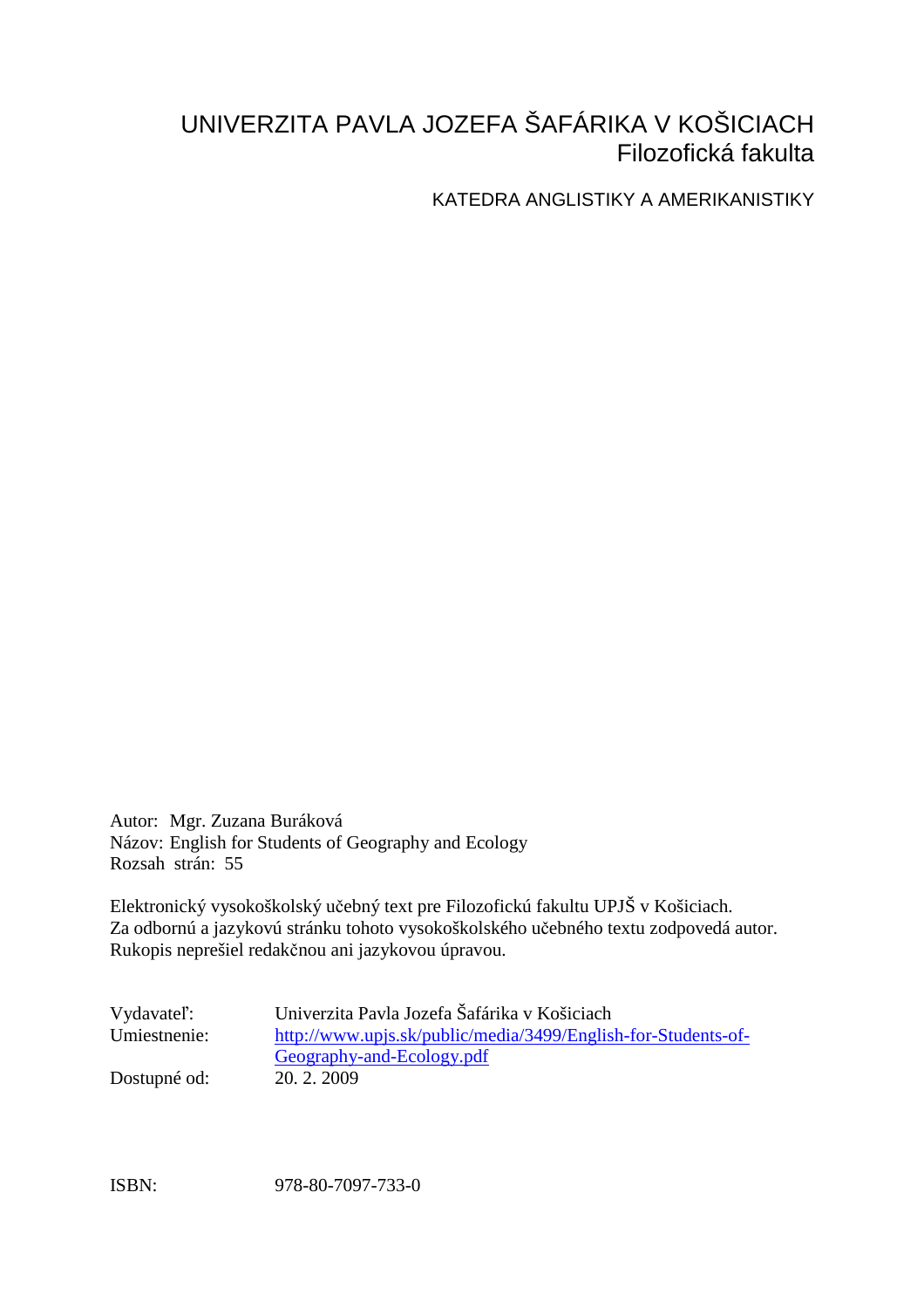#### **ENGLISH FOR STUDENTS OF GEOGRAPHY AND ECOLOGY**

The following material is designed for  $2<sup>nd</sup>$  year students of Geography and General Ecology at the Faculty of Natural Sciences, University of Pavol Jozef Safarik. The need for this type of learning material has emerged from our personal teaching experience at this Faculty and the lack of specific learning material for this target group of students.

Before we introduce the main objectives of the course we would like to emphasize the fact that we managed to use this material in practice and adjusted it to the needs of the students. The truth is that the level of English with  $2^{nd}$  year students of Natural sciences is very diverse. However, we hope to have incorporated this fact in the material and put more emphasis on vocabulary for more advanced students and were less demanding in grammar area for less advanced students. The main objective of the course is to improve essential language skills (mainly speaking, reading, writing and vocabulary) with intermediate students with a special focus on the topics related to their field of study.

The course introduces basic geography and ecology topics and connects them with some points of English grammar (comparative and superlative adjectives, passive, relative clauses, word formation, articles, past tenses etc.)

The course consists of 7 parts, each of them designed for 2 teaching units which should sufficiently cover 14-week semester. The layout of each unit is very similar and we aimed to focus on all skills. The topic of each unit is introduced with a picture (usually a map). The second stage is to elicit any ideas students might have about the topic dealt with and slowly concentrate on the vocabulary used with such topic. Again vocabulary appears in the reading part in order for students to become familiar with it by the end of the lesson. Comprehension check is a prespeaking activity which eventually leads to a discussion or doing a quiz. The last stage is a short grammar note which is usually incorporated in the reading part and is designed only to conclude the rules spontaneously

2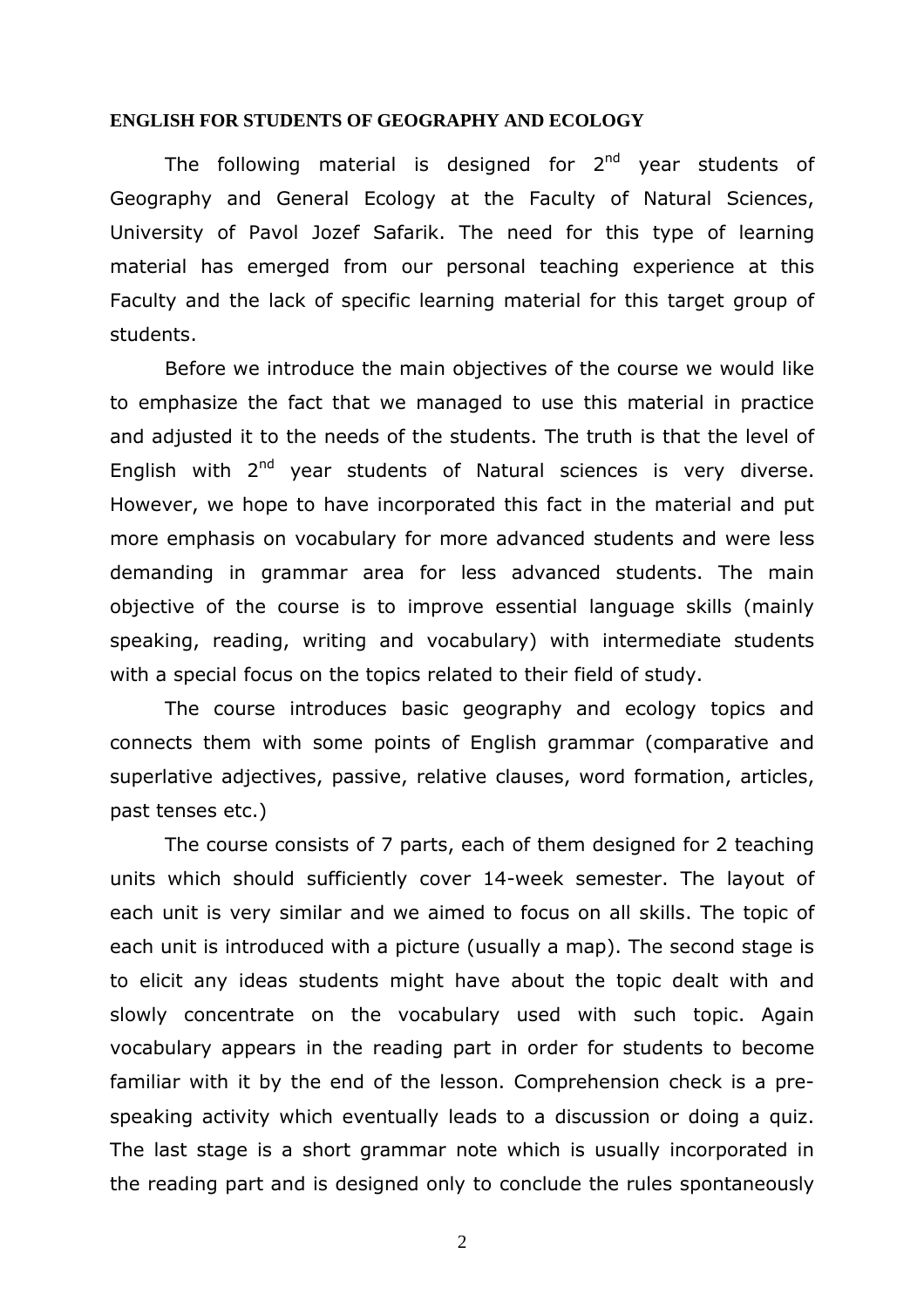towards the end of each unit. Since our university students often struggle with written assignments and giving presentation, the very last activity of each unit should sum up the main issues discussed either in a written form or an oral presentation.

 Since we are not educated in geography or ecology field, our main resources were reliable internet websites dealing with such topics and direct confrontation with students of these subjects. We also added a list of demonyms and useful Latin expression as an additional material.

We would also like to indicate that this course book is meant to be only a starting point for hopefully larger and more precise course book in the future. Also, we recommend using complementary material for the grammar part.

Mgr. Zuzana Buráková Department of British and American Studies Faculty of Arts, University of Pavol Jozef Šafárik Košice, Slovakia zuzana.burakova@upjs.sk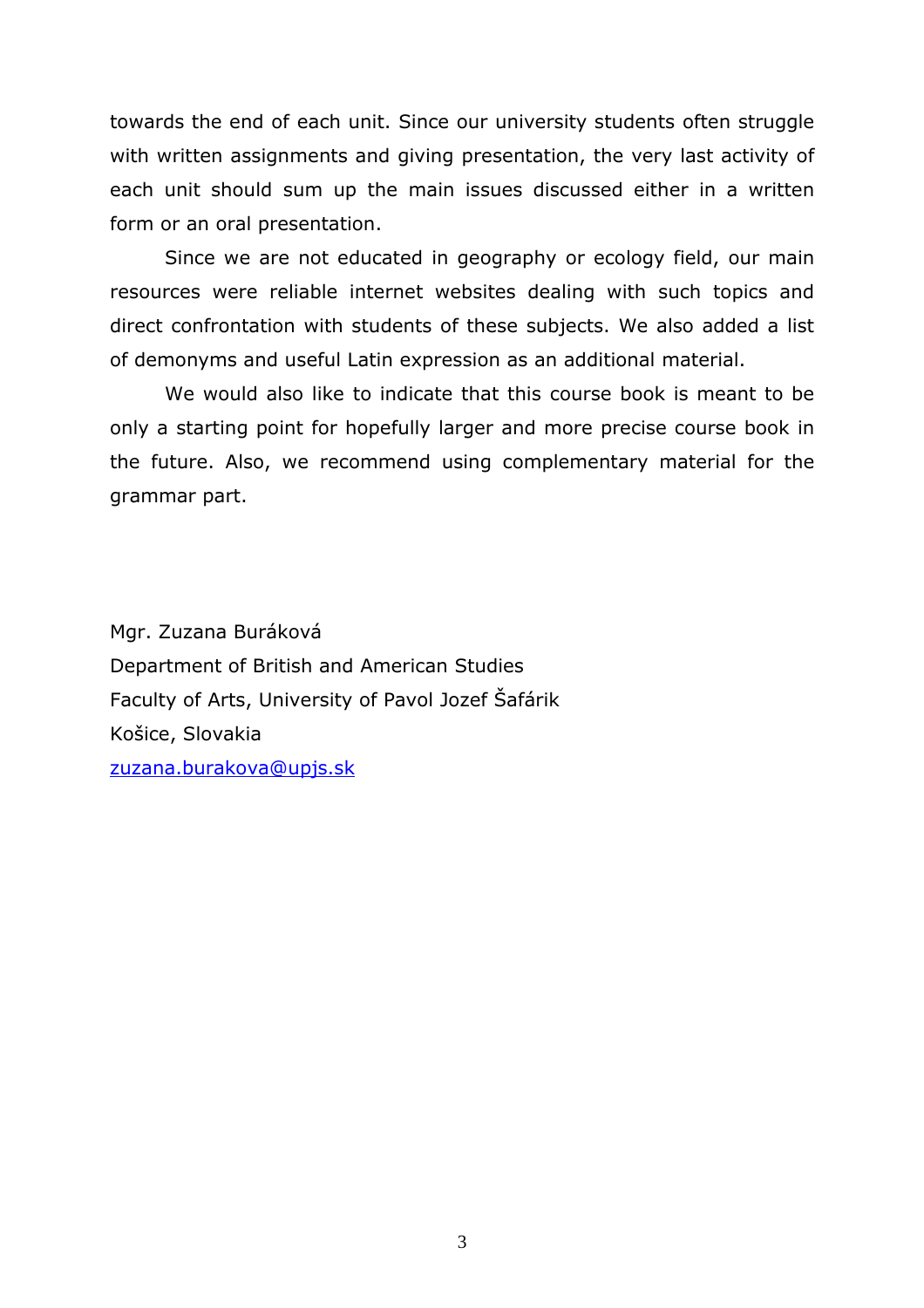### INDEX

# Introduction

| UNIT 3 Continents, countries, nationalities, languages17 |  |
|----------------------------------------------------------|--|
|                                                          |  |
|                                                          |  |
|                                                          |  |
|                                                          |  |

# Appendix

Demonyms - Names of Nationalities

Some Useful Latin Words

Bibliography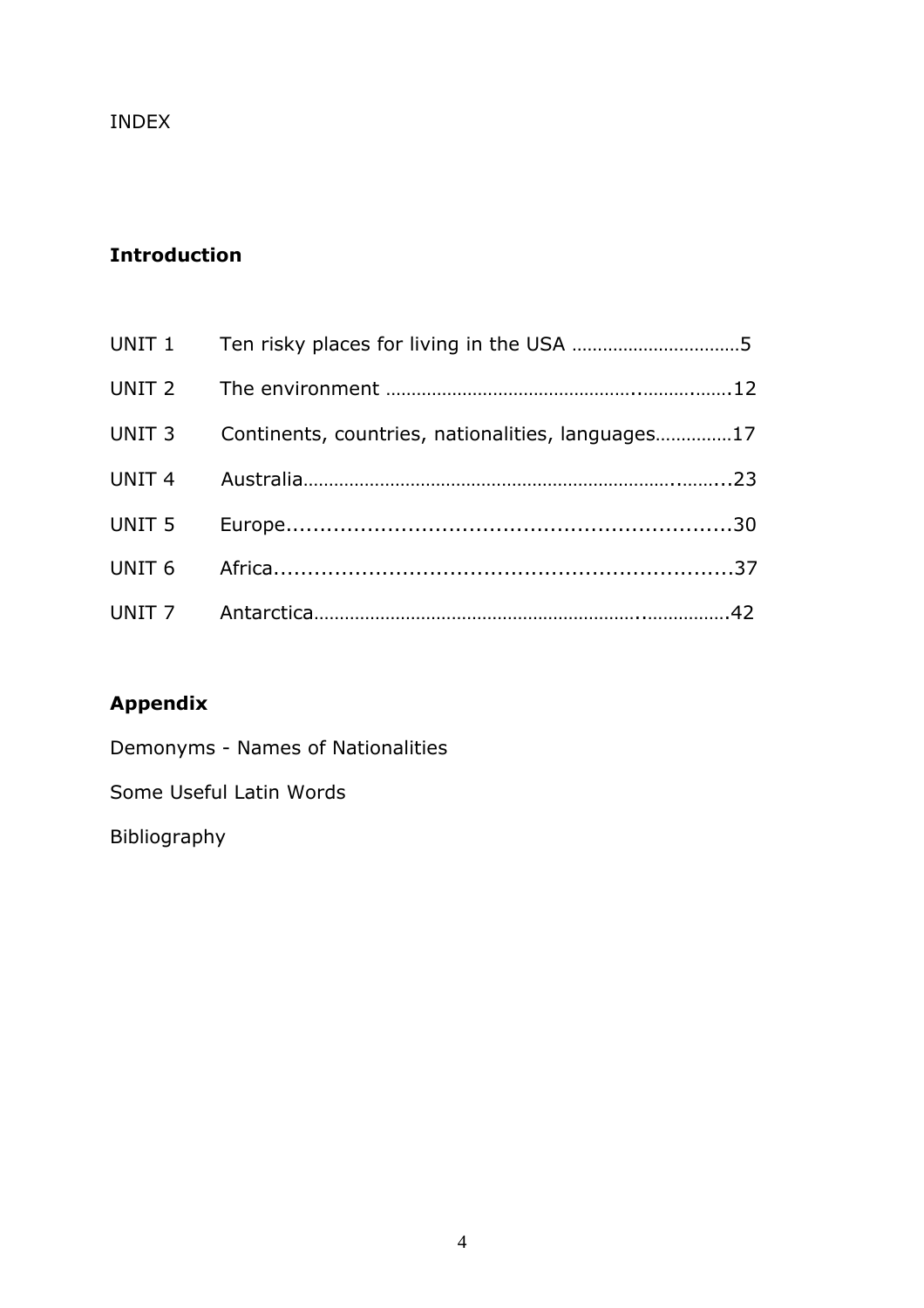# UNIT 1 Ten risky places for living in the USA



### vocabulary

#### Match the following expressions on the left with their definitions of the right

| Natural disaster | a fierce fire that spreads rapidly, especially in an area<br>of wilderness                                            |  |  |
|------------------|-----------------------------------------------------------------------------------------------------------------------|--|--|
| Global warming   | the collapse of part of a mountainside or cliff<br>so that it descends in a disintegrating mass of<br>rocks and earth |  |  |
| Wildfire         | a downhill displacement of rock, mud, or<br>earth, often caused by rainfall or erosion                                |  |  |
| Landslide        | a shock wave traveling through the Earth from the<br>epicenter of an earthquake                                       |  |  |
| Seismic wave     | a downhill displacement of rock, mud, or earth, often<br>caused by rainfall or erosion                                |  |  |
| Sewage plant     | liable to being affected by something                                                                                 |  |  |
| To slide         | an artificial embankment alongside a river, built to<br>prevent flooding of the surrounding land                      |  |  |
| To wipe out      | to destroy large numbers of things or kill large<br>numbers of people, especially suddenly                            |  |  |
| Levee            | a place where sewage is treated to make it<br>nontoxic                                                                |  |  |
| To spill         | to flow from a container, or allow something<br>to flow from a container, especially                                  |  |  |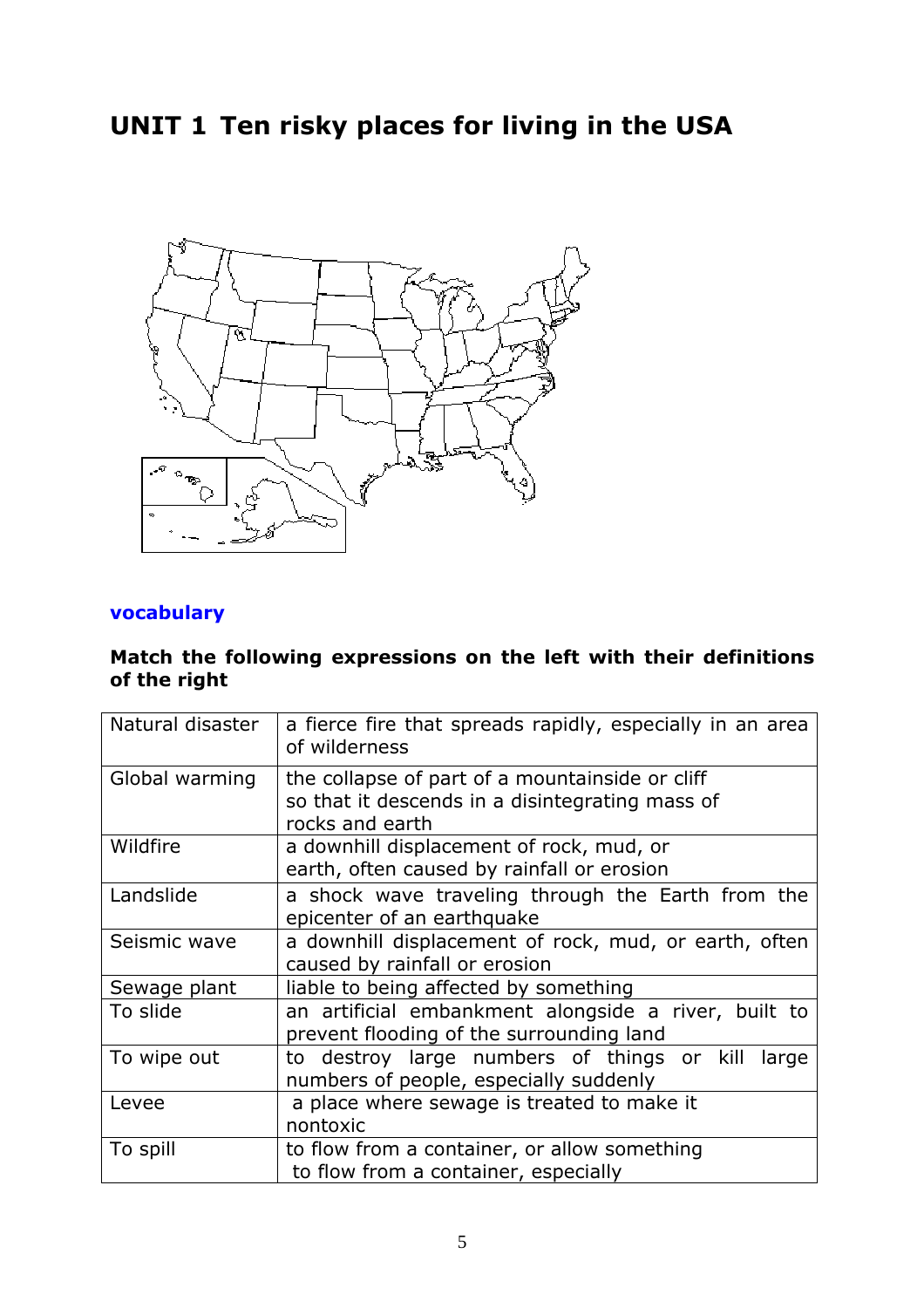|             | accidentally and usually with resulting loss<br>or waste                                                                     |
|-------------|------------------------------------------------------------------------------------------------------------------------------|
| Inlet       | the number of deaths that occur at a specific<br>time, in a specific group, or from a specific<br>cause                      |
| Susceptible | an increase in the world's temperatures,<br>believed to be caused in part by the<br>greenhouse effect                        |
| Mortality   | a disaster caused by natural forces rather than<br>by human action, e.g. an earthquake                                       |
| Volcano     | a naturally occurring opening in the surface of the<br>Earth through which molten, gaseous, and solid<br>material is ejected |

#### speaking

TASK 1 Pre-reading activity:

Work in pairs and answer the following questions. Report your findings to your colleagues:

- 1. What natural disasters do you consider the most threatening?
- 2. Think of the recent natural disasters in the world, choose one and try to explain their cause.
- 3. What areas on Earth are most prone to natural disasters?
- 4. Have there been any natural disasters in your country?
- 5. What places in the USA are most susceptible to natural disasters?

#### reading

#### TASK 2

Read the following article. While reading, try **to guess** the correct forms of passive.

#### Ten risky places by Mark Monmonier

Hazards of different types affecting areas of varying size are not easily……… (compare). Even so, the research experience makes it easy to identify ten typical risky places—areas to which I would be reluctant to move.

Almost any place in **California**, for various reasons: In addition to earthquakes, wildfire, landslides, the state has volcanically active areas in the north, around Mt. Shasta and other major volcanoes, as well as in the east, where the Long Valley Caldera shows signs of renewed activity. Even beyond its infamous seismic zones, California's shoreline is vulnerable to tsunamis (seismic sea waves) from submarine earthquakes throughout the Pacific. More recent additions to this smorgasbord of hazards are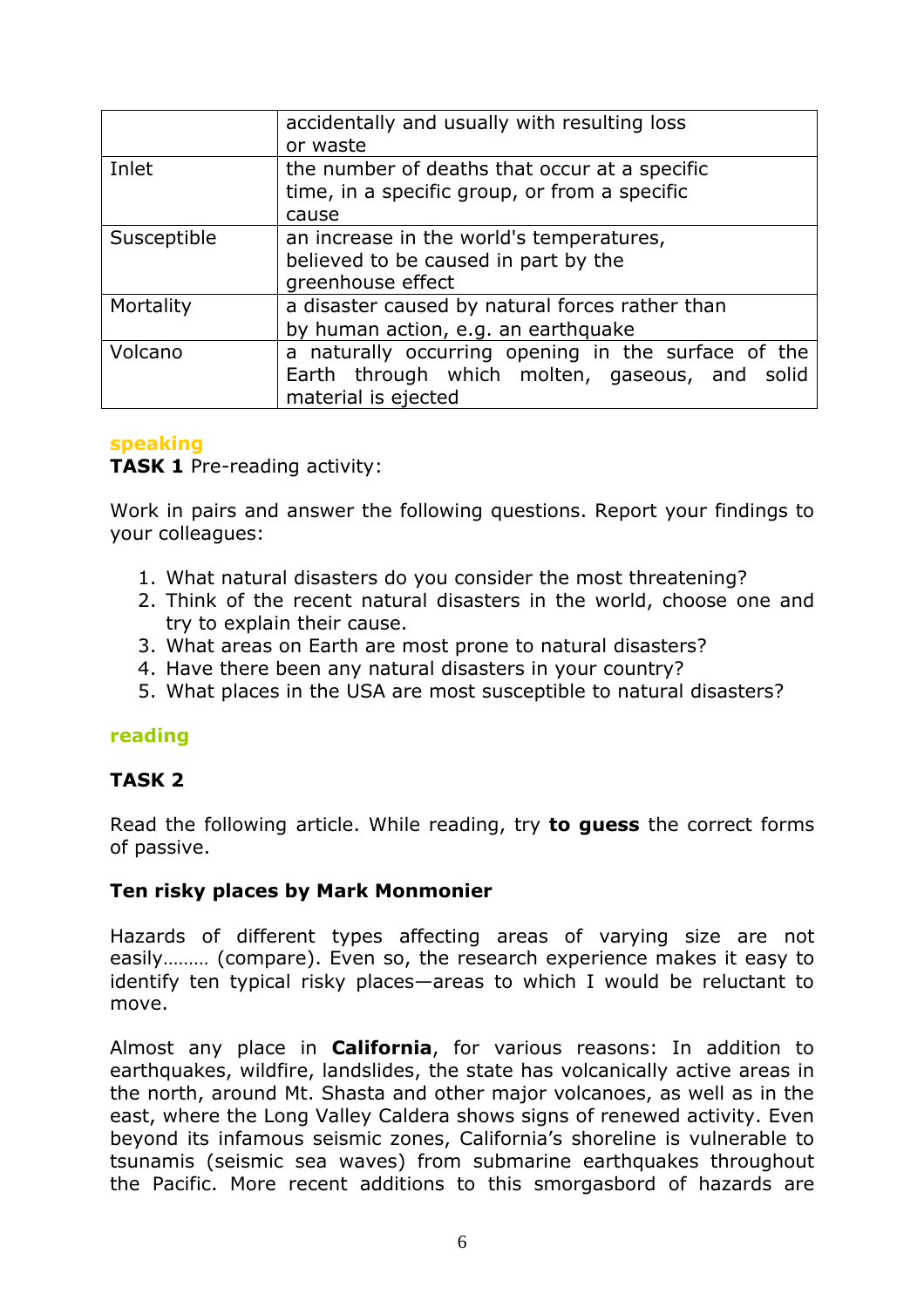smog, freeway snipers, urban riots, oil spills, and (looking ahead a few decades) severe water shortages.

- 1. …………(locate) only 70 miles from Mt. Rainier and Glacier Peak, which the U.S. Geological Survey considers active volcanoes, Seattle, Washington is also vulnerable to severe earthquakes. Unlike Californians, long aware of the risk, Washingtonians have only recently begun to plan for a seismic disaster.
- 2. Coastal Alaska and Hawaii are especially susceptible to tsunamis, huge waves ………….(whip up) by submarine earthquakes in the Ring of Fire encircling the Pacific Ocean. Alaska's Pacific coast is seismically active, and the Hawaiian Islands can generate their own tsunamis: deposits on Lanai suggest past run-ups as high as three thousand feet, and geophysicists fear a similar disaster were the southeast side of the Big Island (the island named Hawaii) to slide suddenly into the sea.
- 3. Tropical hurricanes pose a less catastrophic but more frequent danger to the Atlantic Coast, particularly to **North Carolina's Outer Banks,** a long, thin barrier island, from which evacuation is difficult. Since the seventeenth century, infrequent but fierce storms have carved new inlets, filled old channels, and move the shoreline westward at a rate of 3 to 5 feet per year. Moreover, if forecasts of a 250-foot rise in sea level because of global warming prove correct, current settlements on the Outer Banks could…………. (wipe out) in the next century or so.
- 4. Inadequate building codes, shoddy construction, low elevation, and level terrain make areas south of **Miami** especially vulnerable to high winds and flooding from storms like Hurricane Andrew, which caused over 20 billion dollars damage there in August 1992. Adding to the region's misery is metropolitan Miami's crime rate, one of the highest in the nation.
- 5. The **Louisiana coast** is also vulnerable to multiple hazards: winds and storm surge from tropical hurricanes, unnaturally high levees along the lower Mississippi River, and air and groundwater pollution from poorly regulated chemical industries concentrated along the state's Gulf Coast. Cancer mortality is extraordinarily high here as well.
- 6. The floodplains of the Mississippi and other main stem rivers, which drain vast areas, are vulnerable to prolonged high water……….(cause) by persistent weather systems. The costly floods of summer 1993 demonstrated the shortsightedness of flood forecast models based on limited hydrologic data. Humans play a dangerous game of hydrologic roulette by building homes, factories, and sewage-treatment plants in low-lying areas along rivers.
- 7. Any floodplain, large or small, anywhere in the country. Think about it: What does the word mean, and how did the floodplain get there? Although most victims evacuate in time, a picturesque parcel where "a river runs through it" carries the threat of sodden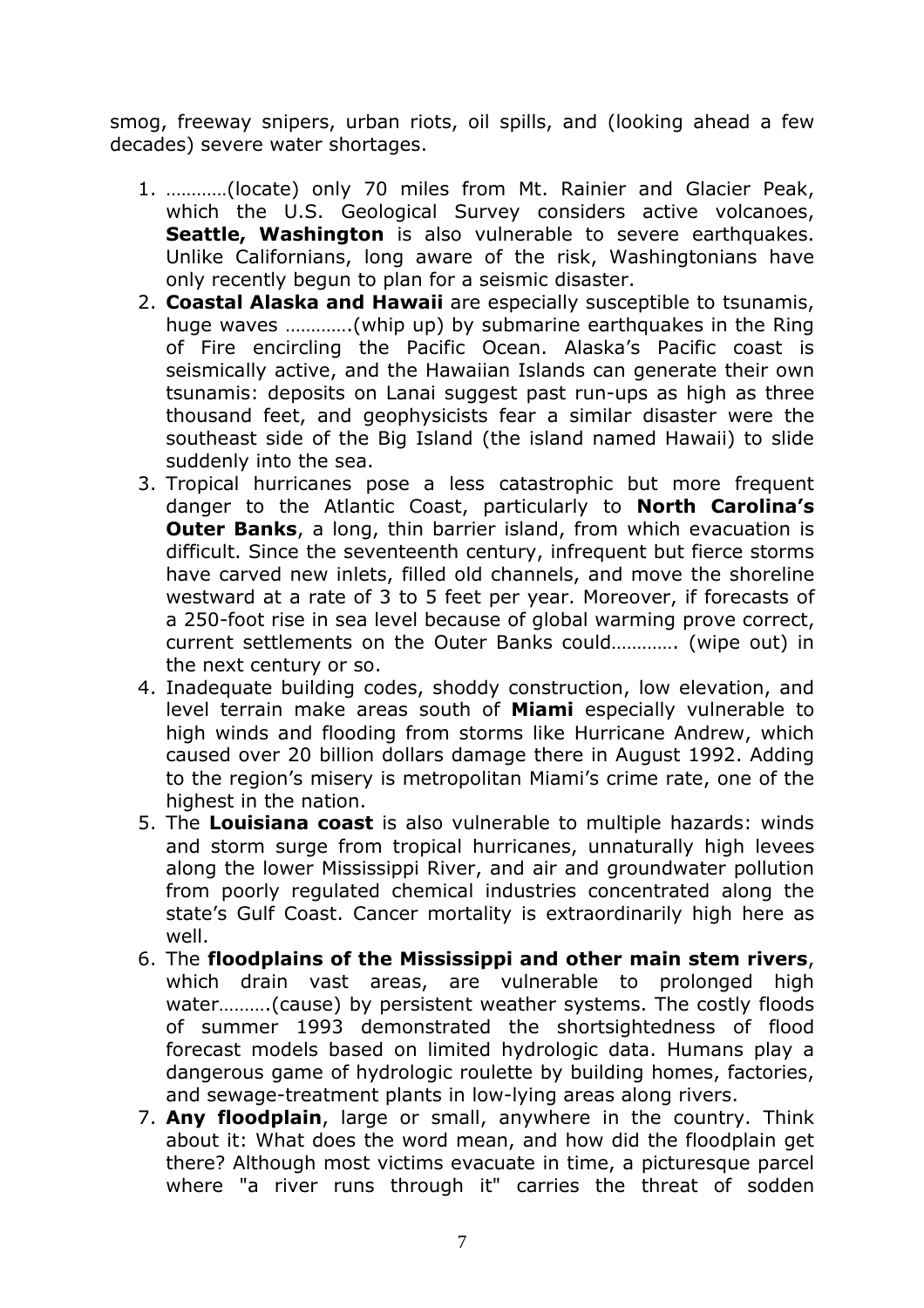heirlooms and undermined foundations. In arid areas, where thunderstorms are infrequent, flash floods kill around two hundred unsuspecting campers and hikers in a typical year. Along rivers large and small, the Federal Flood Insurance program uses maps to set rates, spread the risk, and encourage local governments to plan evacuations and control land use.

- 8. Because warm weather is attractive to affluent retirees and housebreakers, property crime is especially high in the south, where a warm climate favors year-round burglary. And urban areas with many young males, newly arrived or unemployed are notorious for violent crime. Growing southern cities such as San Diego, Los Angeles, Phoenix, El Paso, and Miami, are thus especially hazardous, although risk varies greatly with neighborhood and time of day.
- 9. The **neighborhoods of nuclear plants** are risky areas of a different sort. Although catastrophic radiological accidents are rare and highly unlikely, the 1986 Chernobyl event had frightening consequences. More worrisome than the poor design and mismanagement underlying the 1979 Three Mile Island incident, near Harrisburg, Pennsylvania, is the specter of terrorism: a nuclear facility is an enormously attractive target for organized terrorists able to breach security with a vehicle bomb. Over four million people live within the ten-mile emergency planning zones (EPZs) around America's atomic power plants, and Chernobyl indicated clearly that radiological accidents can have a lethal reach much longer than ten miles. Equally daunting is the variation in emergency preparedness among EPZs. http://www.press.uchicago.edu/Misc/Chicago/534189.html

#### speaking

#### TASK 3 Comprehension check:

Work in groups and discuss the following questions

- 1. Which of the 10 risky places do you consider the riskiest?
- 2. Name all types of natural disasters mentioned in the article, choose one and try to explain its origin and cause.
- 3. Is there anything that can be done in order to prevent natural disasters?
- 4. How are natural disasters related to climate change?
- 5. Place the 10 risky places on the map of the USA
- 6. Try to label as many states on the map as you can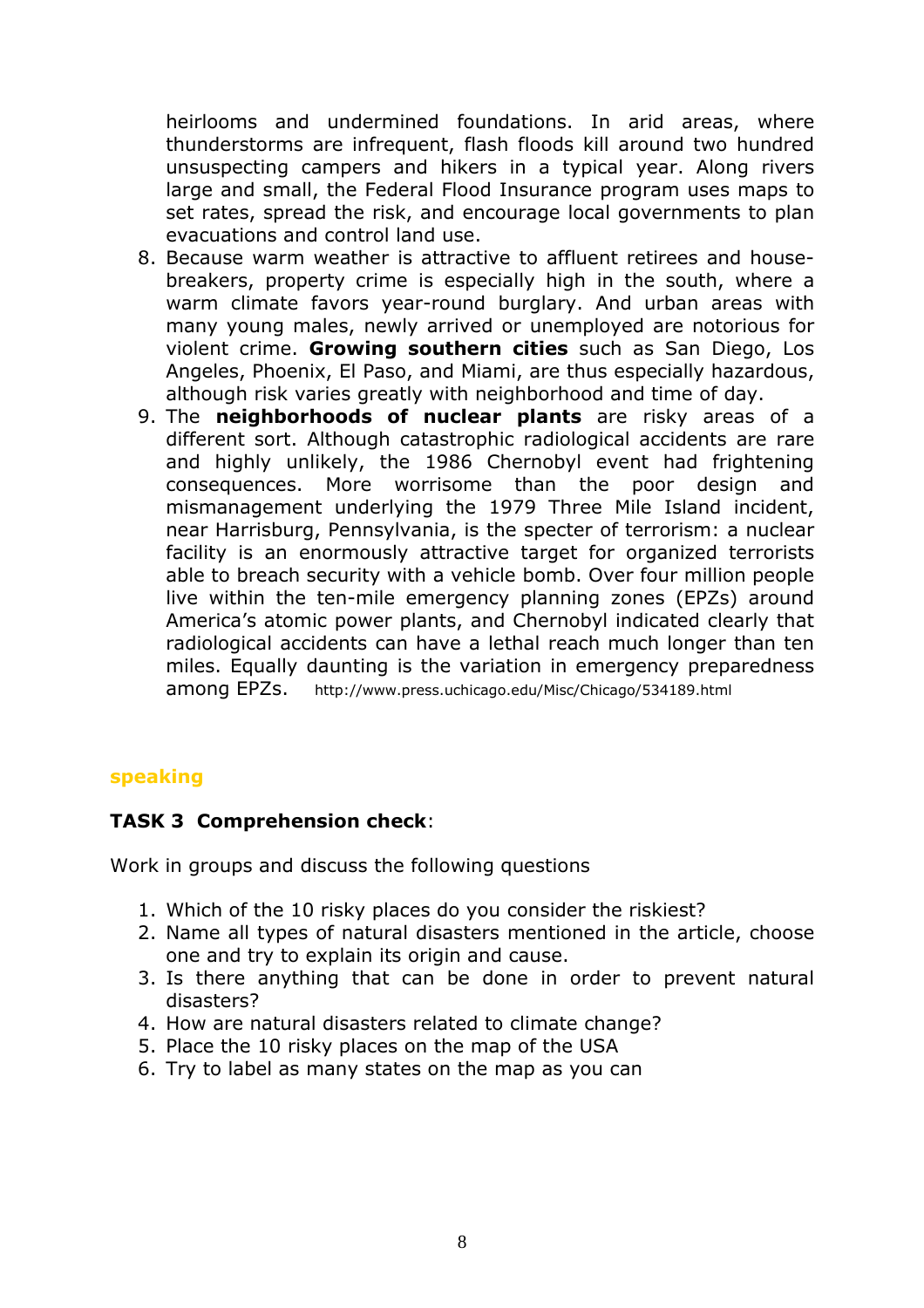#### TASK 4

#### The following expressions are either natural disasters or are somewhat related to them. Look at expressions in bold and find their right definition below:

Tsunami, Volcano, Wildfire, Blizzard, Core, Crust, Drought, Earthquake, Flood, Fujita scale, Hurricane, Magnitude, Mercalli scale, Saffir-Simpson scale, Tornado

> 1. a series of waves created when a body of water, such as an ocean, is rapidly displaced on a massive scale

> 2. is a phenomenon that results from the sudden release of stored energy in the Earth's crust that creates seismic waves 3. is a severe winter storm condition characterized by low temperatures, strong winds, and heavy blowing snow.

> 4. is a 1-5 rating based on the hurricane's present intensity. 5. s used to rate the intensity of a tornado by examining the damage caused by the tornado after it has passed over a manmade structure.

6. is a scale used for measuring the intensity of earthquake.

(www.wikipedia.com)

#### grammar

#### GRAMMAR POINT: Passive voice

The **passive** is formed with the verb to **be** (is/was/have been etc.) and the **past participle** (*done/cleaned/seen* etc.):

- The sculpture is made of glass and plastic.
- That toy was made in China.
- All staff has been informed of the changes.

When we say what a person or a thing does, we use an **active** verb:

- My brother **built** his own house.
- We all **speak** Spanish.
- The man is repairing the fridge at the moment.

When we say what happens to a person or thing – what is done to them – we use a **passive** verb:

- All of those houses were built by my brother.
- Spanish is spoken in most Latin American countries.
- I came by bus because my car is being repaired.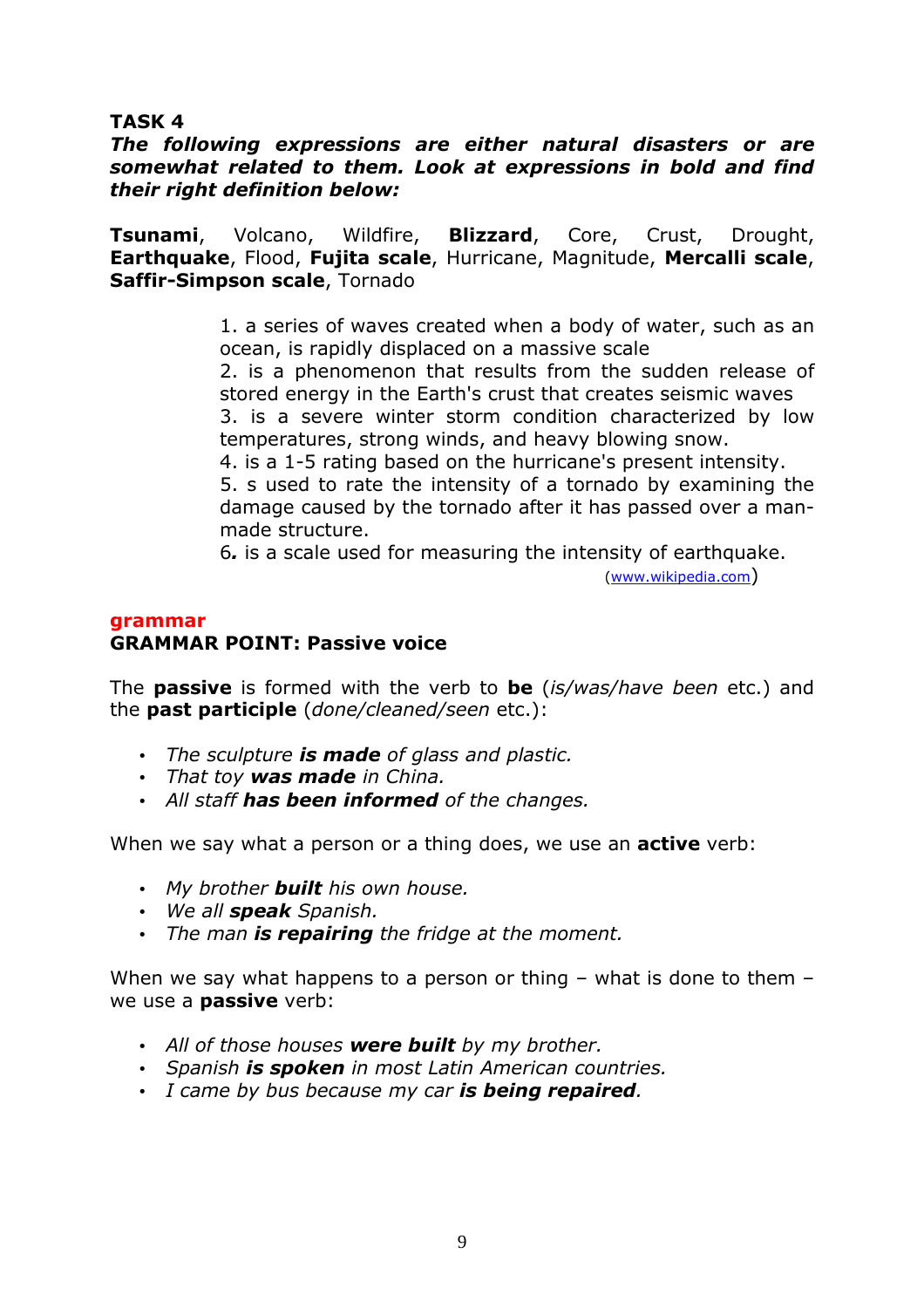TASK 5 Fill in the correct form of passive

| Tense                            |         | <b>Subject</b>      | Verb        | Object    |
|----------------------------------|---------|---------------------|-------------|-----------|
| <b>Simple</b><br><b>Present</b>  | Active: | <b>Ema</b>          | writes      | a letter. |
|                                  |         | Passive: A letter   |             | by Ema.   |
| <b>Simple</b><br>Past            | Active: | Ema                 | wrote       | a letter. |
|                                  |         | Passive:   A letter |             | by Ema.   |
| <b>Present</b><br><b>Perfect</b> | Active: | Ema                 | has written | a letter. |
|                                  |         | Passive: A letter   |             | by Ema.   |
| <b>Future I</b>                  | Active: | <b>Ema</b>          | will write  | a letter. |
|                                  |         | Passive: A letter   |             | by Ema.   |
| <b>Auxiliary</b><br>verbs        | Active: | Ema                 | can write   | a letter. |
|                                  |         | Passive:   A letter |             | by Ema.   |

# Examples of Passive

| <b>Tense</b>                      |          | Subject           | Verb              | Object    |
|-----------------------------------|----------|-------------------|-------------------|-----------|
| Present<br><b>Progressive</b>     | Active:  | Ema               | is writing        | a letter. |
|                                   | Passive: | <b>A</b> letter   | <b>ALC N</b>      | by Ema.   |
| <b>Past</b><br><b>Progressive</b> | Active:  | Ema               | was writing       | a letter. |
|                                   |          | Passive: A letter |                   | by Ema.   |
| Past<br><b>Perfect</b>            | Active:  | Ema               | had written       | a letter. |
|                                   | Passive: | <b>A</b> letter   |                   | by Ema.   |
| <b>Future II</b>                  | Active:  | Ema               | will have written | a letter. |
|                                   | Passive: | A letter          |                   | by Ema.   |
| <b>Conditional</b>                | Active:  | <b>Ema</b>        | would write       | a letter. |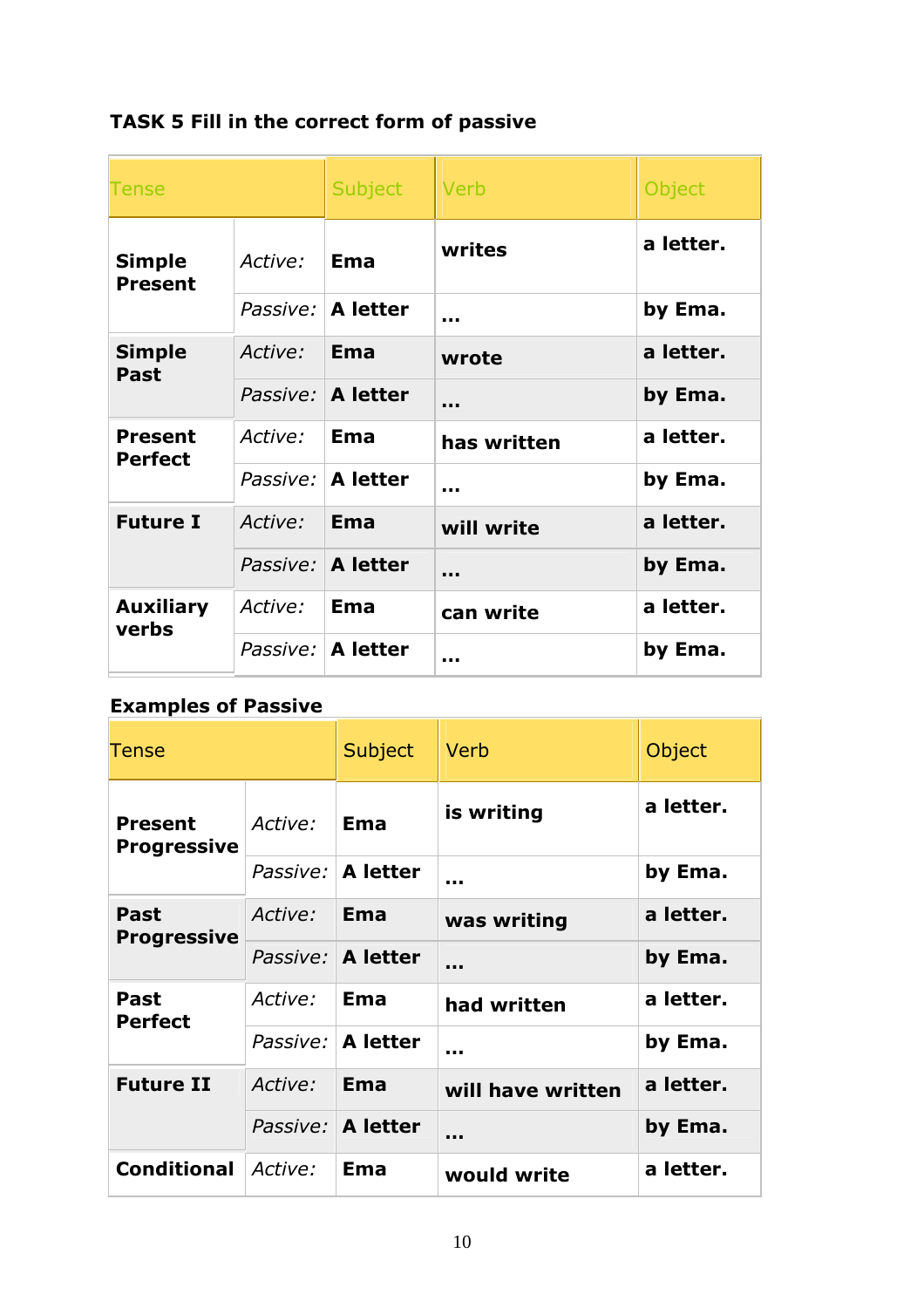|                                 | Passive:   A letter |                  | by Ema.        |
|---------------------------------|---------------------|------------------|----------------|
| <b>Conditional Active:</b><br>п | <b>Ema</b>          | would<br>written | have a letter. |
|                                 | Passive: A letter   |                  | by Ema.        |

#### TASK 6 1. Change active sentences to passive and vice versa:

| A client delayed Joanne when she was leaving the office. |
|----------------------------------------------------------|
| The tennis club was holding a meeting at 6.30.           |
| The doorway was blocked by Sheba, the dog.               |
| Joanne had to take Sheba to the vet                      |
| Her condition worried the vet.                           |
| The dog was treated by the vet while Joanne went home    |
| The telephone call confused Joanne.                      |
| The vet told Joanne to get out of the house              |
| The police captured the burglar.                         |
| The dog had bitten off his fingers.                      |
|                                                          |

#### presentation

Think about risky places in Slovakia. What are they and what is the threat? Are there any ways how to prevent such risks? Do some research on this subject and prepare a presentation.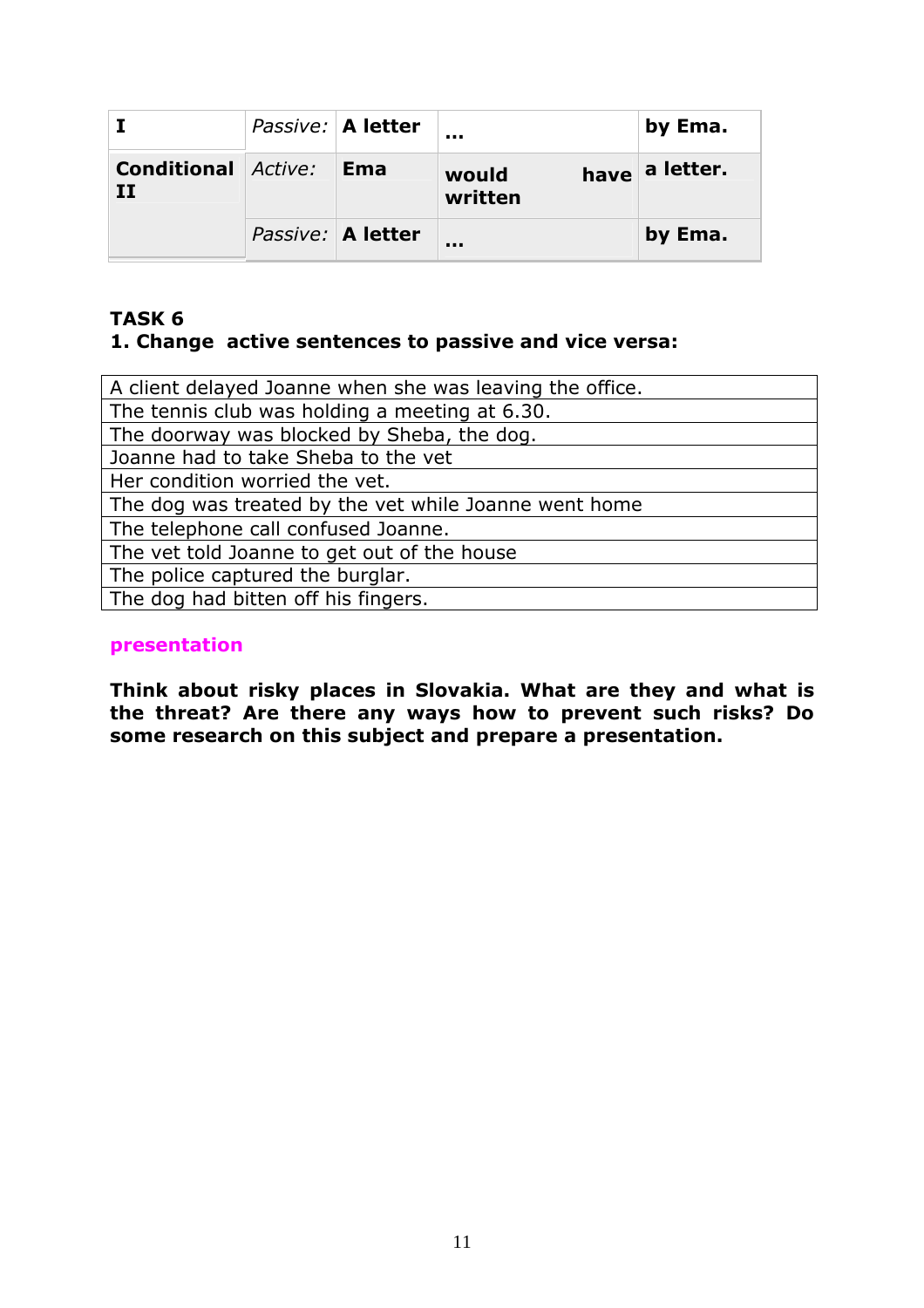# UNIT 2 The environment



**www.geocities.com/sjcenglishfvp/3rdform2.htm**

#### Look at the picture above and try to explain the Greenhouse Effect, its causes and process.

key expressions: battery farming, greenhouse effect, destruction of the ozone layer, polluted, pollution, waste disposal, over-polluted, destruction of the rainforests, over fishing, coast, shore, beach, cliff, cape, peninsula, cove, bay, gulf, source, tributary, waterfall, mouth, valley, gorge, delta, brook, stream, estuary

#### speaking

# TASK 1

### Warm-up

- 1. What are the most threatening environmental issues today?
- 2. Is there anything you can personally do about the environment and its protection?
- 3. Discuss the following proverbs about the environment
- a) When spider webs unite, they can tie up a lion.
- b) There are no passengers on Spaceship Earth. We are all crew.
- c) Earth is not a gift from our parents it is a loan for our children.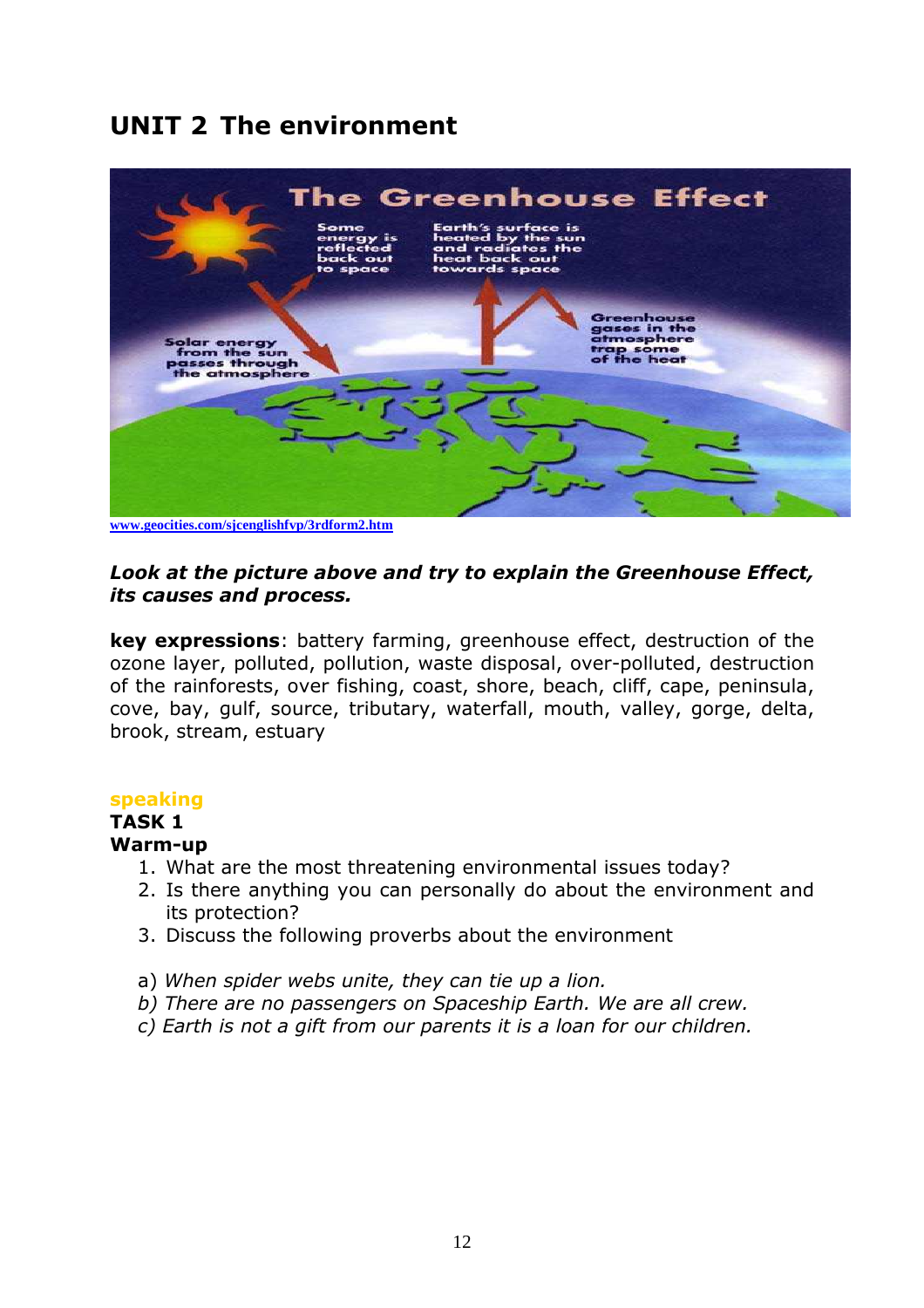#### grammar

TASK 2

#### Some of the following sentences are correct but some of them need definite article "the" maybe more than once. There are also some factual mistakes. Try to correct them.

Danube flows into the Caspian Sea - The Danube doesn't flow into Caspian Sea. It flows into the Black Sea.

Canary Islands are a group of islands in Pacific Ocean.

- 1. Europe is much larger than Africa.
- 2. The highest mountain in Slovakia is Slavkovsky Peak
- 3. South of Iceland is warmer than north.
- 4. United Kingdom consists of Scotland and Wales.
- 5. We are going skiing to Rockies.
- 6. I have visited United States and Canada.
- 7. Hungary is in northern Europe.
- 8. Gdansk is in north of Italy.
- 10. Toronto is on Lake Superior.

#### TASK 3

#### Here are some geography questions. Choose the right answer from one of the boxes and write "the" where necessary.

| <b>Continents</b> | <b>Countries</b> | <b>Oceans</b><br>and | <b>Mountains</b> | <b>Rivers</b><br>and |
|-------------------|------------------|----------------------|------------------|----------------------|
|                   |                  | seas                 |                  | canals               |
| Africa            | Canada           | <b>Atlantic</b>      | Alps             | Amazon               |
| Asia              | <b>Denmark</b>   | Indian ocean         | Andes            | Danube               |
| Australia         | Indonesia        | Pacific              | Himalayas        | <b>Nile</b>          |
| Europe            | Sweden           | Black sea            | <b>Rockies</b>   | Suez canal           |
| <b>North</b>      | <b>Thailand</b>  | Mediterranean        | Urals            | Panama               |
| America           |                  |                      |                  | canal                |
| South             | United states    | Red sea              |                  | Rhine                |
| America           |                  |                      |                  | <b>Thames</b>        |
|                   |                  |                      |                  | Volga                |

- 1. What do you have to cross to travel from Europe to America?
- 2. Where is Argentina?
- 3. Which is the longest river in Africa?
- 4. Of which country is Stockholm the capital?
- 5. Of which country is Washington the capital?
- 6. What is the name of the mountain range in the west of North America?
- 7. What is the name of the sea between Africa and Europe?
- 8. Which is the smallest continent in the world?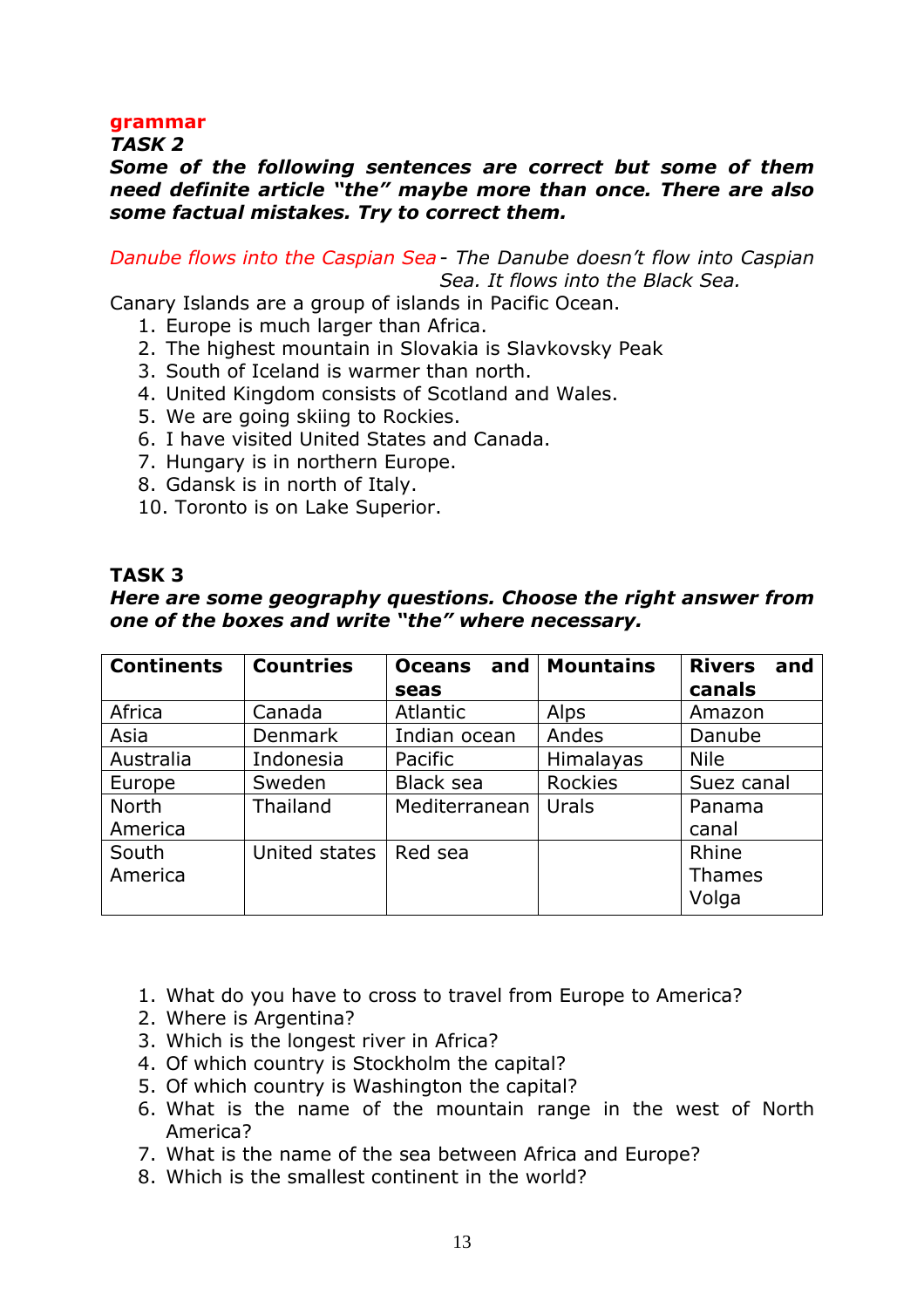- 9. What is the name of the ocean between America and Asia?
- 10. What is the name of the ocean between Africa and Australia?
- 11. Which river flows through London?
- 12. Which river flows through Vienna, Budapest and Belgrade?
- 13. Of which country is Bangkok the capital?
- 14. What joins the Atlantic and Pacific Oceans?
- 15. Which is the longest river in South America?

### TASK 4

#### Look at this short article about Iceland. Try to fill in definite article "the" when necessary.

Iceland. An island republic in North Atlantic. Landscape consists largely of barren plains and mountains, with large ice field particularly in south west. Island has active volcanoes and is known for its thermal springs and geysers. With less than 1% of land suitable for growing crops, nation's economy is based on fishing, and fish products account for 80% of the exports. Area: 103, 000 square km. Population: 227, 000. Capital: Reykjavik.

www.ugr.es/~jmperez/InstrumentalII/acrobat/Vocabulary/collocations2.PDF

#### Referring to geographical names or areas, we tend to use the definite article with:

- $\bullet$  seas (the Atlantic, the Pacific, the North Sea)
- mountain ranges (the Alps, the Andes)
- $\bullet$  island groups (the British Isles, the West Indies)
- areas (the Midlands, the Lake District, the Middle East)
- rivers (the Danube, the Blue Nile, the Thames)
- deserts (the Gobi, the Sahara)
- hotels and pubs (the Red Lion, the Grand Palace)
- $\bullet$  cinemas and theatres (the Playhouse, the Majestic)

We generally use no articles with:

- continents (Africa, South America, South East Asia)
- counties and countries (Oklahoma, Bulgaria, Nigeria)
- towns and principal buildings (Ely Cathedral, Oxford University)
- lakes (Lake Como, Lake Windermere, Derwent Water)
- mountains and volcanoes (Everest, Etna, Vesuvius)

Of course, there are always exceptions: The UK, The USA, The UAE, The

Netherlands, The Hague. It is just a matter of learning them!

http://www.bbc.co.uk/worldservice/learningenglish/grammar/learnit/learnitv19.shtml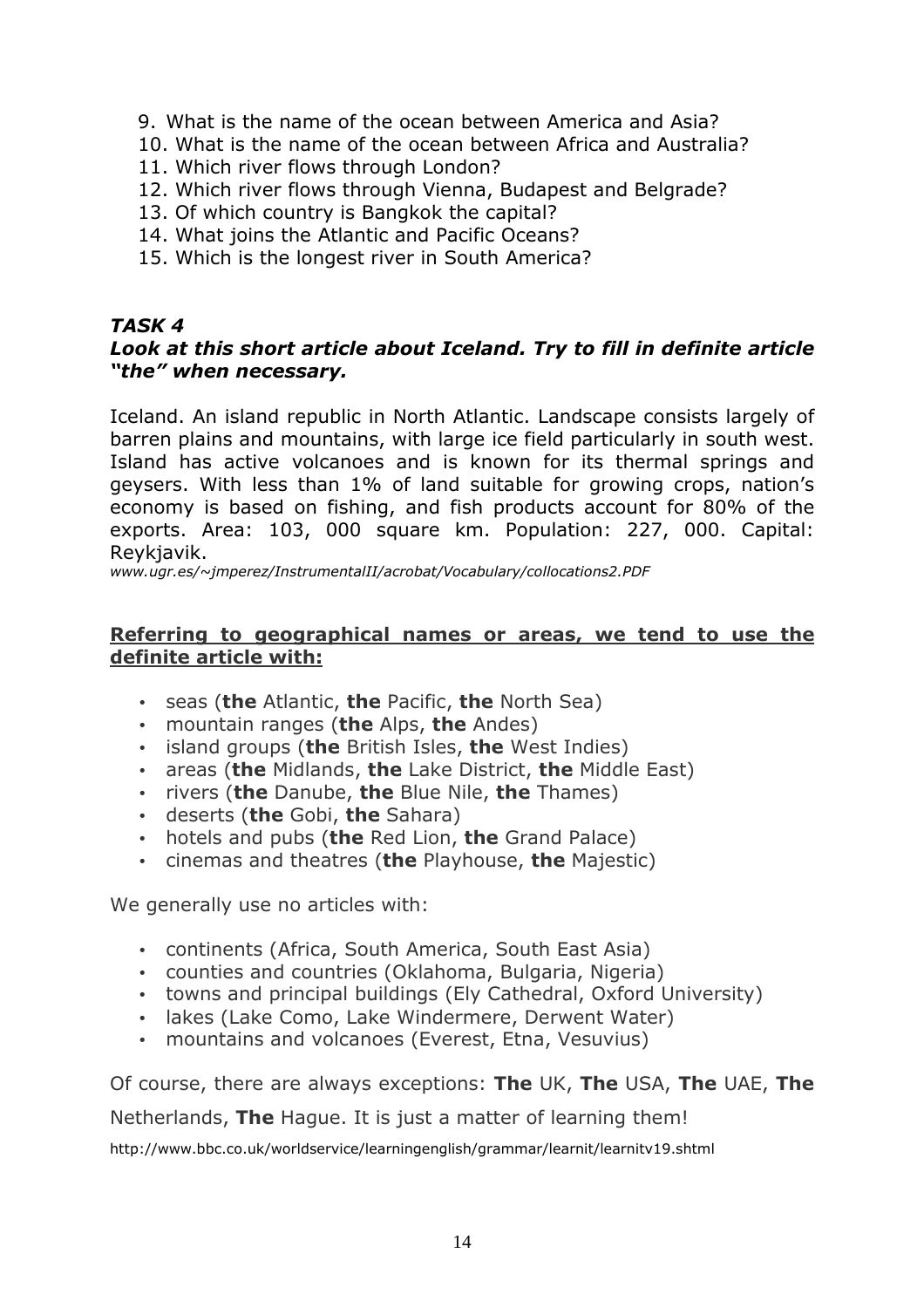#### vocabulary

#### Some useful vocabulary about the environment.

When the land meets sea: coast, shore, beach, cliff, cape, peninsula, cove, bay, gulf

Words connected with rivers: source, tributary, waterfall, mouth, valley, gorge, delta, brook, stream, estuary

Words connected with mountains: foot, ridge, peak, summit, glacier

There are 6 adjectives below. Try to match them with nouns from above 1. sandy 2.steep 3.shallow 4.rocky 5.turbulent

6.dangerous

### TASK 7 Fill in the following expressions in the text:

Battery farming, greenhouse effect, destruction of the ozone layer, polluted, pollution, waste disposal, over-polluted, destruction of the rainforests, over fishing

The air, rivers and seas are all……..(1), especially in ………(2) and heavily industrialized regions. Poor………(3) is the cause of much of this …….(4). ……….(5) has depleted the numbers of fish in the oceans. The……..(6) is leading to climatic changes and what is known as the……..(7).

The…………..(8) is causing widespread ecological problems. ……….(9) provides large amounts of food but it involves keeping animals in crowded and unnatural conditions.

#### speaking

#### TASK 8

Discuss the following with your partner and then report to the rest of the class.

- 1. Why do environmentalists say we should avoid spray cans?
- 2. Why are environmentalist in favor of practicing organic farming and using unleaded petrol?
- 3. Why do environmentalists encourage us to use recycled paper and bottle banks?
- 4. What else are environmentalists in favor of?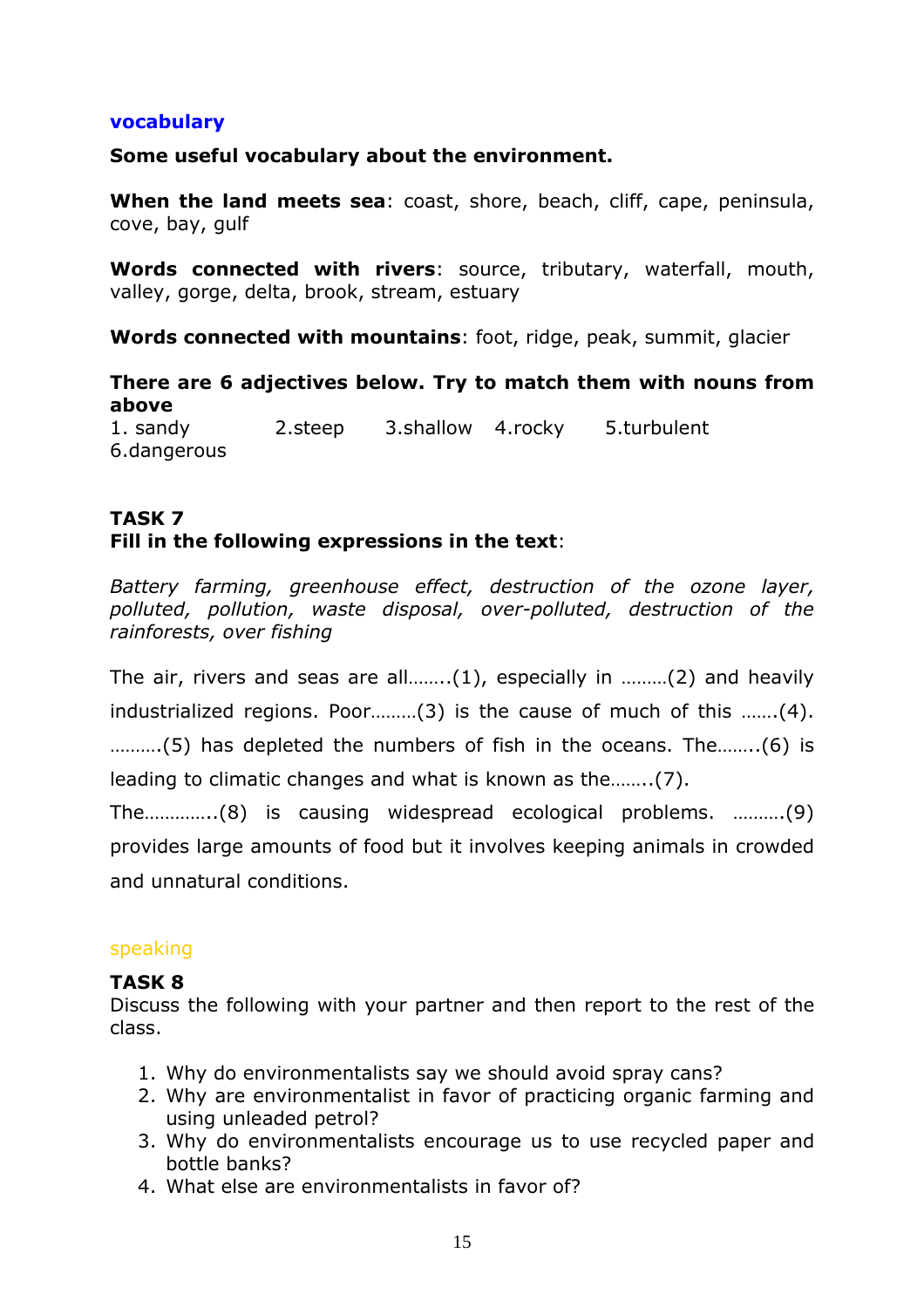#### Presentation

Write short essay on the most threatening environmental issue. Try to think of the causes, solutions and consequences.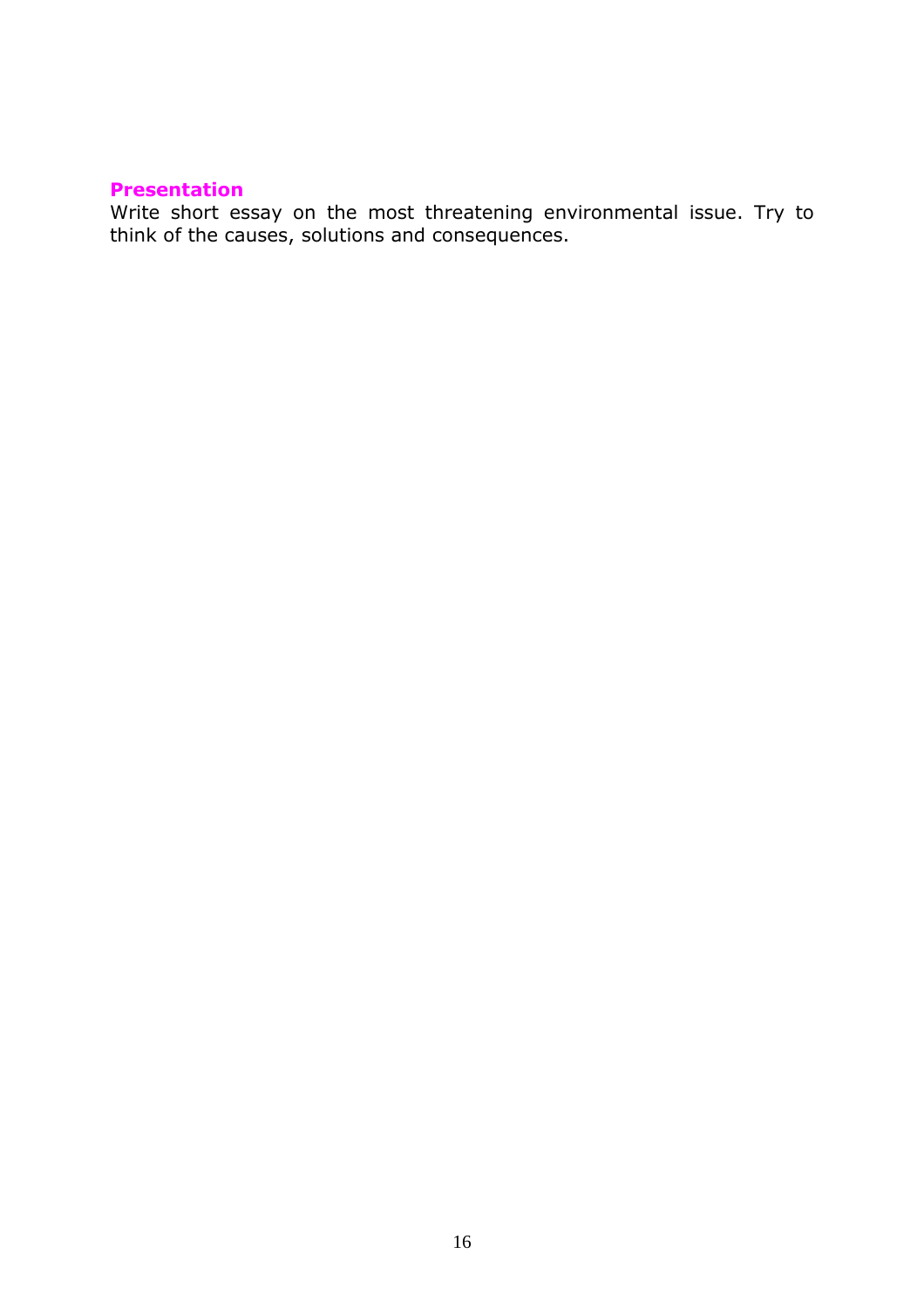# UNIT 3 Continents, countries, nationalities, languages



# TASK 1

Warm-up

- 1. What is a continent and how many are there?
- 2. What are the five countries with the highest population?
- 3. How many languages are there in the world?
- 4. Where do people speak Inuit?
- 5. What are the five most widely spoken languages?

#### On Which Continent Will You Find...

#### reading

TASK 2

#### Read the following article and fill in the missing geographical names:

Mediterranean, Caucasus, Oceania, British Isles, Asia, Greenland, Eurasian, Syria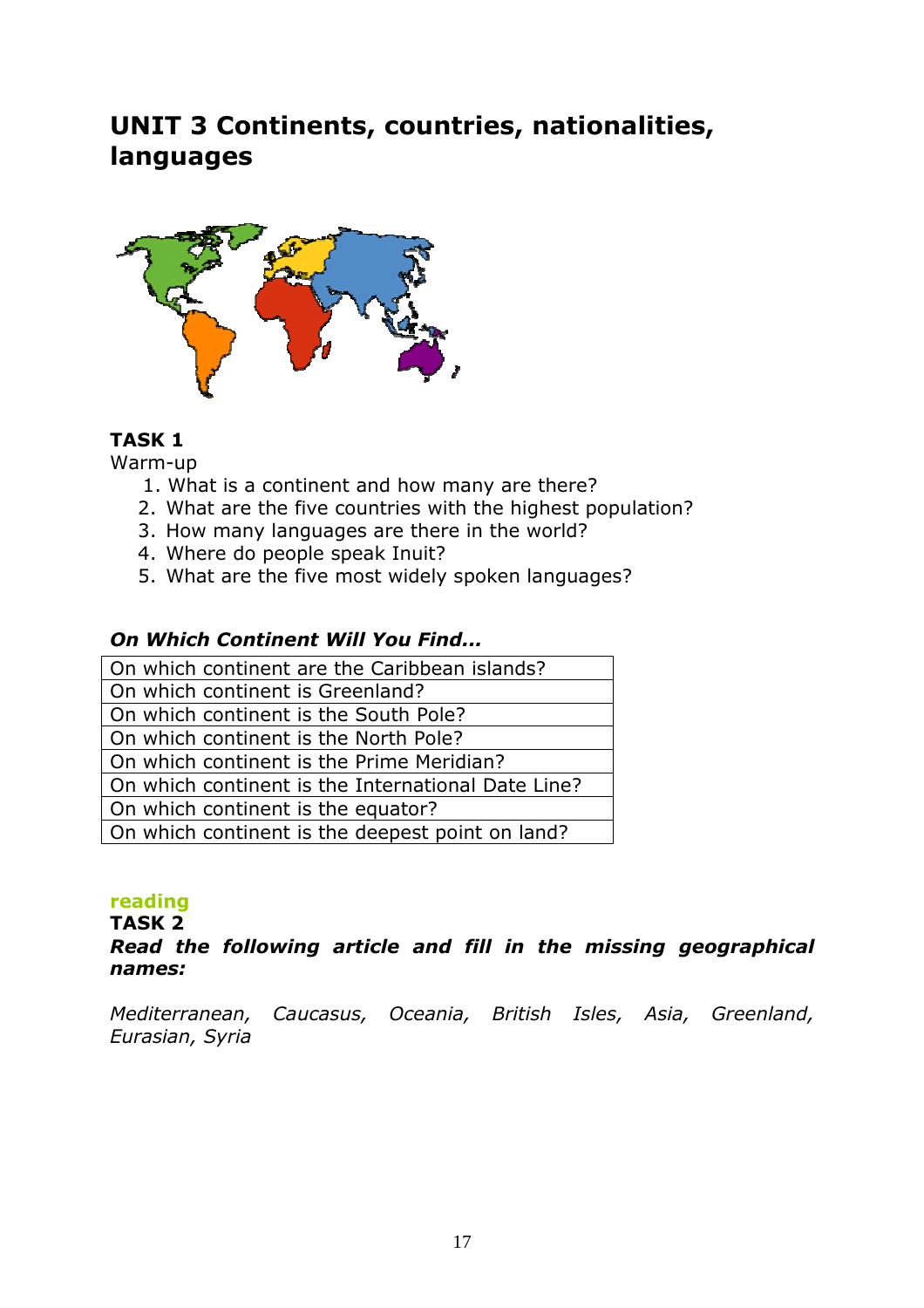### The Continents

A continent is defined as a large unbroken land mass completely surrounded by water, although in some cases continents are (or were in part) connected by land bridges. The seven continents are North America, South America, Europe, Asia, Africa, Australia, and Antarctica. The island groups in the Pacific are often called.............(1) but this name does not imply that scientists consider them the remains of a continent. Political considerations have often overridden geographical facts when it came to naming continents. Geographically, Europe, including the..............(2), is a large western peninsula of the continent of Asia; and many geographers, when referring to Europe and Asia, speak of the...................(3) continent. But traditionally, Europe is counted as a separate continent, with the Ural and the ..........................(4) mountains forming the line of demarcation between Europe and Asia. To the south of Europe, Asia has an odd-shaped peninsula jutting westward, which has a large number of political subdivisions. The northern section is taken up by Turkey; to the south of Turkey there are.........................(5), Iraq, Israel, Jordan, Saudi Arabia, and a number of smaller Arab countries. All these are part of..................(6). Traditionally, the island of Cyprus in the........................(7) is also considered to be part of Asia. The Caribbean islands, Central America, and....................(8) are considered part of North America. (www.infoplease.com)

#### speaking TASK 4 Divide the class in smaller groups. Do the quiz:

1. Name four countries or colonies where Portuguese is the major official language.

2. For each of the six inhabited continents, name one country where English is a major language.

3. Name four countries where Islam is a major religion.

4. Name four countries that have large deserts.

BONUS: Make them four countries on four different continents.

5. Assume that it is now 3:00 P.M. in Washington, D.C. (and New York, Miami, Boston, Atlanta, etc.) Name five cities where it is not 3:00 P.M., and give the time in each. Only one of the cities you name may be in the U.S.

6. Name four countries where there are rain forests.

7. Name four countries with high birth rates, high death rates, and low life expectancy.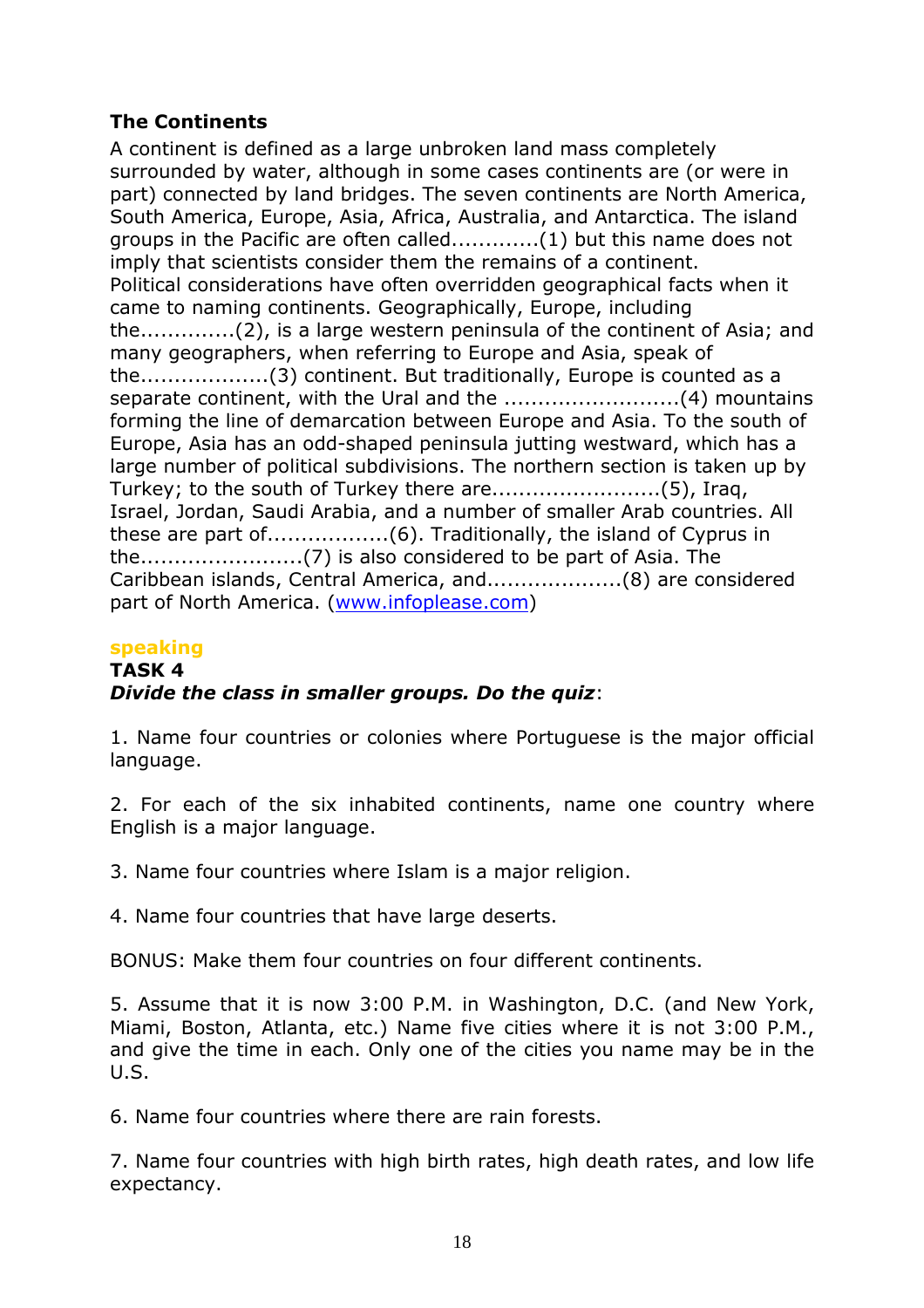8. Name four countries with low birth rates, low death rates, and high life expectancy.

9. Name four countries which are major manufacturers of automobiles.

10. Name four countries which are major producers of petroleum. BONUS: Make them four countries on four different continents.

(http://www.mapping.com/tests/quiz1.html)

#### grammar

#### GRAMMAR NOTE Comparative and superlative form of adjectives

two-syllable adjectives ending in -y have -ier and -iest as their comparative and superlative. Thus:

| pretty | prettier               | prettiest |
|--------|------------------------|-----------|
| happy  | happier                | happiest  |
| dirty  | dirtier                | dirtiest  |
| messy  | $\blacksquare$ messier | messiest  |

- Yours is the **messiest** room I have ever seen.
- She was the **prettiest** and **happiest** girl at the party.

Note that other common two-syllable adjectives ending in an unstressed vowel normally take the -er/-est patterns:

| simple | simpler          | simplest         |
|--------|------------------|------------------|
| clever | <b>Icleverer</b> | <b>Cleverest</b> |

• The cleverest solution to any problem is usually the simplest one.

Others, particularly participial adjectives formed with -ing and -ed and those ending in -ious and -ful form their comparatives and superlatives with **more** and **most**:

| boring  | <b>more</b> boring  | <b>most</b> boring  |
|---------|---------------------|---------------------|
| worried | <b>more</b> worried | <b>most</b> worried |
| anxious | <b>more</b> anxious | <b>most</b> anxious |
| careful | <b>more</b> careful | <b>most</b> careful |

- Watching cricket is even **more boring** than playing it.
- My wife was certainly **more anxious** than I was when Penny failed to return.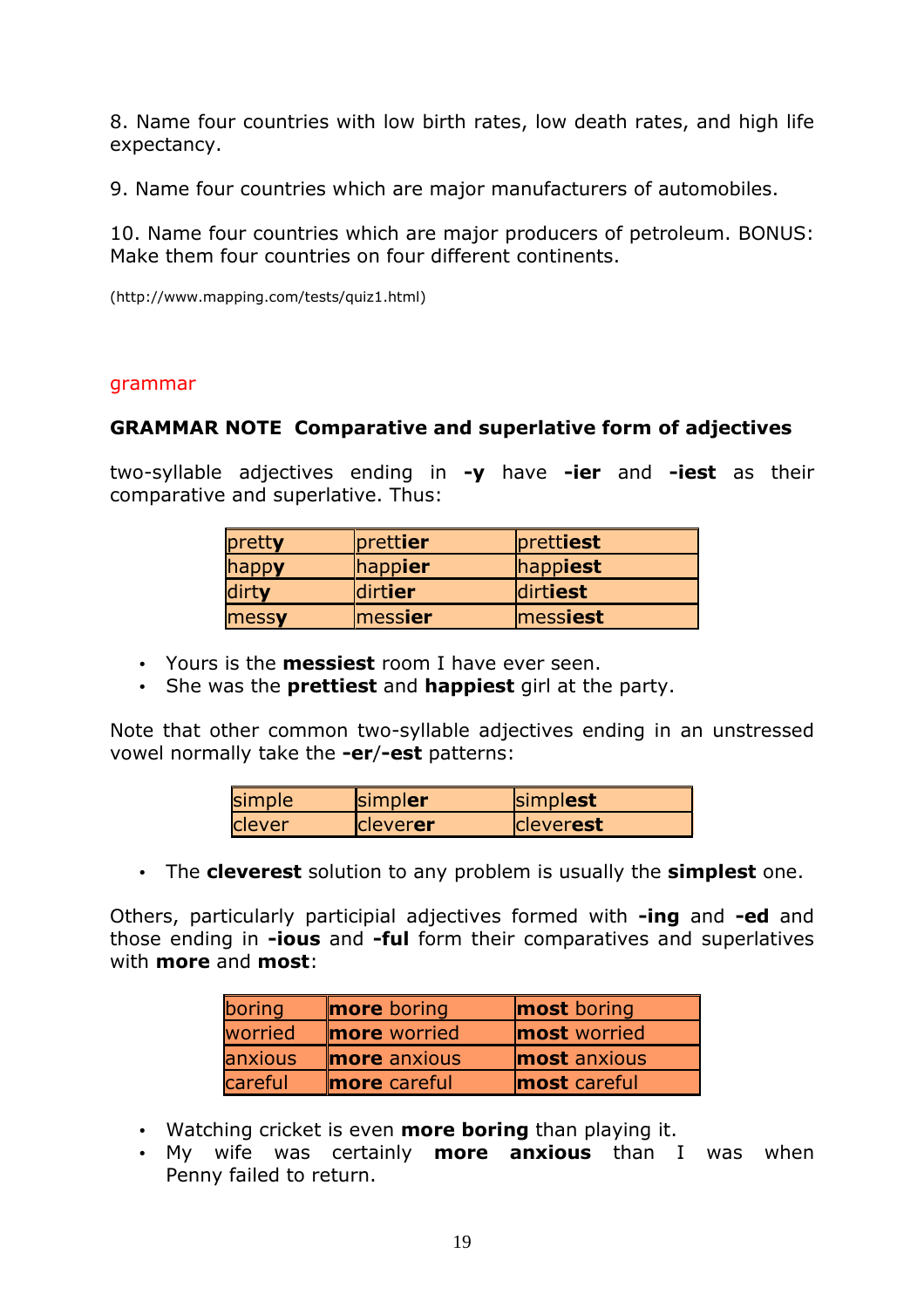• I bought the wrong type of hair shampoo for Joan. Next time I was more careful.

Note that **most** sometimes means **very**:

- I was **most careful** to leave the room as tidy as I had found it.
- I became **most anxious** when I heard that there had been a fire at the hospital.
- I was **most impressed** by Deborah's performance as Lady Macbeth.

With some two-syllable adjectives, er/est and more/most are both possible:

- The commonest /most common alcoholic drink in Poland is vodka.
- He is **more pleasant** /pleasanter to talk to when he has not been drinking.

Three or more syllable adjectives take **more** or most in the comparative and superlative except for two-syllable adjectives ending in  $-y$  and prefixed with un-:

|           | reasonable more reasonable most reasonable |                |
|-----------|--------------------------------------------|----------------|
| beautiful | <b>more</b> beautiful                      | most beautiful |
| untidy    | <b>luntidier</b>                           | luntidiest     |
| unhealthy | unhealthier                                | unhealthiest   |

• John is the **unhealthiest** person I know, but one of the **most** successful.

Hyphenated adjectives, which are also known as compound adjectives, normally use **more** and **most** for the comparative and superlative forms. This is the general rule. Sometimes we have to use **more/most** if, for example, the adjectival part of the compound ends in -ed. So, suntanned would have to be more sun-tanned, just as tanned would have to be more tanned:

• You're **more sun-tanned** than I am.

Sometimes it is not so clear-cut, so we would say that one form is more likely than the other.

#### speaking

#### TASK 5 Work in pairs and choose the correct answer:

1)Which mountains are higher?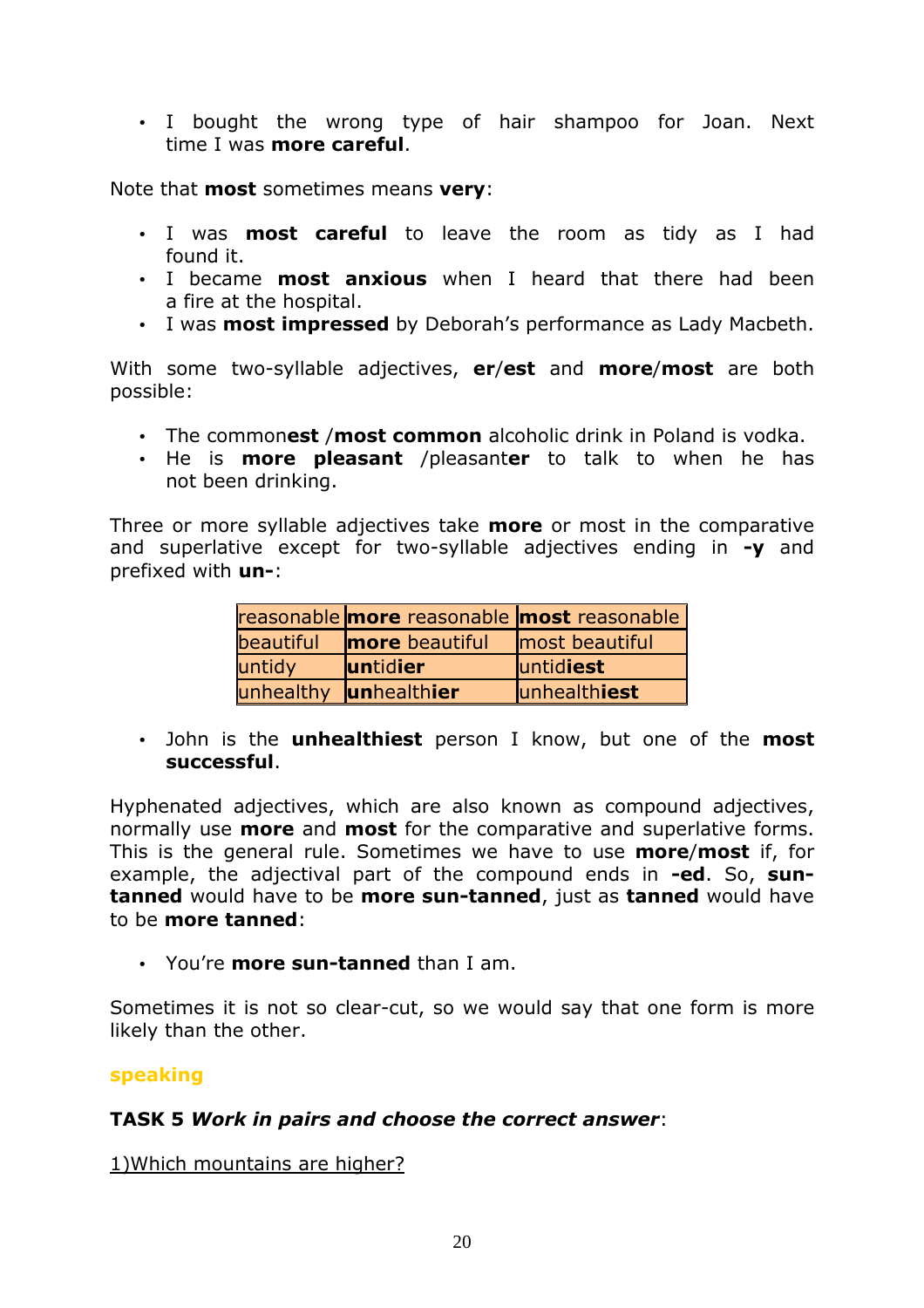a) The Andes b) the Rockies

#### 2) Which country has a longer coastline?

- a) Russia a) Denmark
- 3) What is further?
- a)London to New York b) London to Moscow
- 4) Which city has bigger population?
- a) Seoul b) San Paulo
- 5) Which elephant weighs more?
- a) the Indian elephant b) the African elephant
- 6) Where are there more countries?
- a) in Africa b) in South America
- 7) What city has more polluted atmosphere?
- a) New York b) Beijing
- 8) Which country has a smaller population?
- a) Australia b) Japan?
- 9) Which pyramids are older?
- a) the Egyptian Pyramids b) the Maya Pyramids
- 10) Where is colder?
- a) in the Antarctic b) in the Arctic

#### Presentation: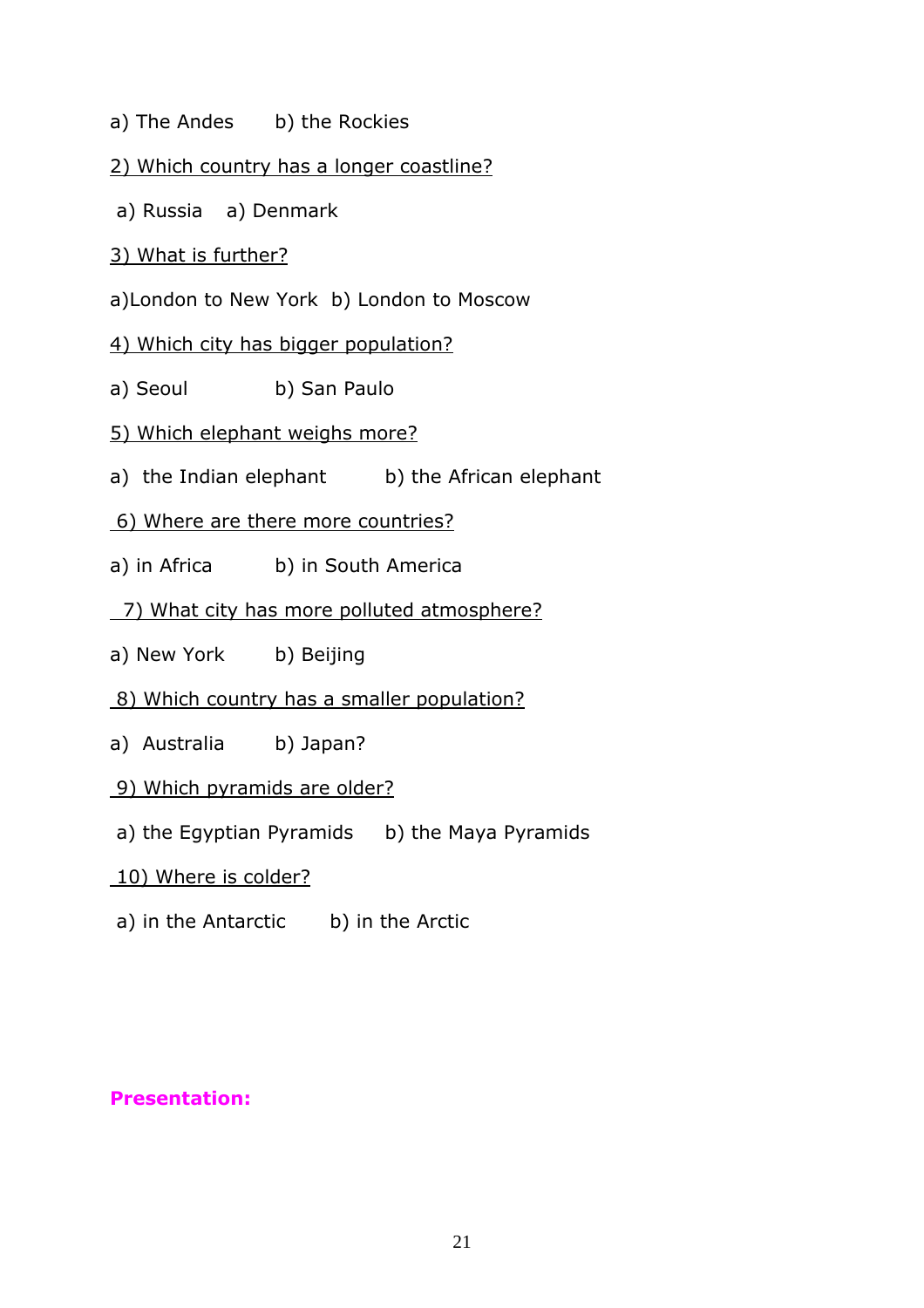Choose one continent which is according to you the most endangered. Write an essay introducing the state of the problem and suggest possible solutions.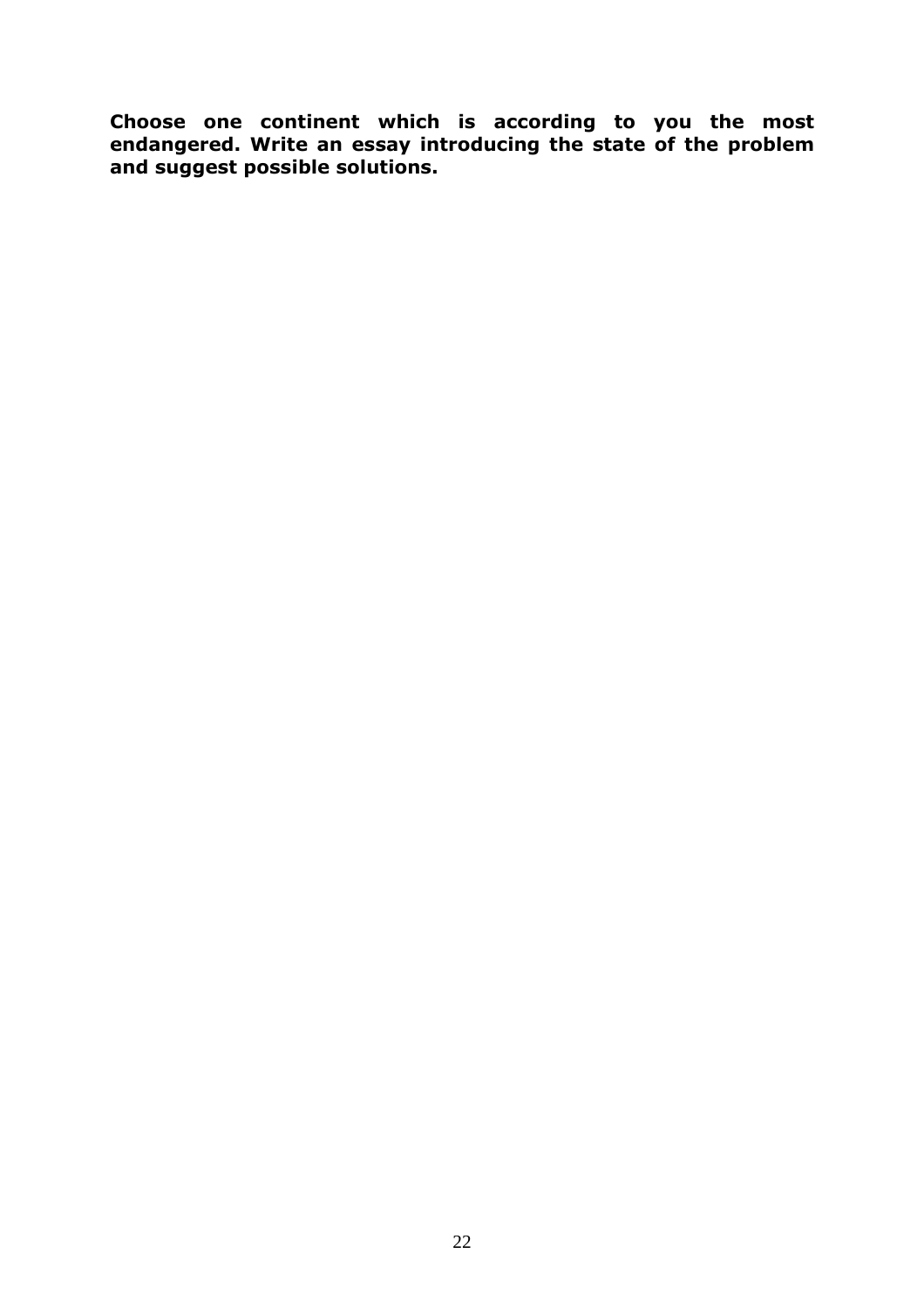# UNIT 4 Australia

#### Key words

Area, land boundaries, coastline, maritime claims, contiguous zone, arable land, meadows and pastures, irrigated land, overgrazing, desertification, drought

#### speaking

#### Warm-up:

Write 10 things you know about Australia Exchange your information with your partner Report and compare the new facts to the rest of the class Who are Aussies and Kiwis?



Before you read more about Australia try to answer the following questions:

What oceans is it surrounded by? What do the abbreviations in the map stand for? Is there any environmental threat to the Australian continent? Try to talk about the terrain, population, capital, places of interest, anything you know about Australia.

#### reading AUSTRALIA – basic facts

Location: Oceania, continent between the Indian Ocean and the South Pacific Ocean

Map references: Oceania

Area:

total area: 7,686,850 sq km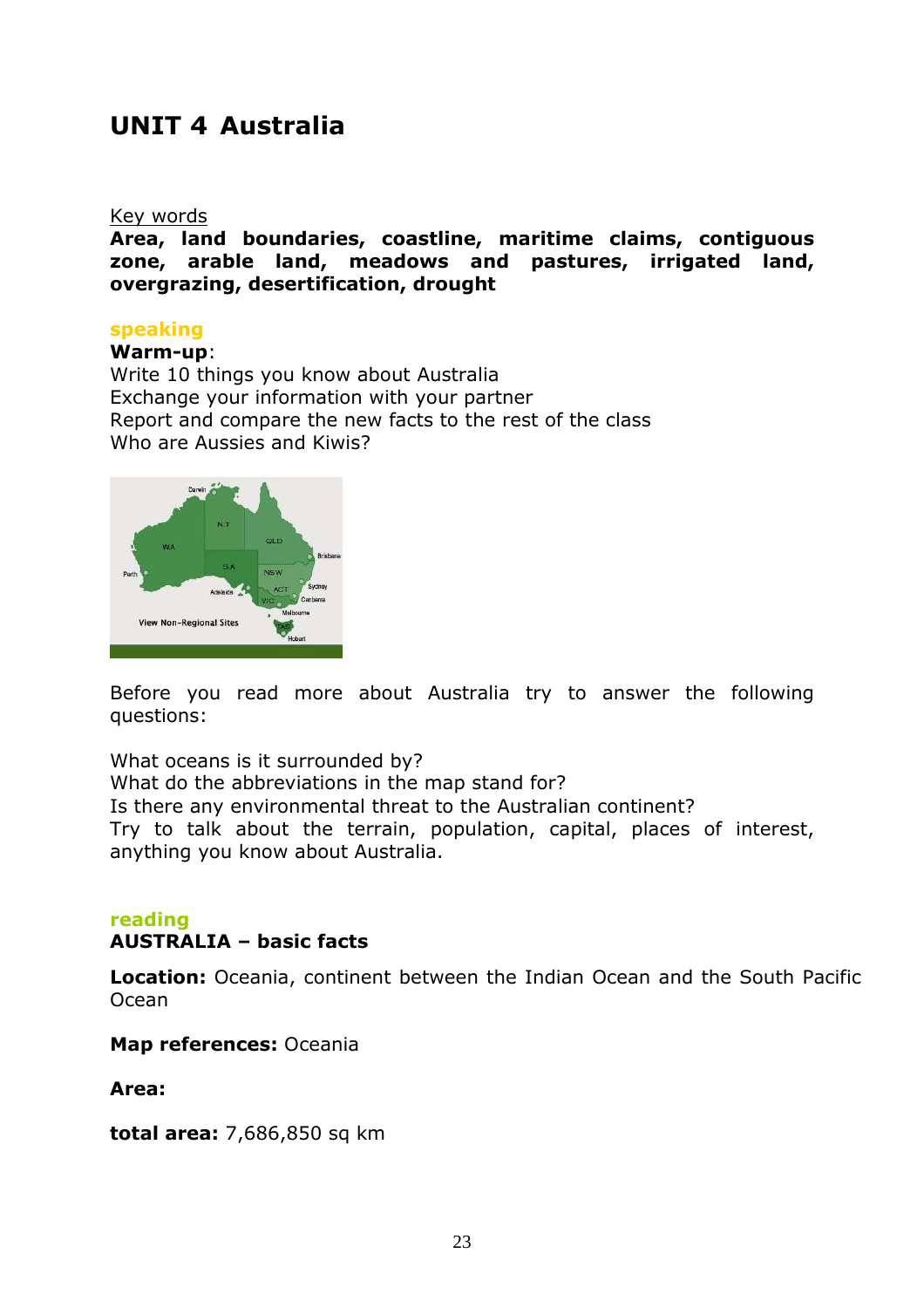**land area: 7,617,930 sq km** 

comparative area: slightly smaller than the US

note: includes Macquarie Island

Land boundaries: 0 km

Coastline: 25,760 km

Maritime claims:

contiguous zone:24 nm

continental shelf: 200 nm or to the edge of the continental margin

exclusive economic zone: 200 nm territorial sea: 12 nm

International disputes: territorial claim in Antarctica (Australian Antarctic Territory)

**Climate:** generally arid to semiarid; temperate in south and east; tropical in north

**Terrain:** mostly low plateau with deserts; fertile plain in southeast

Natural resources: bauxite, coal, iron ore, copper, tin, silver, uranium, nickel, tungsten, mineral sands, lead, zinc, diamonds, natural gas, petroleum

Land use:

arable land: 6%

permanent crops: 0%

meadows and pastures: 58%

forest and woodland: 14%

other: 22%

**Irrigated land:** 18,800 sq km (1989 est.)

**Environment: current issues:** soil erosion from overgrazing, industrial development, urbanization, and poor farming practices; soil salinity rising due to the use of poor quality water; desertification; clearing for agricultural purposes threatens the natural habitat of many unique animal and plant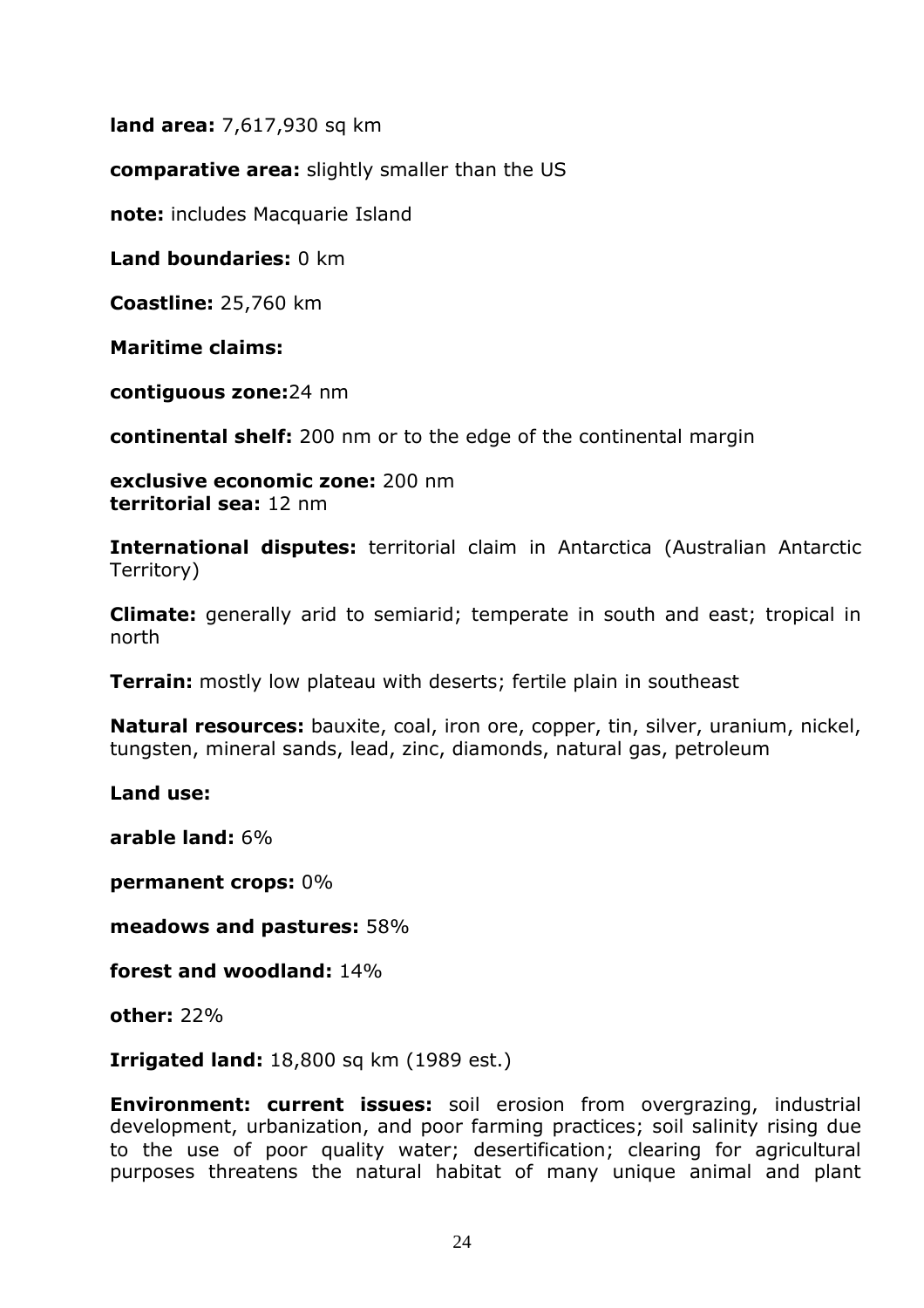species; the Great Barrier Reef off the northeast coast, the largest coral reef in the world, is threatened by increased shipping and its popularity as a tourist site; limited natural fresh water resources

#### natural hazards: cyclones along the coast; severe droughts

**international agreements:** party to - Antarctic-Environmental Protocol, Antarctic Treaty, Biodiversity, Climate Change, Endangered Species, Environmental Modification, Hazardous Wastes, Law of the Sea, Marine Dumping, Marine Life Conservation, Nuclear Test Ban, Ozone Layer Protection, Ship Pollution, Tropical Timber 83, Wetlands, Whaling; signed, but not ratified - Desertification

Note: world's smallest continent but sixth-largest country; population concentrated along the eastern and southeastern coasts; regular, tropical, invigorating, sea breeze known as "the Doctor" occurs along the west coast in the summer

http://wikitravel.org/en/Talk:Australia/CIA\_World\_Factbook\_2002\_import

#### Comprehension Check:

Decide whether following statemenst are True or False. If they are False try to correct them

- 1. Australia has a semiarid climate
- 2. It is threatened by natural hazards such as blizzards and tsunamis
- 3. It is the largest country in the world
- 4. The Great Barrier Reef is threatened by limited water resources
- 5. Desertification causes overgrazing
- 6. Australia's natural resources include crude oil, gold and tin
- 7. South east part of Australia covers 20 % of arable land
- 8. Australia is as large as Asia
- 9. The capital is Sydney
- 10. Original inhabitants are Red Indians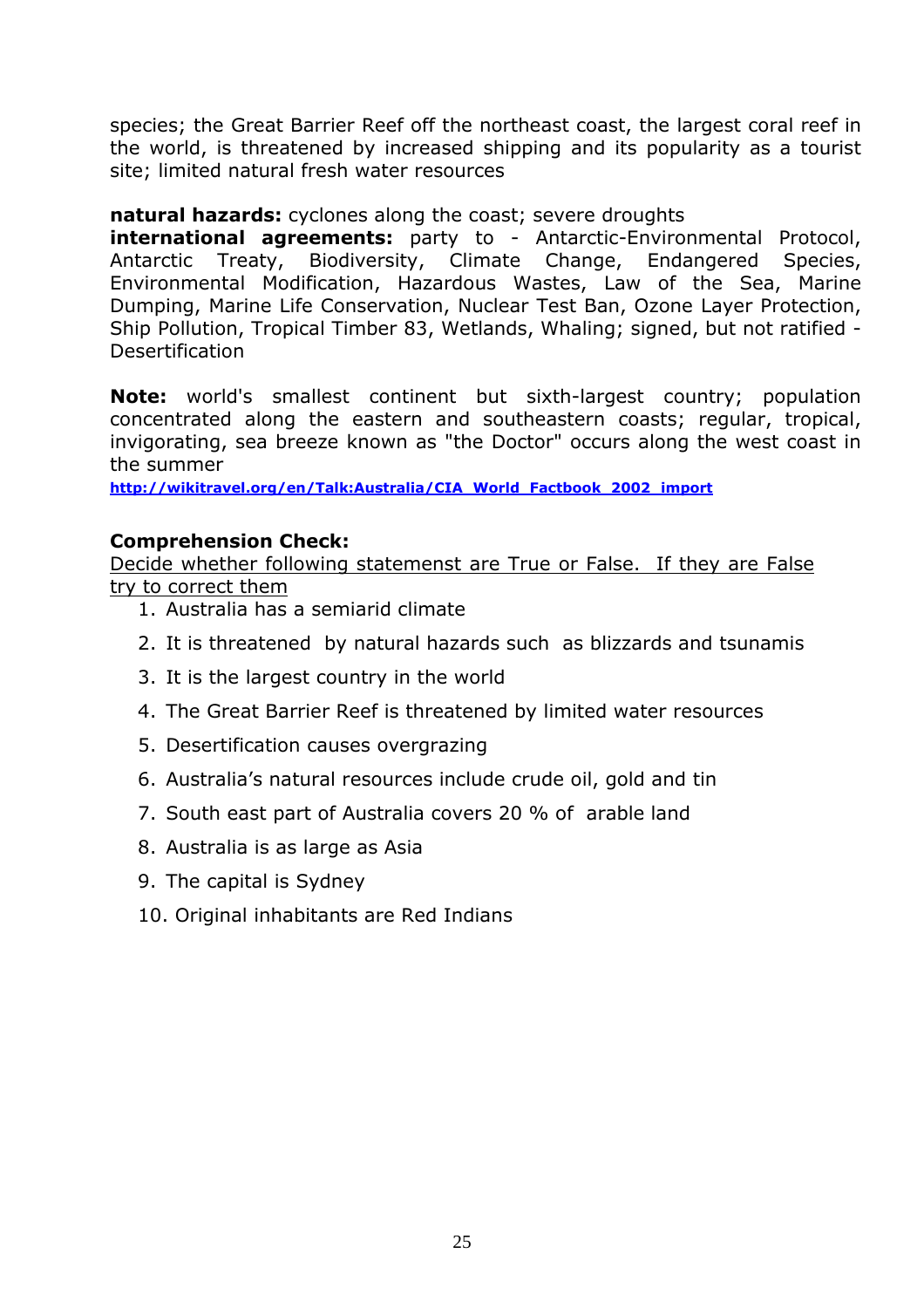#### speaking

Look at the following table. Match the expressions to make families:

| Capital city                | 18,508,000           | Created by British             | Aborigines                   |
|-----------------------------|----------------------|--------------------------------|------------------------------|
| Population doubling<br>rate | Canberra             | Official name                  | Commonwealth of<br>Australia |
| Prison colony               | Original inhabitants | 6                              | Population (1997)            |
| Every 99 years              | $#$ of States        | Approx. 3 million sq.<br>miles | Area of the country          |

#### grammar

#### RELATIVE CLAUSES

#### DEFINING RELATIVE CLAUSES

As the name suggests, these clauses give essential information to define or identify the person or thing we are talking about. Obviously, this is only necessary if there is more than one person or thing involved.

#### Example:

Elephants who marry mice are very unusual.

In this sentence we understand that there are many elephants, but it is clear that we are only talking the ones who marry mice.

#### **Punctuation**

Commas are not used in defining relative clauses.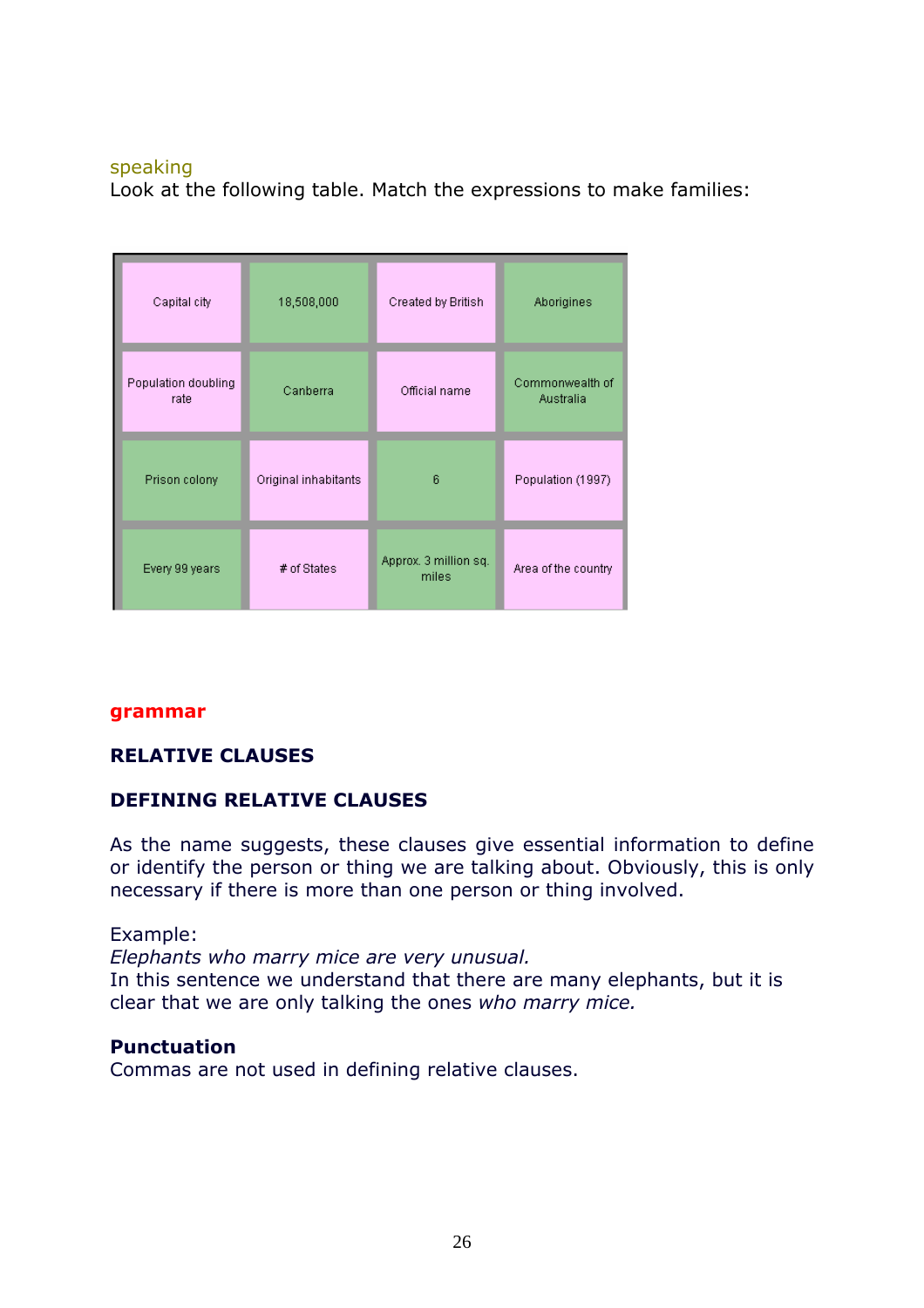#### Relative pronouns

The following relative pronouns are used in defining relative clauses:

|                         | Person                                      | <b>Thing</b> |  | <b>Place Time Reason</b> |
|-------------------------|---------------------------------------------|--------------|--|--------------------------|
| <b>Subject</b>          | who/that                                    | which/that   |  |                          |
| <b>Object</b>           | who/whom/that/ø which/that/ø where when why |              |  |                          |
| <b>Possessive</b> whose |                                             | whose        |  |                          |

#### Notes:

1. The relative pronoun stands in place of a noun.

This noun usually appears earlier in the sentence:

| The                     | who/that spoke $at$ the was                                                                                                                             |         |  |                |  | very |
|-------------------------|---------------------------------------------------------------------------------------------------------------------------------------------------------|---------|--|----------------|--|------|
| woman                   |                                                                                                                                                         | meeting |  | knowledgeable. |  |      |
| Noun,<br>main<br>clause | relative verb + rest of verb + rest of main<br>subject of pronoun relative clause clause<br>referring<br>'the<br>to<br>woman',<br>subject of<br>'spoke' |         |  |                |  |      |

2. Who, whom and which can be replaced by that. This is very common in spoken English.

**3.** The relative pronoun can be omitted  $\varnothing$ ) when it is the object of the clause:

The mouse that the elephant loved was very beautiful. OR The mouse the elephant loved was very beautiful.

Both of these sentences are correct, though the second one is more common in spoken English.

| The mouse                                   | that/ $\boldsymbol{\beta}$                                         | the<br>loved | elephant was                        | beautiful.                       | <b>very</b> |
|---------------------------------------------|--------------------------------------------------------------------|--------------|-------------------------------------|----------------------------------|-------------|
| Noun, subject relative<br>of main<br>clause | pronoun,<br>referring<br>to 'the<br>mouse,<br>object of<br>'loved' |              | $verb + rest of$<br>relative clause | verb $+$ rest of main<br>clause. |             |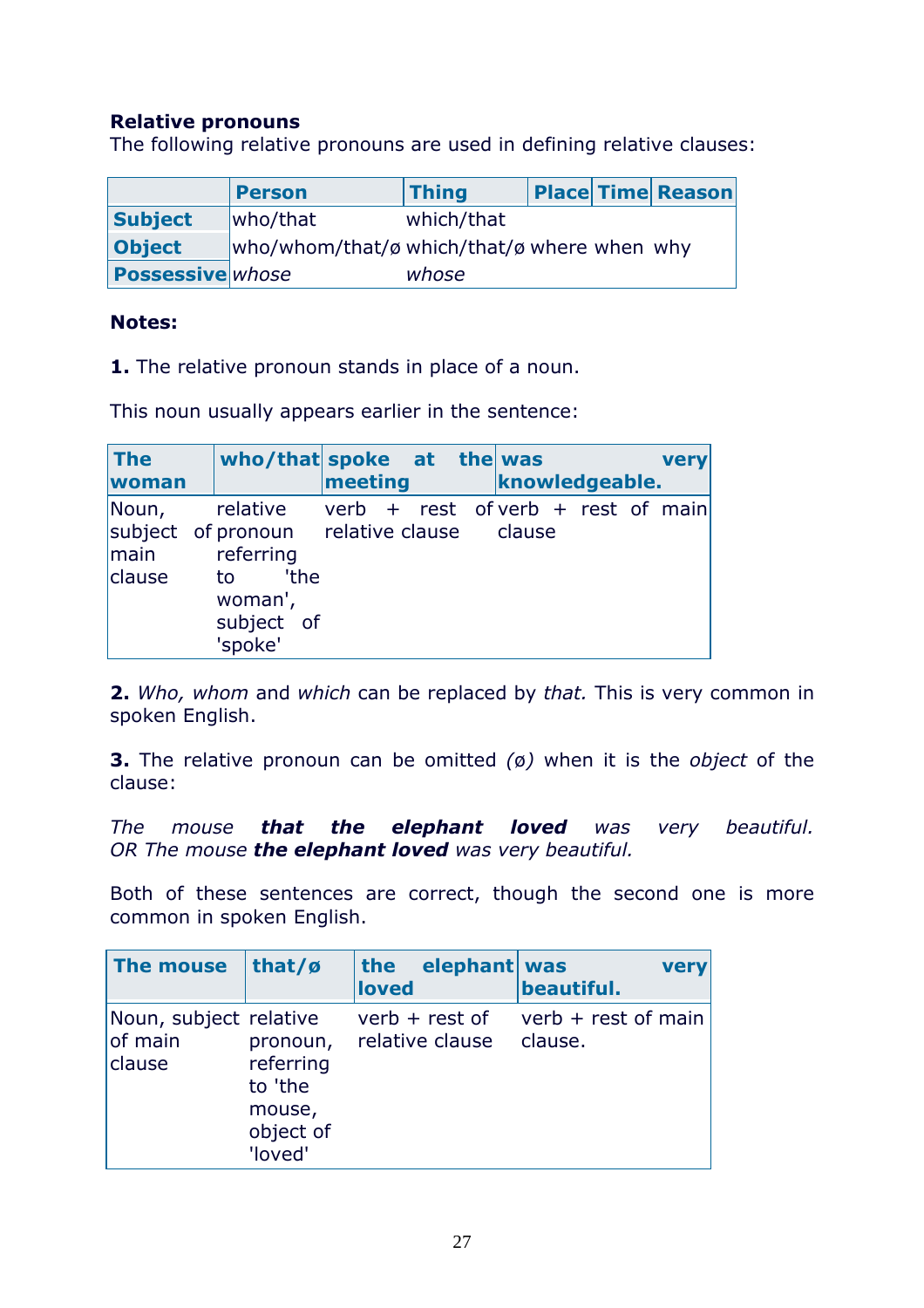(You can usually decide whether a relative pronoun is an object because it is normally followed by another subject  $+$  verb.)

4. Whose is used for things as well as for people.

Examples:

The man **whose car was stolen**. A tree whose leaves have fallen.

5. Whom is very formal and is only used in written English. You can use who/that, or omit the pronoun completely:

The doctor whom/who/that/ø I was hoping to see wasn't on duty.

6. That normally follows words like something, anything, everything, nothing, all, and superlatives.

Examples:

- There's something that you should know.
- It was the best film *that I've ever seen.*

Examples:

- A clown is someone who makes you laugh.
- An elephant is an animal **that lives in hot countries**.
- The plums *that were in the fridge* were delicious. I have eaten them.
- Where are the plums (that) I put in the fridge?
- Has anyone seen the book I was reading?
- Nothing *that anyone does* can replace my lost bag.
- Let's go to a country where the sun always shines.
- They live in the house whose roof is full of holes.

Write relative clauses with or without the relative pronoun.

- 1. I gave you a book. It had many pictures.
- 2. I am reading a book at the moment. It is very interesting.
- 3. You live in a town. The town is very old.
- 4. The sweets are delicious. I bought them yesterday.
- 5. The football match was very exciting. My friend played in it.
- 6. The letter hasn't arrived yet. I posted it three days ago.
- 7. He lives in a house. The house is not very big.
- 8. They are playing a song on the radio. Do you like it?
- 9. Jane wore a beautiful shirt yesterday. Did you see it
- 10. Sue is going out with a boy. I don't like him.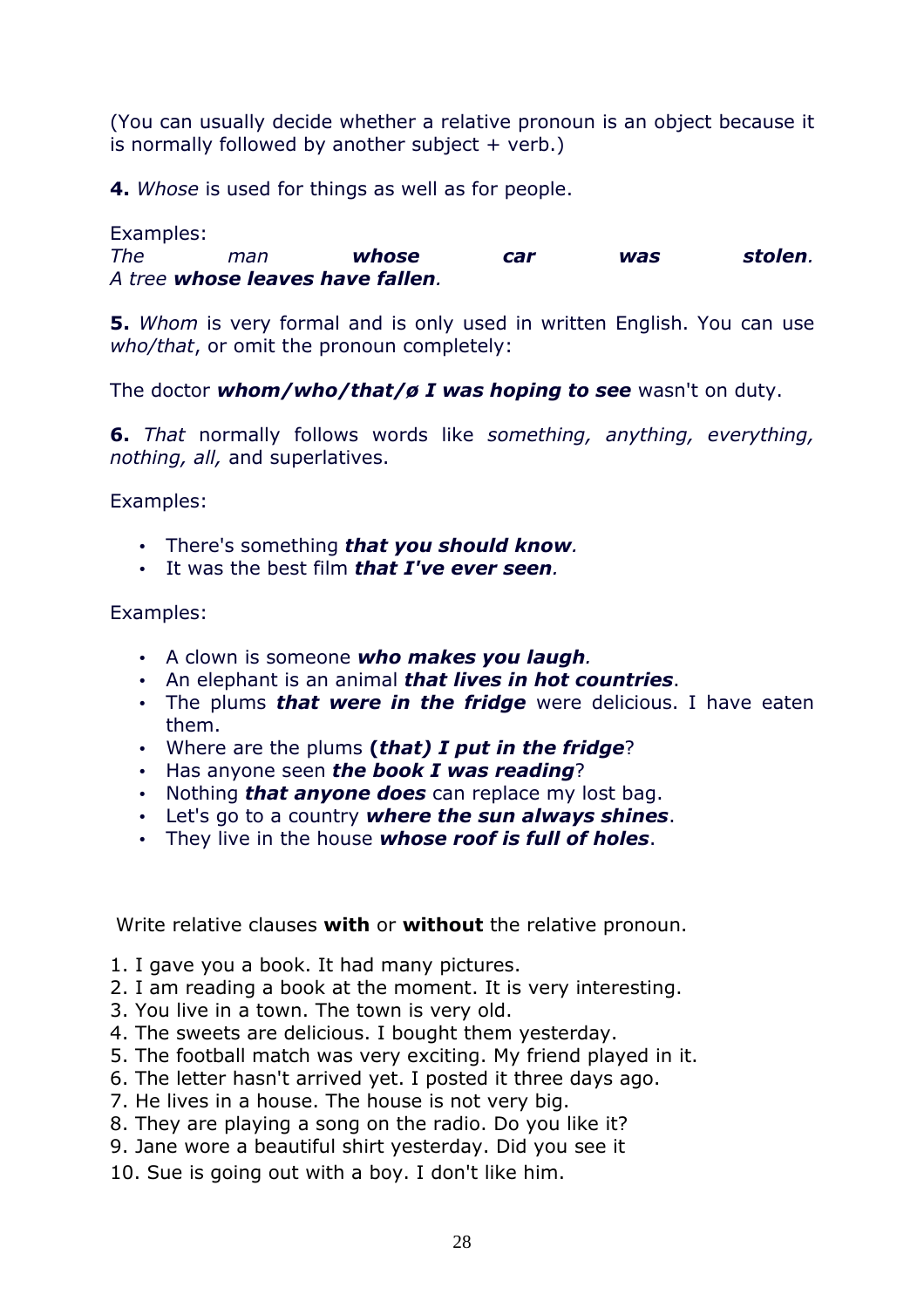#### Presentation

Prepare a presentation about Slovakia as a part of the European continent. Focus on physical and human geography.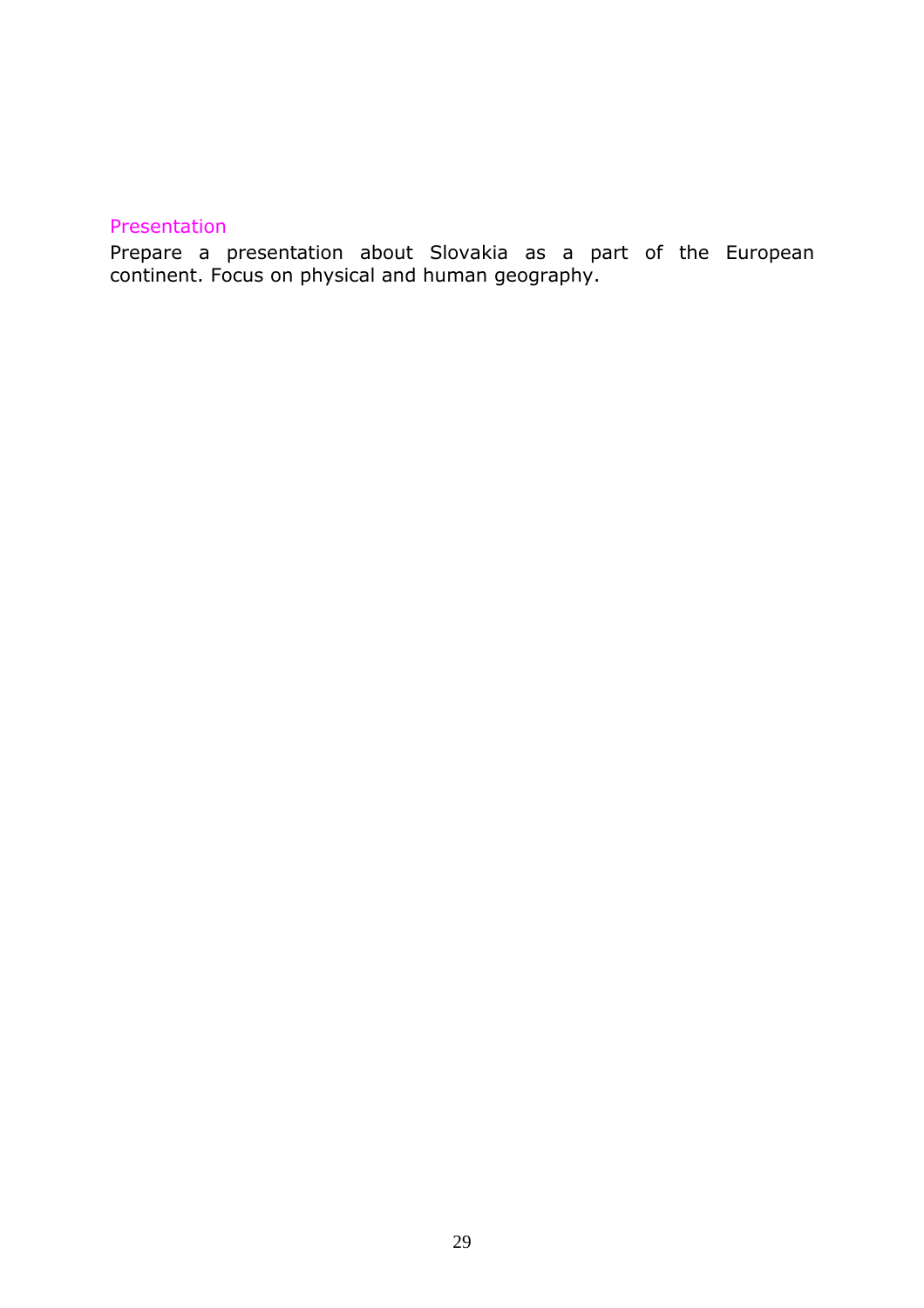# **UNIT 5 EUROPE**



#### TASK 1:

#### Look at the map and mark the following places:

Ural Mountains, Caspian Sea, Black Sea, Azores, Danish Strait, White Sea, Gulf of Bothnia, English Channel, Mediterranean Sea, Volga, Carpathian Basin, Iron Gate

#### reading

TASK 2:

#### Read the article and put the words in brackets into their right form:

Although long called a continent, in many physical ways Europe is but a great western peninsula of the Eurasian landmass. Its eastern limits are………. (arbitration) and are …………(convention) drawn along the water divide of the Ural Mountains, the Ural River, the Caspian Sea, and the Caucasus watershed to the Black Sea. On all other sides Europe is surrounded by salt water. Of the……..(ocean) islands of Franz Josef Land, Spitsbergen (Svalbard), Iceland, and the Azores, only Iceland is regarded as an………..( integrity) part of Europe; thus the northwestern boundary is drawn along the Danish Strait.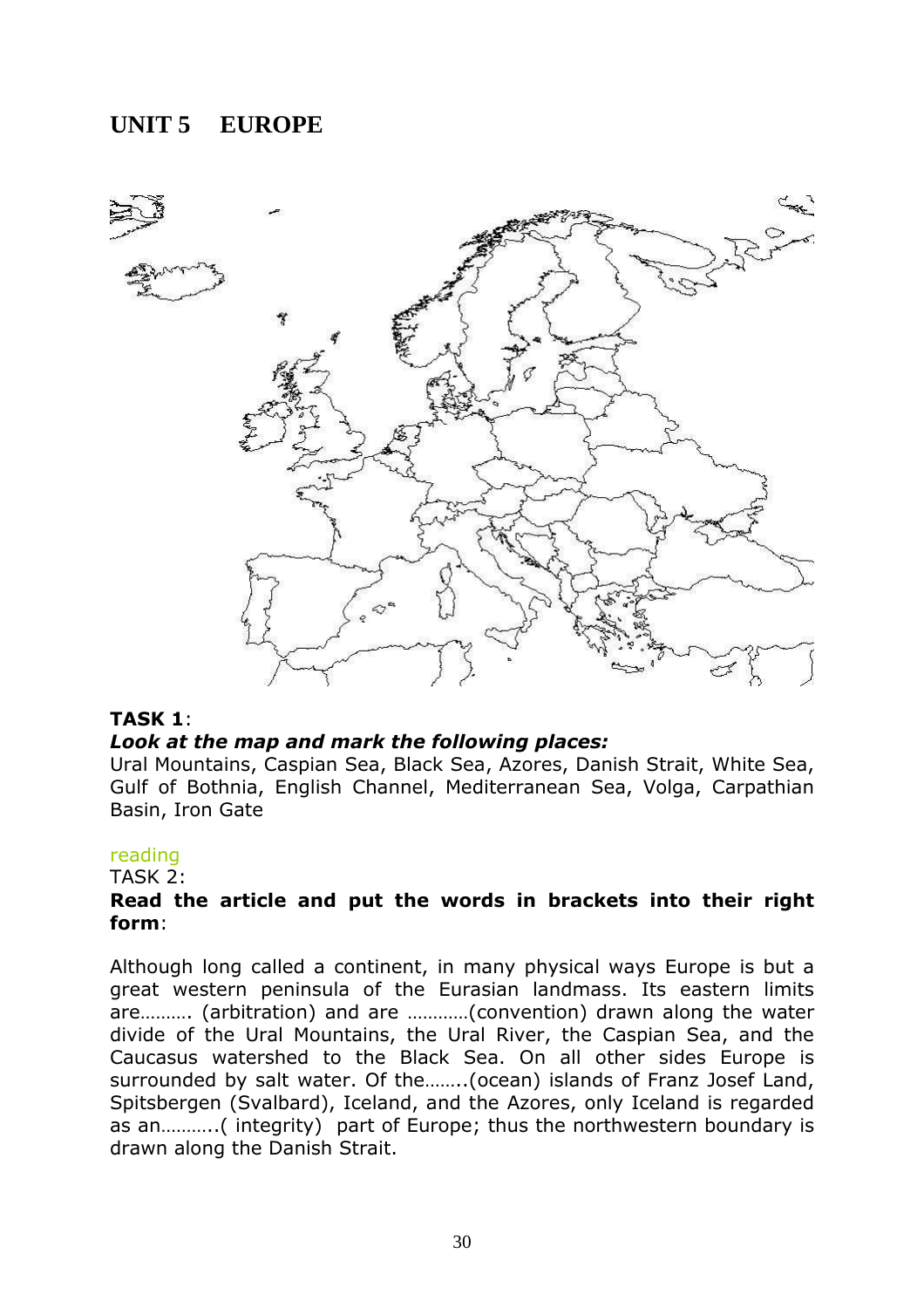Europe is not only……….. (peninsula) but has a large ratio of shoreline to land area reflecting a notable interfingering of land and sea. Excluding Iceland, the maximum north-south distance is (3529 mi) (5680 km); and the greatest east-west extent is 2398 mi (3860 km). Of Europe's area of 3,881,000 mi<sup>2</sup> (10,050,000 km<sup>2</sup>) 73% is mainland, 19% peninsulas, and 8% islands. Also, 51% of the land is less than 155 mi (250 km) from shores and another 23% lies closer than 310 mi (500 km). This situation is caused by the inland seas that enter, like arms of the ocean, deep into the northern and southern regions of Europe, which thus becomes a peninsula of peninsulas. The most notable of these branching arms of salt water are the White Sea, the North Sea, the Baltic Sea with the Gulf of Bothnia, the English Channel (La Manche), the Mediterranean Sea with its secondary branches, and………… (final), the Black Sea. Even the Caspian Sea,……………… (present) the largest saltwater lake of the world, formed part of the southern seas before the folding of the Caucasus. The…………… (penetrate) of the landmass by these seas brings marine influences deep into the continent and provides Europe with a balanced climate……. (favor ) for human………. (evolve) and………… (settle).

Europe has a unique…………… (diverse)of land forms and……….. (nature) resources. The relief, as varied as that of other continents, has an average………… (elevate) of 980 ft (300 m) as compared with North America's 1440 ft (440 m). The shape and the overall physiographic aspect of the great peninsula are controlled by…………. (geology) structure which delimits the major regional units.

Climate is determined by a number of factors. Probably the most important are a favorable location between 35° and 71°N latitudes on the western or more maritime side of the world's largest……….. (continent) mass; the west-to-east trend (rather than north-south) of the lofty southern ranges and the Central Lowlands, as well as of the inland seas, which permit the prevailing westerly winds of these latitudes to carry marine influences deep into the continent; the …………(benefit) influence of the North Atlantic Drift, which makes possible ice-free coasts far within the Arctic Circle; and the low elevation of the northwestern mountain ranges and the Urals, which allows the free shifting of air masses over their crests.

The intricate relief and the climates of Europe are well reflected in the drainage system. ………….(extension) drainage basins with large slowflowing rivers are developed only in the Central Lowlands, especially in the eastern part. Streams with the greatest discharge empty into the Black Sea and the North Sea, although Europe's longest river, the Volga, feeds the Caspian Sea. Second in dimension is the Danube, which crosses the Carpathian Basin and cuts its way twice through mountain ranges at the Gate of Bratislava and at the Iron Gate. The Rhine and Rhone are the two major Alpine rivers with headwater sources close to each other but feeding the North Sea and the Western Mediterranean Basin, respectively.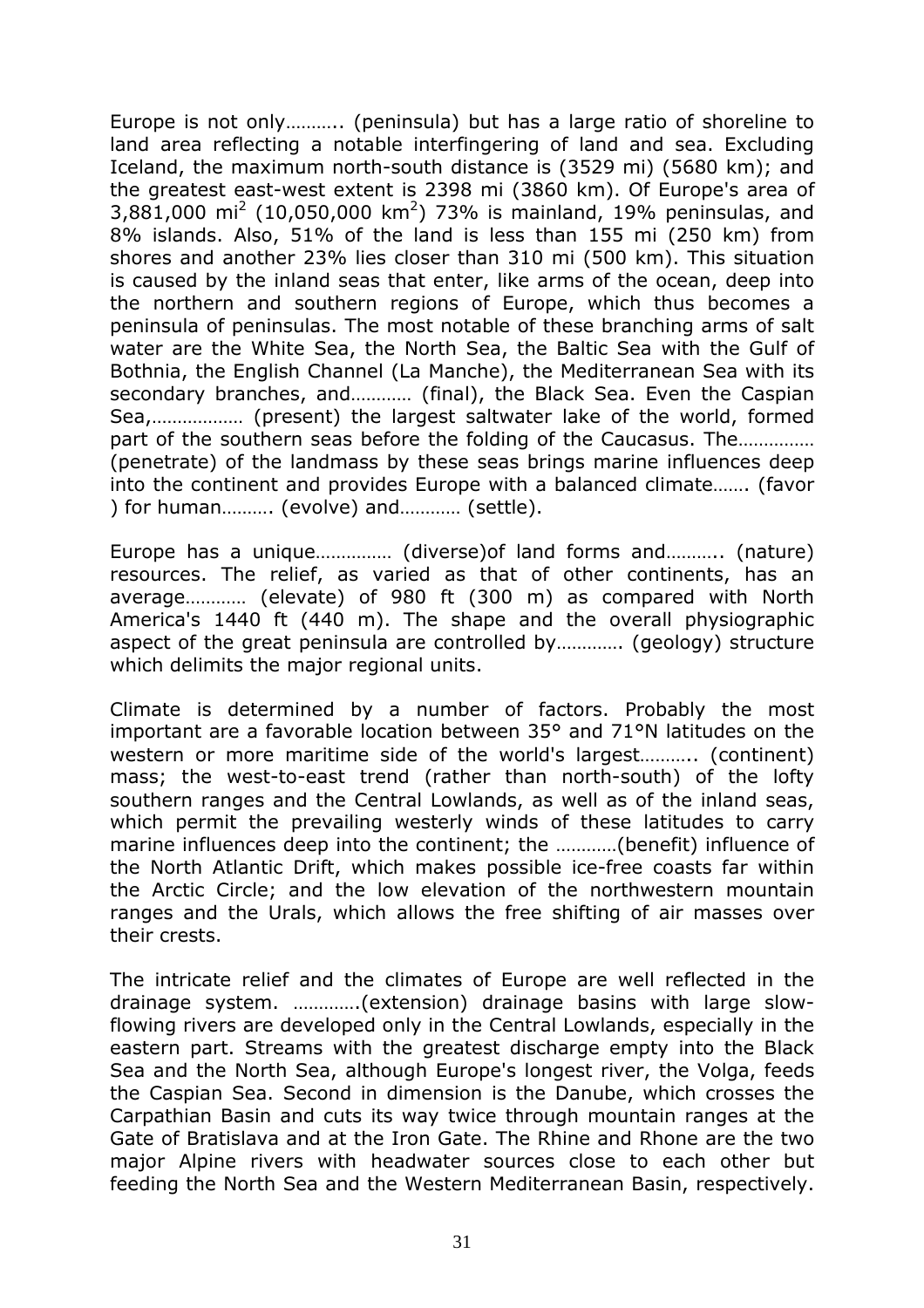………….(abundancy) precipitation throughout the year, as well as the permeable soils and the dense vegetation which………… (temporary) store the water, provides the streams of Europe north of the Southern Highlands with ample water throughout the seasons. The combined effects of poor vegetation, rocky and desolate limestone karstlands, and slight annual………. (precipitate) result in intermittent flow of the rivers along the Mediterranean coast, especially on the eastern side of peninsulas. Only the Alpine rivers carry enough water, and if it were not for the Danube and Rhone, both originating in regions north of the Alps, the only major river of the Mediterranean basin would be the Po. www.answers.com/topic/europe - 522k

#### Comprehension Check:

Answer the following question

- 1. Eastern border of Europe are surrounded by sea
- 2. The northwestern boundary of Europe is in Franz Jozef Land
- 3. Mainland covers 19% of Europe
- 4. The Caspian sea is the largest freshwater lake in the world
- 5. The Rhine and Danube are two major Alpine rivers
- 6. Lack of precipitation is the cause of dense vegetation
- 7. Danube is Europe's largest river which flows from Gate of Bratislava

#### Grammar

Word-formation

#### Word formation: nouns and adjectives

We can make adjectives from nouns with the suffixes -ous, -ic and  $-al.$ 

 $fame > famous$ , ambition  $>$  ambitious

photography  $>$  photographic, drama  $>$  dramatic music  $>$  musical, maths  $>$  mathematical

Be careful! Sometimes the spelling changes when you add a suffix. If necessary, use a dictionary to help you find the correct spelling.

http://www.oup.com/word/es/products/nitrbvocab6.doc?cc=es

#### 1 Write the related adjectives.

- 1 logic ………………
- 2 fury ………………
- 3 person ………………
- 4 apology ………………
- 5 rebel ………………
- 6 technology ………………
- 7 optimism ………………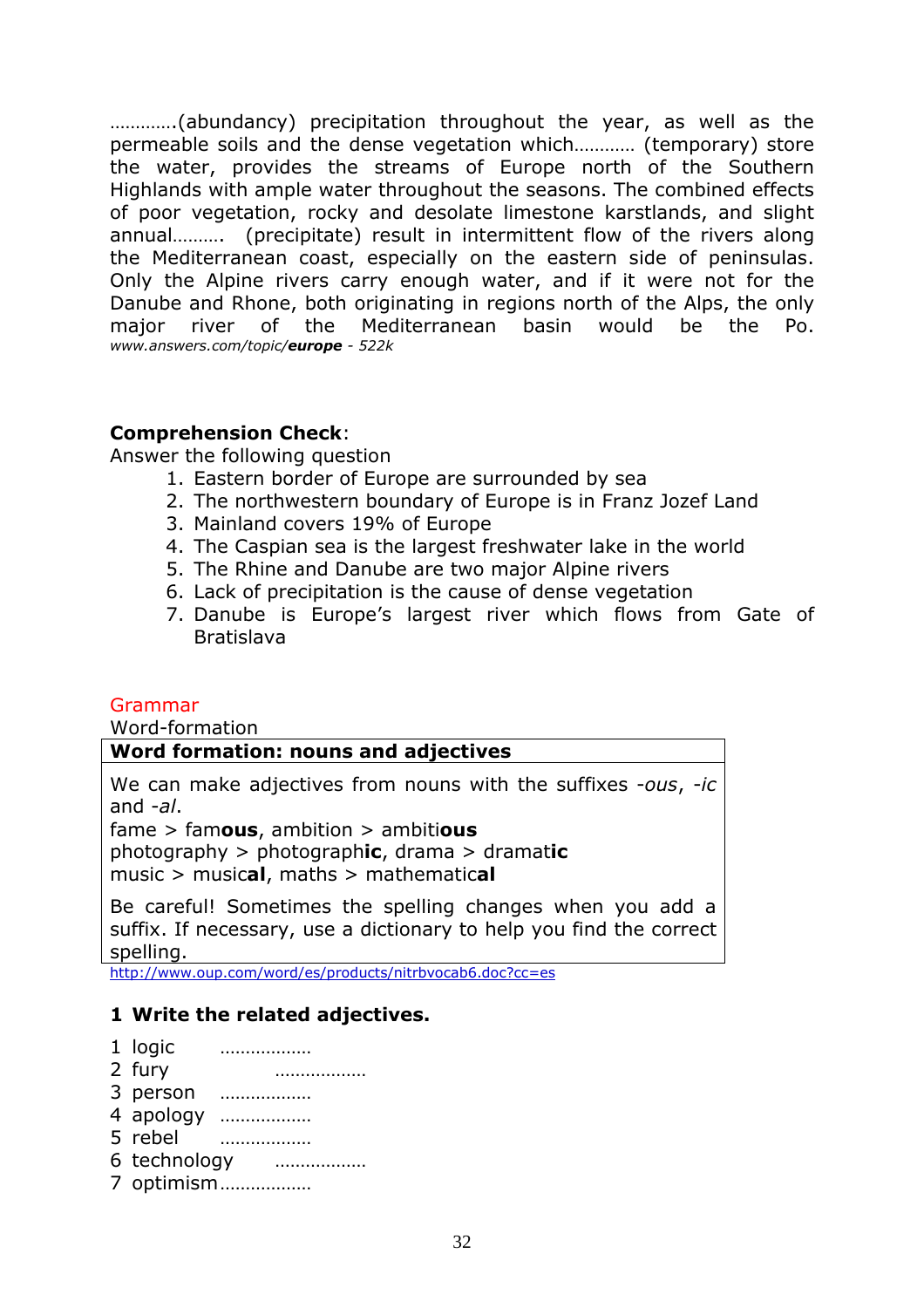8 caution ……………… 9 nation ……………… 10 advantage ……………… 11 theory ……………… 12 pessimism ………………

#### 2 Complete the sentences with the correct form of the words.

Jackie is very **ambitious**. She wants to be a actress. (ambition)

- 1 The holiday was ……………… . There was nothing to do and it rained all the time. (disaster)
- 2 Brenda was very ……………… when she heard that I'd split up with Pete. (sympathy)
- 3 You have to be fit and extremely ……………… to take part in this sport. (energy)
- 4 The ……………… party promised to cut taxation when it was elected. (politics)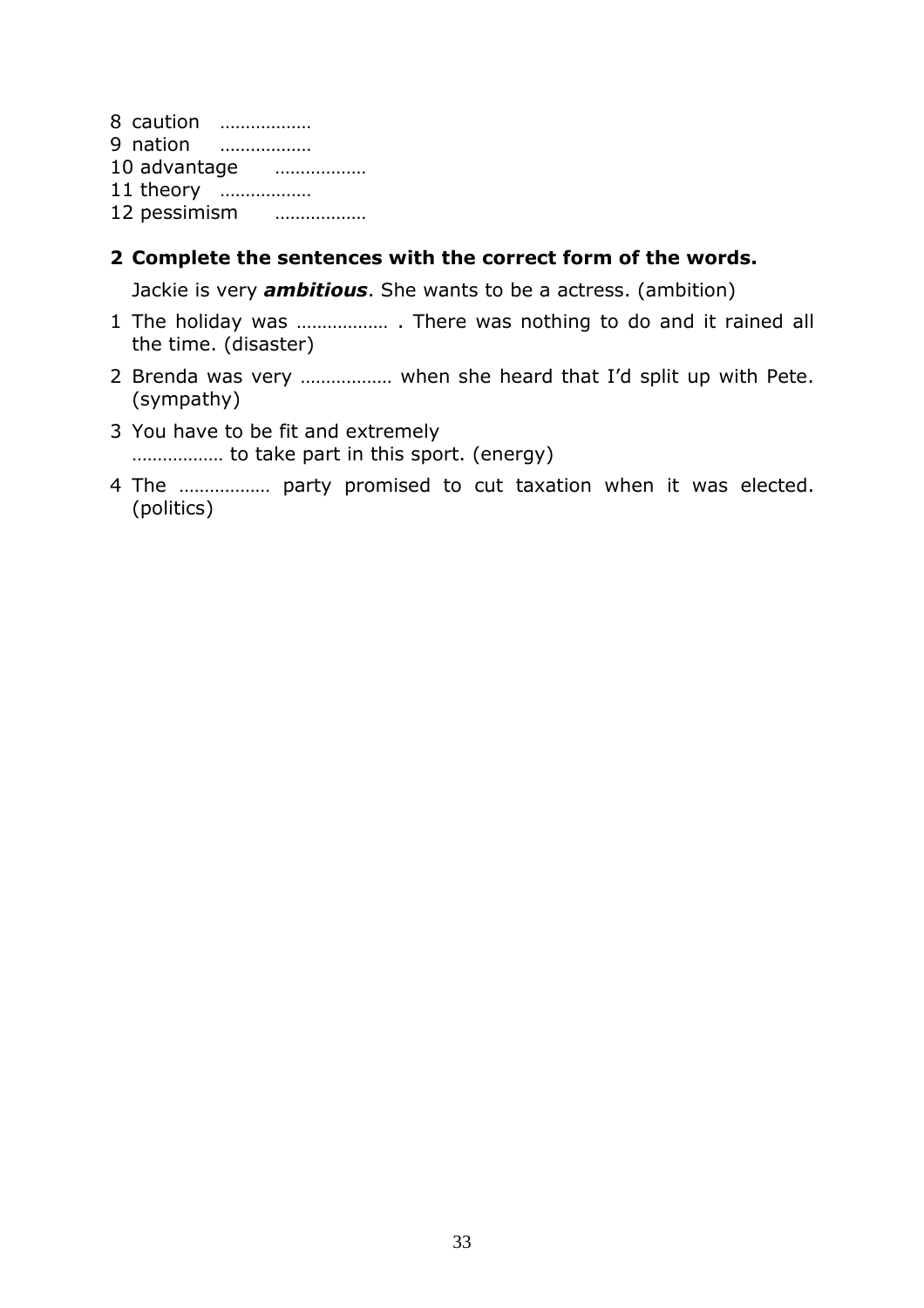#### TASK 3

Complete the following sentences by adapting the word given in brackets.

| 1) We need to find a | to the problem as soon as possible. |
|----------------------|-------------------------------------|
| (solve)              |                                     |

2) Juan speaks English fluently and makes very few mistakes. (grammar)

3) The teacher keeps a record of every student's \_\_\_\_\_\_\_\_\_\_ . (attend)

4) Air-conditioning is a statute if you live somewhere like the south of Spain. (necessary)

5) Don't be afraid of the dog. He's absolutely [5] Don't be afraid of the dog. He's absolutely

6) The company is trying hard to improve customer  $\blacksquare$ (satisfy)

7) Measures were taken around the world to airport security after the 11 September attacks. (tight)

8) We're going to change our suppliers as they have become very in the last year. (rely)

9) Patricia's very \_\_\_\_\_\_\_\_\_\_\_\_\_ . She writes short stories, paints and makes mosaics. (create)

10) We need your \_\_\_\_\_\_\_\_\_\_\_ at the bottom of the page. (sign)

Part II

1) The index at the back of the book is in example order. (alphabet)

2) The fans waved **2** as the film star stepped out of the limousine. (excite)

3) Chickenpox is a highly \_\_\_\_\_\_\_\_\_\_\_\_\_ disease which many people catch as a child. (infect)

4) Matt is very **Example 20** . He wants to be number one at everything. (compete)

5) Harry loves cars and he's so entity about them. (knowledge)

6) There is little  $\qquad \qquad$  of the president being re-elected. (likely)

7) The prime minister thinks there may be a \_\_\_\_\_\_\_\_\_\_ to overthrow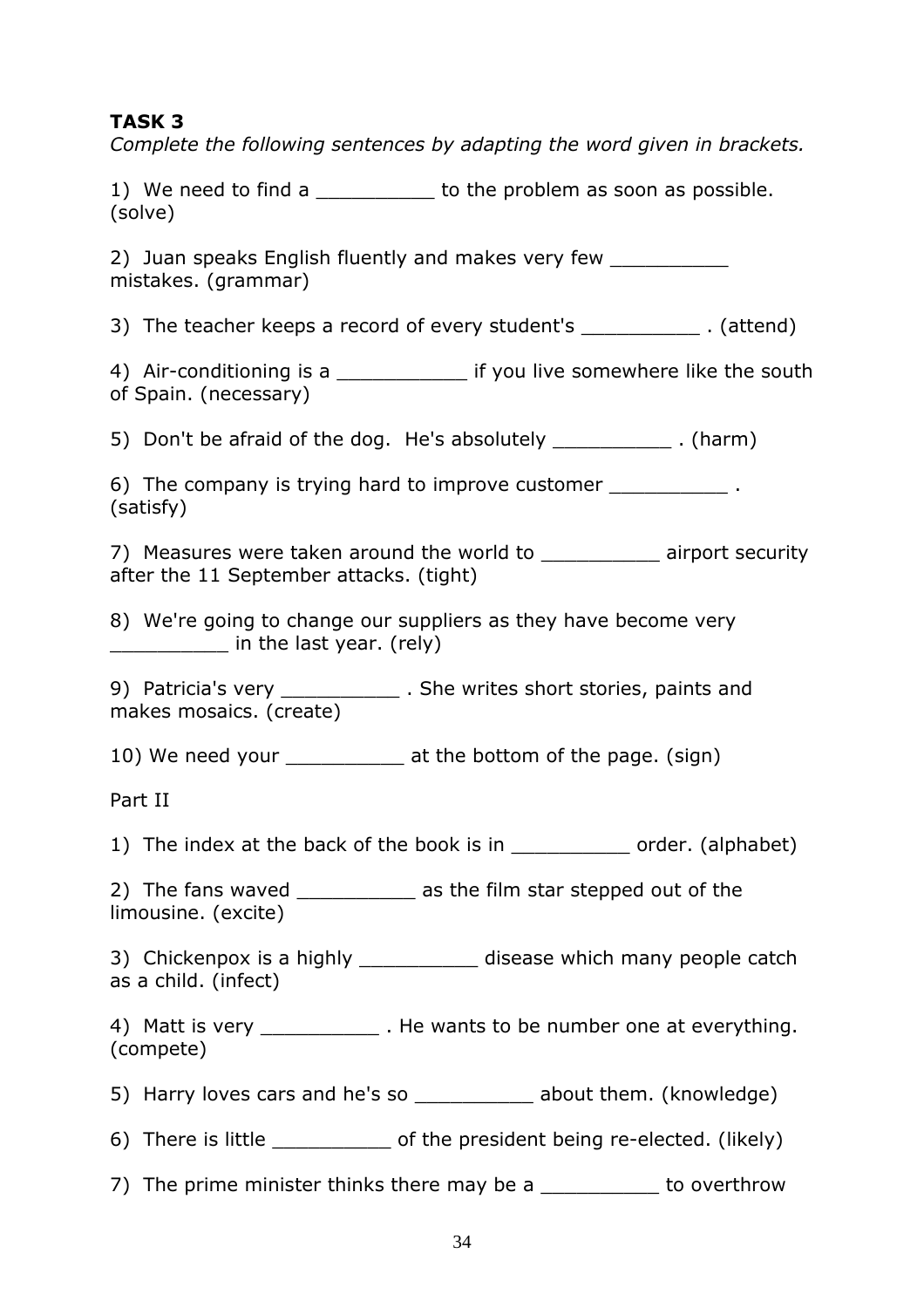him. (conspire)

8) In with Tokyo, London and Paris are relatively cheap. (compare)

9) The police were unable to \_\_\_\_\_\_\_\_\_\_\_\_\_ that she had committed the crime. (proof)

10) The president's speech went on for so long that I almost died of \_\_\_\_\_\_\_\_\_\_ ! (bore)

#### vocabulary

#### TASK 4

#### Read the following expressions and form sentences using these expressions:

(border, flow, separate, occupy, form, locate, stem, divide, interrupt, run, situate)

Danubian Flat, Danubian Lowland, Demographics of Slovakia, Devín Gate, Caves of Slovakia, Cities and towns in Slovakia, Mountain ranges of Slovakia, Mountains of Slovakia, Traditional regions of Slovakia, Dukla Pass, Pannonian Plain, Viennese Basin, Regions of Slovakia, Rivers of Slovakia, Eastern Slovak , Flat Eastern Slovak Lowland, Gaderská Valley, Great Hungarian Plain, Little Hungarian Plain, Tokaj (region in Slovakia)

#### speaking

#### TASK 5

#### Work in groups of 3 and do the following quiz

Which city is sometimes referred to as the 'Queen of the Adriatic'?

Which country is called the 'Land of the Midnight Sun'?

In which city in Italy is the Leaning Tower located?

Which is the highest mountain peak in Europe?

How high is the Eiffel Tower in Paris?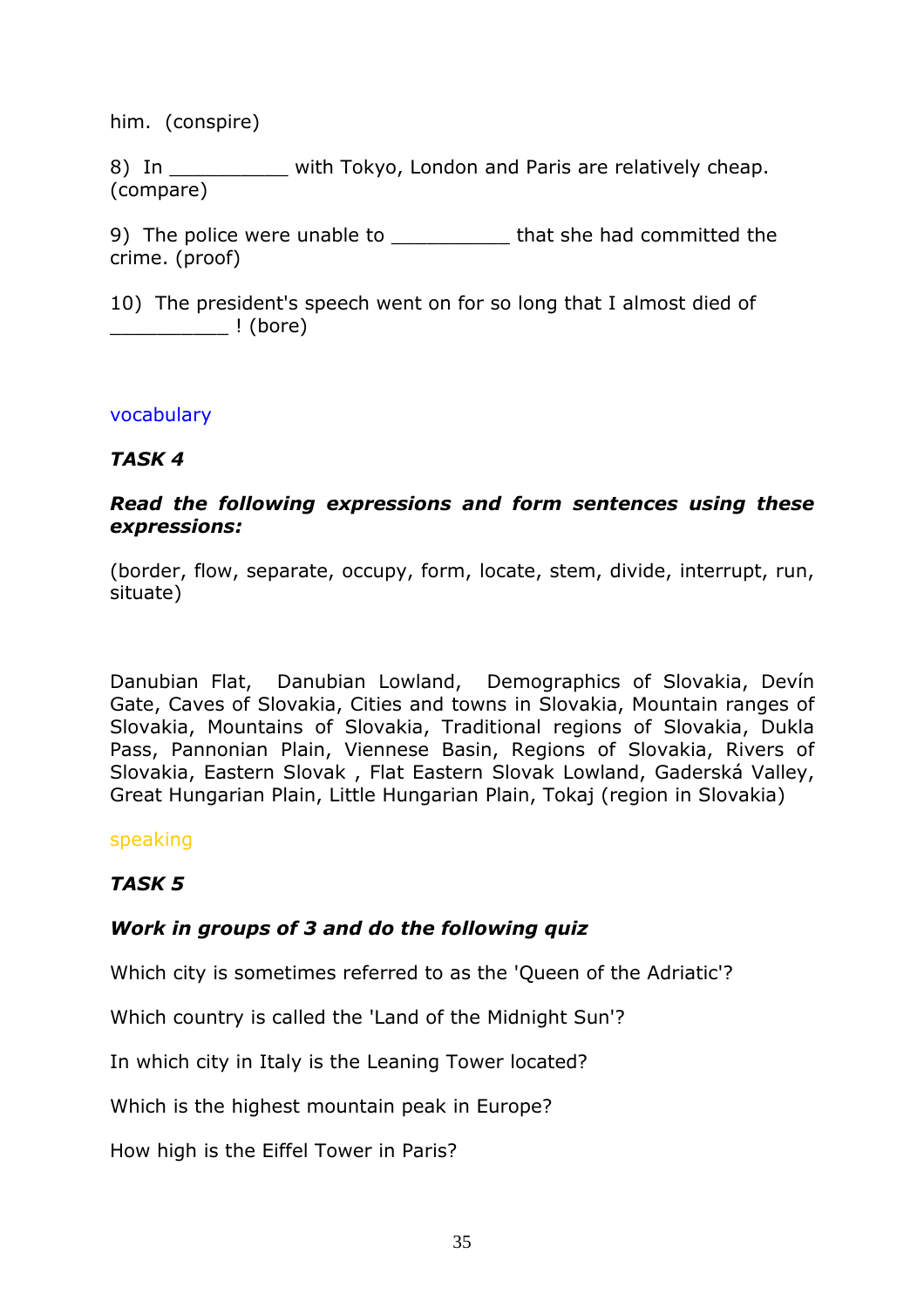In which city can you take a ride in a gondola?

The Caucasus Mountains lie between the \_\_\_\_\_\_\_\_\_ Sea and the \_\_\_\_\_\_\_\_\_ Sea

Which is the water body that separates the British Isles from the mainland?

Which is the water body that separates Europe from Asia?

#### Presentation:

Prepare a presentation for foreing students on the beauty of Slovakia. Try to give an itinerary of recommended places to see.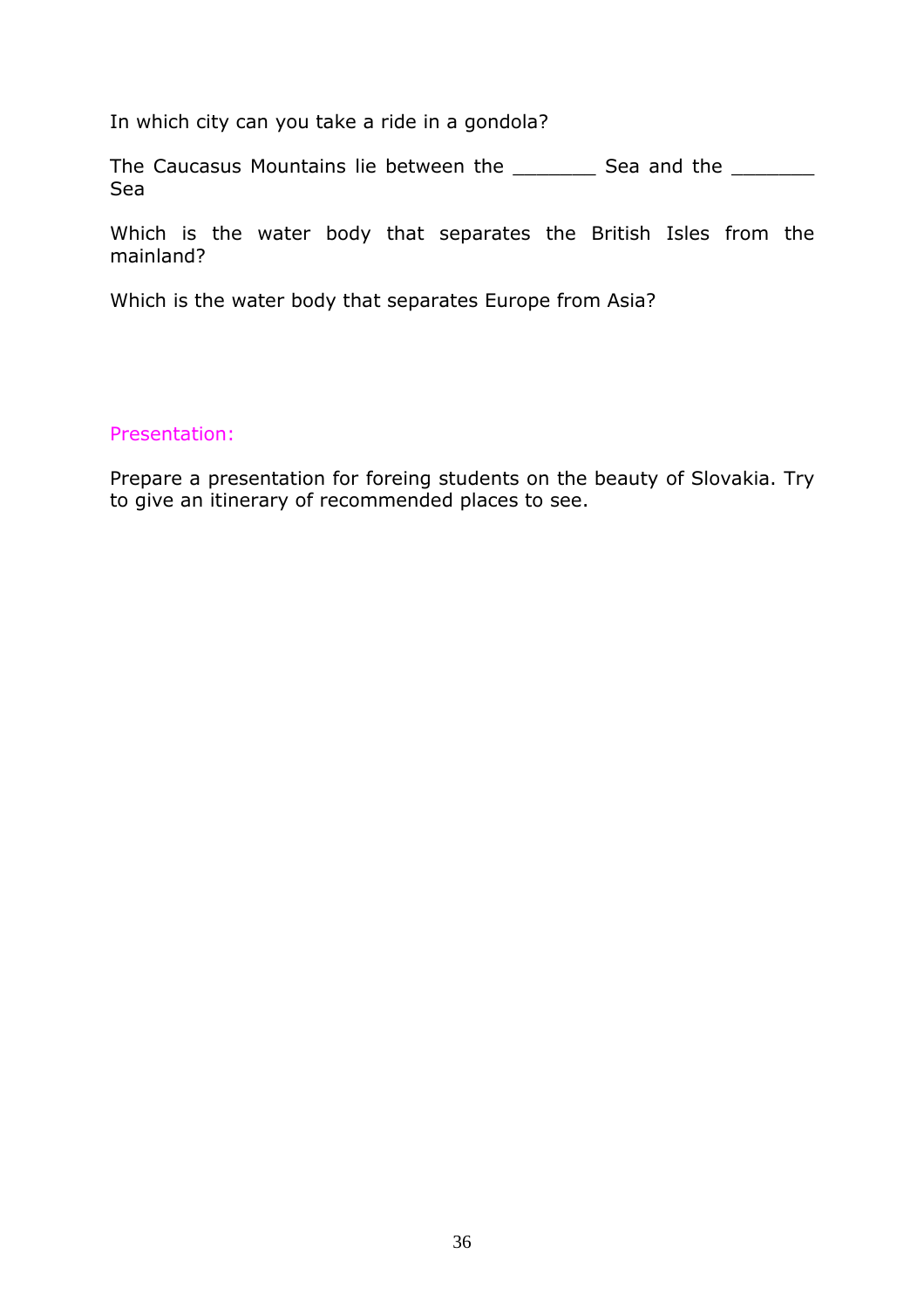# UNIT 6 Africa

#### speaking

#### TASK 1

#### Work in pairs. Answer all questions about Africa





Looking at the map, rank the continents according to size.

- 1. Africa is bordered by two oceans and a sea.
	- 1. Which ocean borders Africa to the west?
	- 2. Which ocean borders Africa to the east?
	- 3. Which sea borders Africa to the north?
	- 4. What is the primary language in Africa?

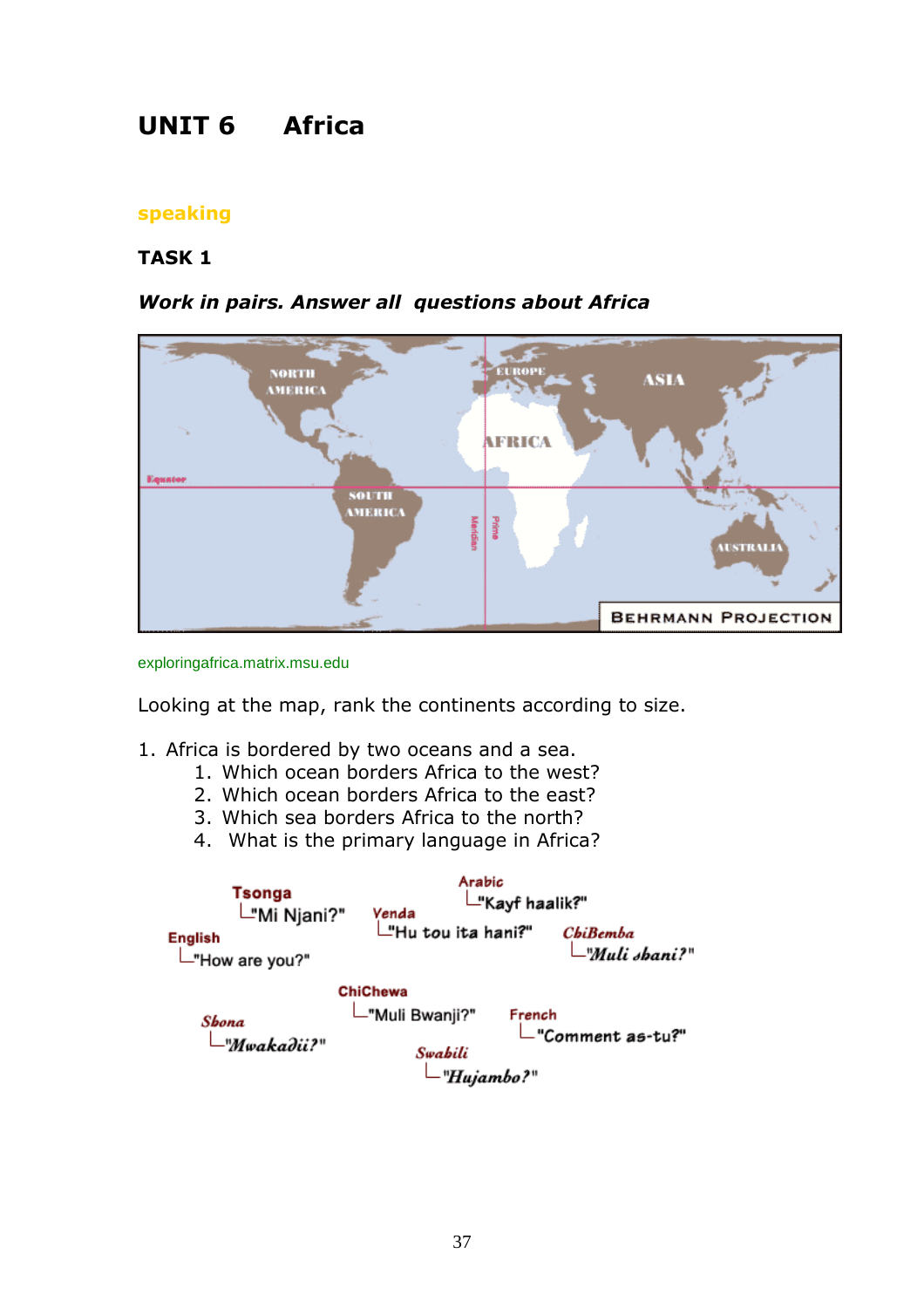#### reading

### AFRICA

Africa is the world's second largest continent (next to Asia) in both area and population. Its area of 11,699,000 square miles is more than three times the size of the United States, and its 1990 population of 642 million made up 12 percent of the world's total. Africa encompasses over fifty nations, ranging in size from Nigeria (with a population of more than 120 million) to small island countries such as Cape Verde (population 424,000). Africa is commonly divided into two regions delineated by the Sahara Desert, which runs through northern Africa. The countries north of the Sahara are generally considered more developed than those in sub-Saharan Africa, where most of the continent's population resides. With an estimated one thousand different languages spoken and at least as many distinct ethnic groups, Africa is perhaps the most linguistically and ethnically diverse of all the world's continents.Two hundred ethnic groups have at least half a million people; no single group accounts for more than five percent of Africa's total population.

For much of history, non-Africans have referred to Africa— especially sub-Saharan Africa—as the "Dark Continent."This was a reflection of European and American ignorance of Africa's interior geography and rich cultural and political history. Europeans established trading posts on Africa's coasts beginning in the late 1400s and over the next centuries developed an extensive trade with the peoples they encountered—a trade that included the exportation of African slaves to New World colonies. However, due to disease, topography, and African resistance, lit- tle European exploration or penetration of Africa's large interior was done until the nineteenth century. "Kept on the fringes of Africa, and ignorant of it," writes historian Robert Garfield, "Europeans turned the situation around and assumed it was Africans who were isolated. They thus created the myth of the 'Dark Continent,' though the darkness was only in European minds." Europe's rush to colonize Africa in the nineteenth century was motivated in part by a quest to "enlighten" African peoples with European religion and civilization.

In contemporary times Africa has remained a "Dark Continent" for many not because of geographic isolation or foreign ignorance, but because of the frequent humanitarian disasters and political misfortunes that have brought global attention to the region. "The next time you read about Africa in the news," writes Liberian journalist C.William Allen, "it will most likely be in a story about a military coup d'etat, political corruption, [or] a catastrophe of major proportions." Sub-Saharan Africa, which contains a tenth of the world's people, is the location of half the planet's wars and refugees and most of its famines. In the 1990s alone Africans have suffered through continuing war in Angola, a collapse of government, ethnic conflict, and starvation in Somalia, slavery and war in Sudan,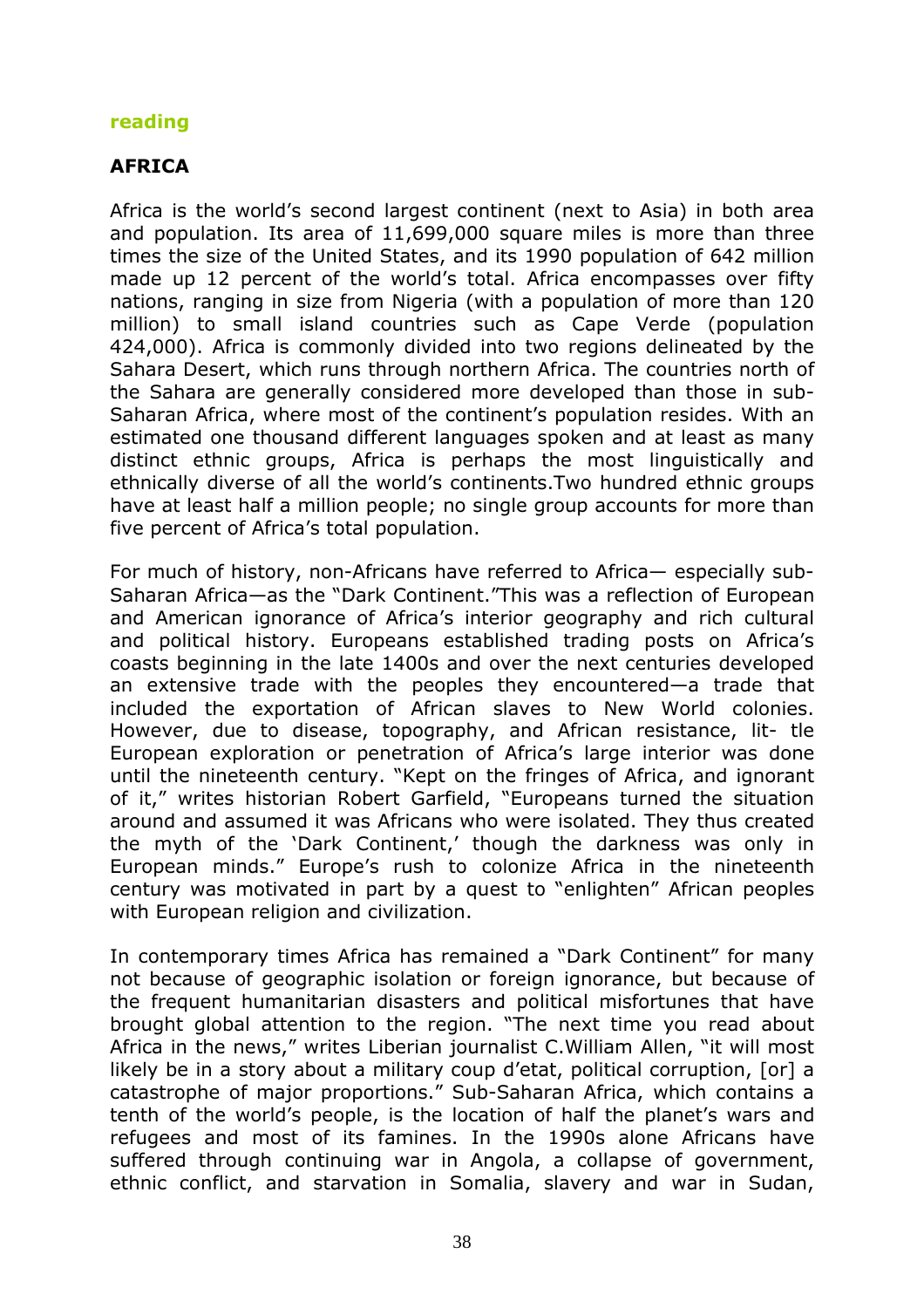genocide and massive refugee flows in Rwanda, a brutal civil war in Liberia, and political repression and corruption in many other countries. Even in nations that have escaped major wars or famines, Africans have been faced with a steady decline in their quality of life as measured by poverty rates, school enrollments, per capita incomes, and life expectancies.

William Dudley. "Introduction." Opposing Viewpoints: Africa. Ed. William Dudley. San Diego: Greenhaven Press, 1999. August 2004. 16 December 2008. <http://www.enotes.com/africaarticle/40078>.

#### Comprehension Check: Are the following statements TRUE or FALSE?

- 1. Africa is the world's largest continent (next to Asia) in both area and population.
- 2. Africa encompasses over one hundred nations.
- 3. Africa is perhaps the most linguistically and ethnically diverse of all the world's continents.
- 4. For much of history, non-Africans have referred to Africa especially sub-Saharan Africa—as the "Dark Continent.
- 5. Sub-Saharan Africa, which contains a third of the world's people, is the location of half the planet's wars and refugees and most of its famines

#### grammar:

#### Connecting words, or conjuncts, control the flow of a manuscript. They join sentences or parts of sentences in a logical, chronological, or other way.

We can think about conjuncts by the grammatical roles that they play:

#### A. Listing

Enumerative- In the first place, the economy is recovering, and secondly unemployment is beginning to decline. (for one thing, for another thing, next, then, finally)

Additive- She has the ability, the experience, and above all the courage to tackle the problem. (furthermore, moreover, what is more, similarly, in addition)

#### B. Summative

He was late for work, he quarrelled with a colleague, and he lost his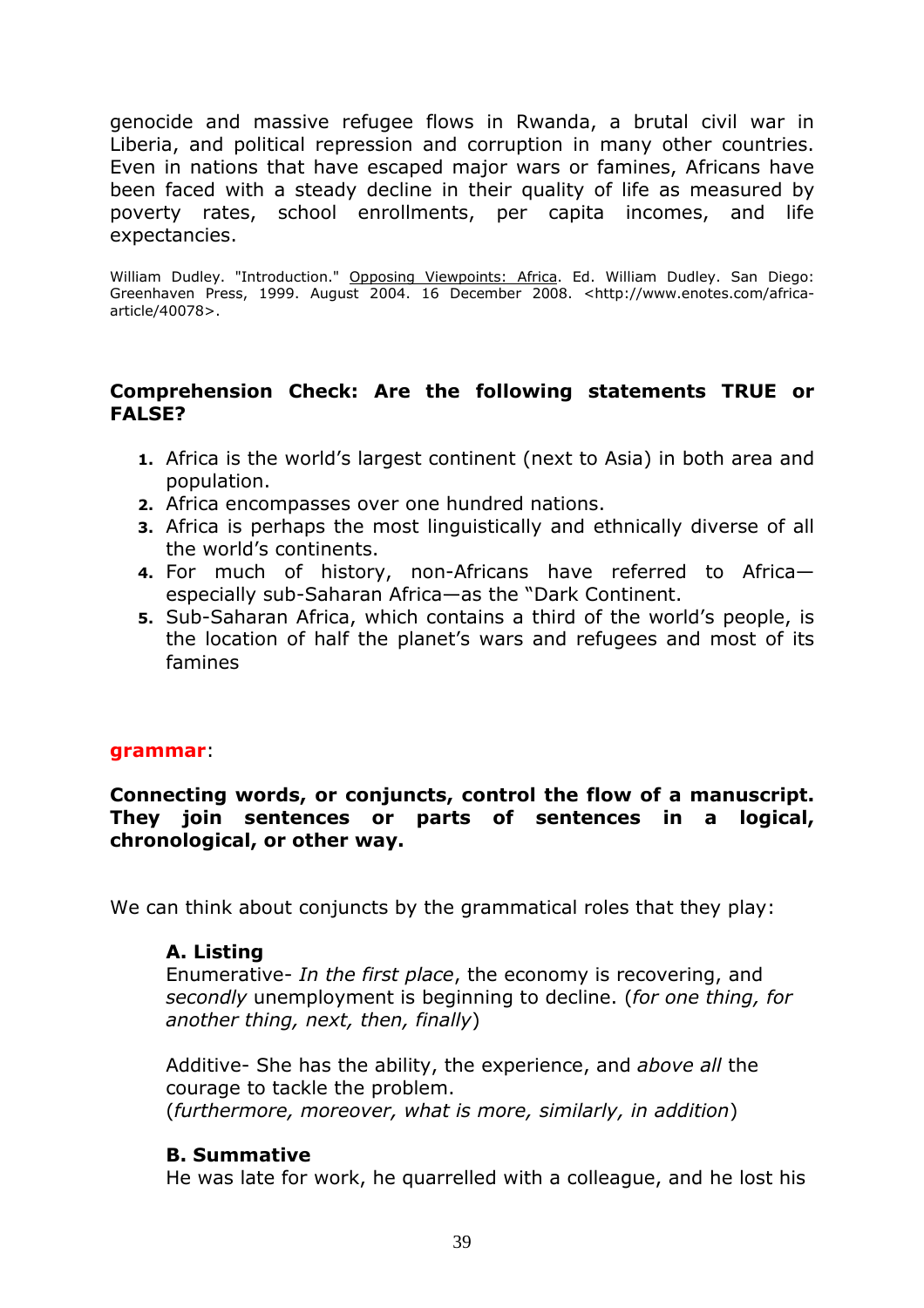wallet; all in all, it was a bad day. (altogether, overall, therefore, in sum, in summary, in conclusion)

### C. Appositive

There was one snag; *namely*, the weather. (that is, that is to say, i.e., for example, e.g., in other words, specifically)

#### D. Resultive

I got there very late, so I missed most of the fun. (therefore, as a result, accordingly, in consequence of, of course)

### Try these. More than one word may be correct.

1. I think she's just the right person for the job. She has the degree, the experience.

#### moreover, what is more, in addition, furthermore, above all

2. The sample will soon melt. The sample it will flow out of the sample holder.

#### of course, therefore, as a result, accordingly, in consequence of

3. There is just one small problem. The status of the state is just one small problem. instrument tomorrow.

#### Namely, that is, that is to say, for example, in other words, specifically

4. We have shown that these methods have much in common.

#### In summary, in conclusion, overall, altogether

5. I don't want to work on the paper today. Thave a class and \_\_\_ I'm very tired.

Firstly, first of all, for one thing secondly, for another thing, also

#### E. Inferential

You haven't answered my question; in other words, you disapprove of the proposal. (in that case, so, then, otherwise, else)

#### F. Contrastive

Replacive--She's asked some of her friends--some of her husband's friends, rather. (better, more accurately, in other words)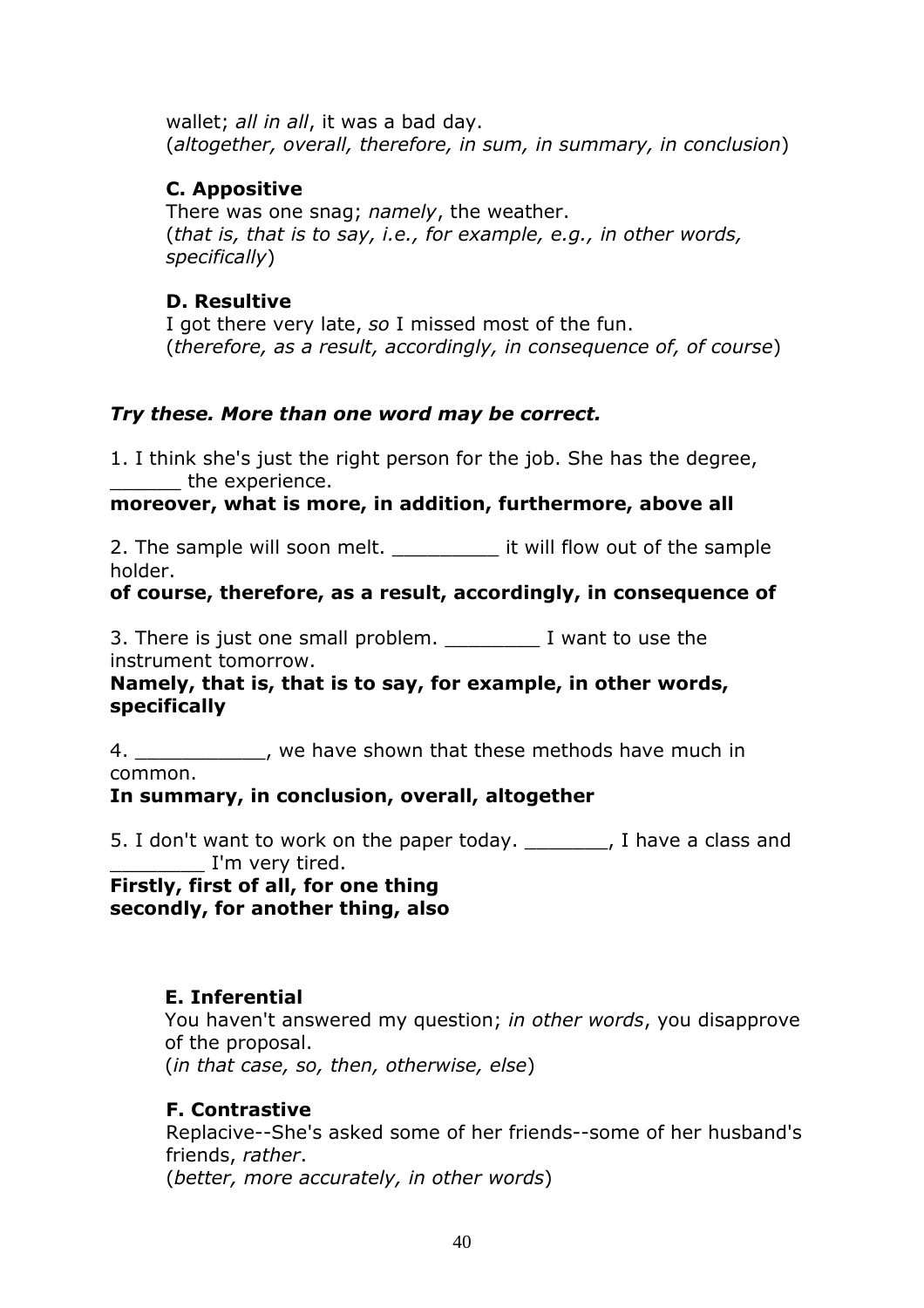Antithetic--They had expected to enjoy being in Manila but instead they both fell ill.

(on the contrary, by contrast, on the other hand, then)

Concessive--My age is against me; still, it's worth a try. (however, nonetheless, yet, all the same, of course, that said, only, though)

# G. Transitional

Discoursal--Let me introduce you to my sister, and by the way, did I tell you that I'm moving? (incidentally, now)

Temporal--The ambulance got stuck in rush-hour traffic and in the meantime the child became delirious. (meanwhile, originally, subsequently, eventually)

# Try these. More than one answer is possible.

| 1. Last month I                | thought he was wrong. | I agree |
|--------------------------------|-----------------------|---------|
| with him.                      |                       |         |
| originally                     |                       |         |
| <b>Meanwhile, subsequently</b> |                       |         |

2. He asked no questions. \_\_\_\_\_ was he asleep, or \_\_\_\_\_\_\_ not interested? So, then, in that case otherwise, else, just

3. He heated the sample above its glass transition. The heated the sample above its glass transition. degrees Centigrade.

More accurately, better, in other words, rather

4. I'm giving a talk in Germany next month. \_\_\_\_\_\_\_\_\_\_\_, I'll be there during a special festival. Incidentally, by the way, now

5. I expected to have a lot of interest in my talk. \_\_\_\_\_\_\_\_, no one came. On the contrary, but instead

6. We disagree with the other group's interpretation.  $\blacksquare$ , their experimental results are impressive.

#### Still, however, nonetheless, yet, all the same, of course, that said, only, though

# Presentation:

Give a conference presentation on Africa- the continent of variety. Try to incorporate the linking words you have come across in this unit.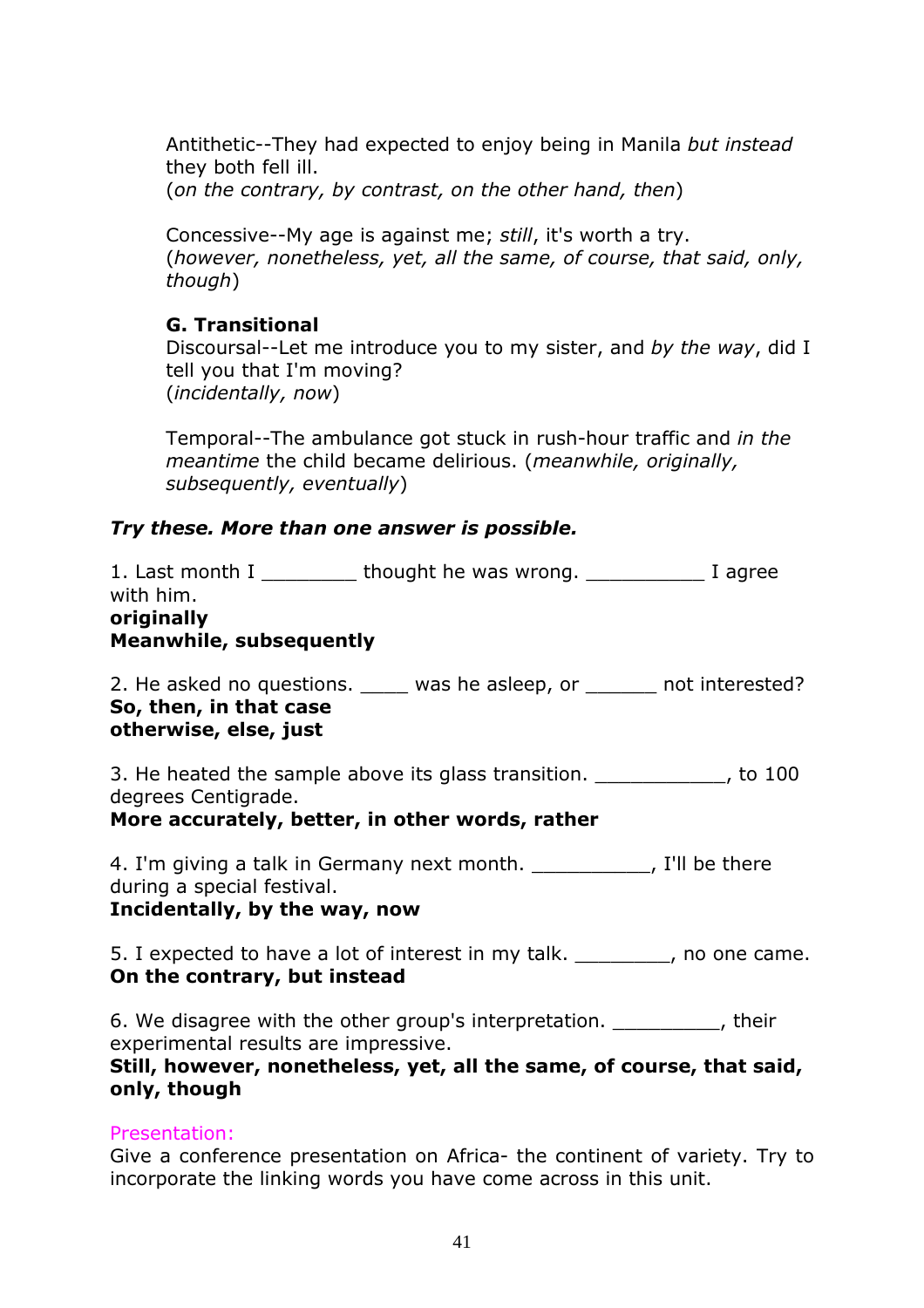# Unit 7

# Antarctica



#### TASK 1 Match the expressions in bold with their definitions below

#### Antarctic Convergence (Polar Front), continental slope cyanobacteria , evaporation, glaciation , land-based ice sheet , marine biology , ultraviolet radiation (UV)

1. The study of plants and animals living in the seas and oceans.

2. a large body of ice with a base mostly above sea level. The East Antarctic Ice Sheet is a land-based ice sheet. Freshwater.

3. A part of the electromagnetic spectrum that has shorter wavelengths than visible light. Ultraviolet radiation has more energy than visible light and can damage tissue (like human skin). Much of the ultraviolet radiation from the sun is absorbed within the ozone layer before it reaches the Earth's surface.

4. The formation, activity, and retreat of glaciers through time. The glaciation of a region refers to the growth of ice over that region. Large parts of the Northern Hemisphere experienced glaciation in the past - ice ages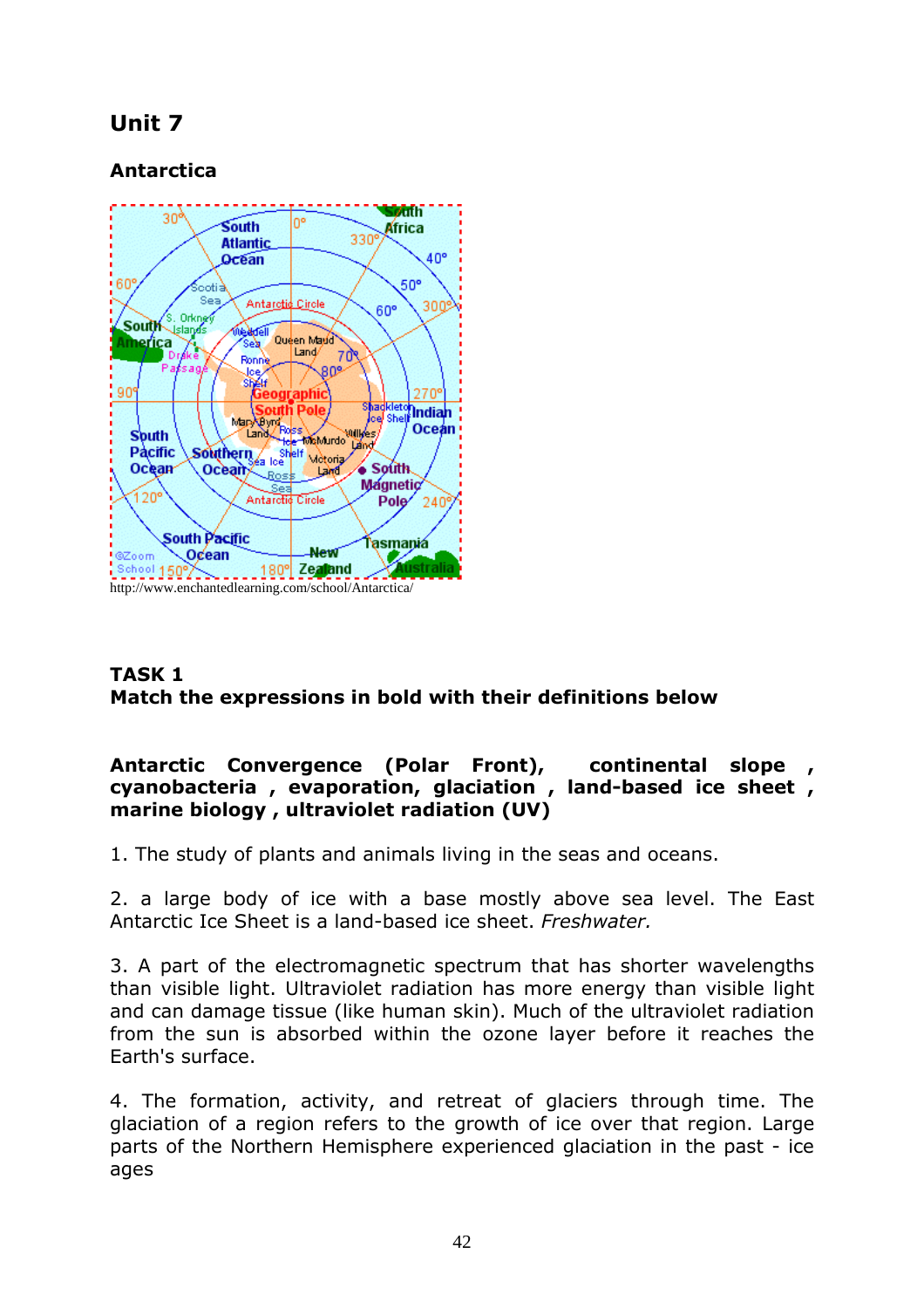5. Change in state from a liquid or a solid to a gas. Evaporation takes place most quickly in an arid or dry environment when there is little or no water vapour in the air. Antarctica is arid and solid ice can "evaporate" or turn into a gas, particularly if a (relatively) warm wind blows across a snow or ice field. The change from a solid directly to a gas is properly called sublimation - like the "smoke" you get when you open the freezer door.

6. Very specialized acellular organisms classified as blue-green algae. Cyanobacteria can photosynthesize, making their own food from sunlight. They are exceptionally tough organisms, able to colonize and survive in harsh environments.

7. Narrow, steep (3° to 6° slope) transition zone between the shallow shelf and the deep ocean floor.

8. A surface boundary where which the colder, north flowing Antarctic Surface Waters sink beneath warmer circulating waters. This marks a change in the oceans surface temperature and also chemical composition. North of the convergence, the area is known as the sub-Antarctic.

#### reading

#### 10 Fascinating facts about Antarctica

1/ If Antarctica's ice sheets melted, the worlds oceans would rise by 60 to 65 metres (200 - 210ft) - everywhere.

2/ Antarctica is pushed into the earth by the weight of its ice sheets. If they melted, it would "spring back" about 500m (1 625 ft). It would do this  $v...e...r...v$  s....I...o...w.....I... $v$  taking about 10000 years to do so. Scotland and Scandinavia are still rebounding today after the last ice age at the rate of half a meter a century in the Northern Baltic - the fastest place.

**3/** Antarctica is the best place in the world to find **meteorites.** Dark meteorites show up against the white expanse of ice and snow and don't get covered by vegetation. In some places, the way the ice flows concentrates meteorites there. The ice makes them gather in one place.

4/ One of the biggest **icebergs** ever (possibly the biggest iceberg ever) broke free from the Ross ice shelf in Antarctica in 2000. It was 295km (183 miles) long and 37km (23 miles) wide, with a surface area of 11,000 sq km (4,250 square miles) above water - and 10 times bigger below. It's similar in size to The Gambia, Qatar, The Bahamas, or Connecticut.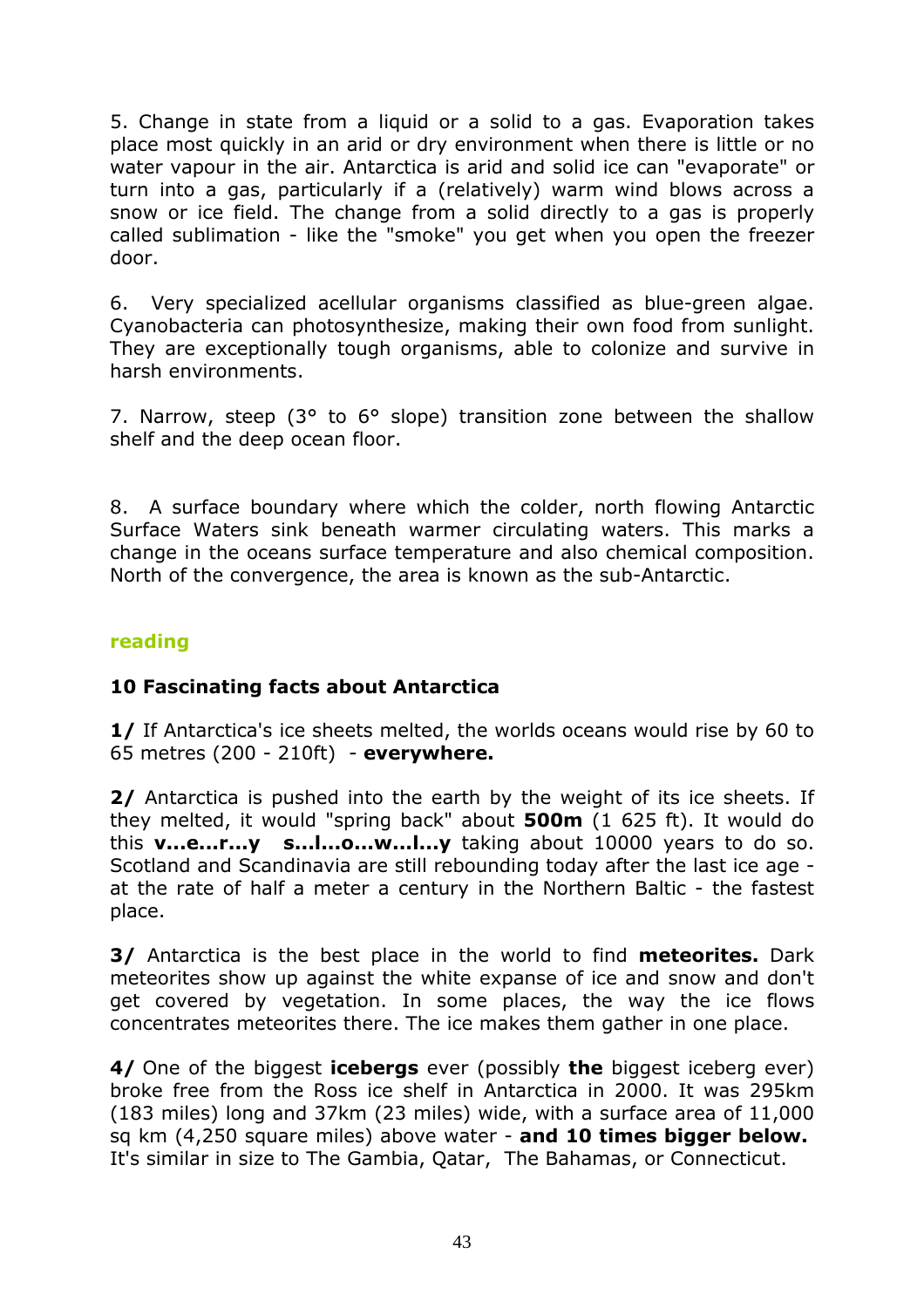5/ It has been estimated that during the feeding season in Antarctica, a full grown blue whale eats about 4 million krill per day (krill are small shrimp-like creatures), that's 3600 kg or 4 tons - every day for 6 months.

The daily intake would feed a human for about 4 years! Krill may be nutritious but they're not very nice as people food - which is lucky for the whales!

**6/ Since the Antarctic convergence** arose about 20 million years ago, there has been very little exchange of fish or other marine life in either direction. This means that fish have lived in their side of the ocean and have not crossed over to their neighbours side.Antarctic fish have lived at between +2°C and -2°C for 5 million years (-2°C is the freezing point of sea water, below zero because of the salt). They are therefore the best cold adapted animals that there are on the planet - now or ever.

77/ When the Antarctic sea-ice begins to expand at the beginning of winter, it advances by around 40,000 square miles (100,000 square kilometres) **per day,** and eventually doubles the size of Antarctica, adding up to an extra 20 million square kilometres of ice around the land mass. That's one and a half USA's, two Australia's or 50 UK's worth of ice area that forms, then breaks up and melts each year.

8/ Snow falling at the South Pole takes about 100 000 years to "flow" to the coast of Antarctica before it drops off the end as part of an iceberg. 11/ The Antarctic ice cap has 29 million cubic kilometres of ice. This is 90% of all the ice on the planet and between 60 and 70 % of all of the world's fresh water.

Only about 0.4 percent of Antarctica is not covered by ice.

199/ The largest land animal in Antarctica is an insect, a wingless midge, Belgica antarctica, less than 1.3cm (0.5in) long. There are no flying insects (they'd get blown away), just shiny black springtails that hop like fleas and tend to live among penguin colonies.

**10/** Samples of ice known as **ice cores** are regularly drilled through the ice in Antarctica by scientists. They are removed as a long cylinder of ice that gives an indication of the past going back tens of thousands of years. The properties of the ice, of dust trapped in the ice, and even of air bubbles trapped in the ice give valuable information about the earth's climate at various times in the past.

A glaciologist could easily give you a drink of water that was frozen during the life of Christ.

*www.coolantarctica.com/Antarctica%20fact%20file/fascinating\_facts\_about\_antar.htm - 36k*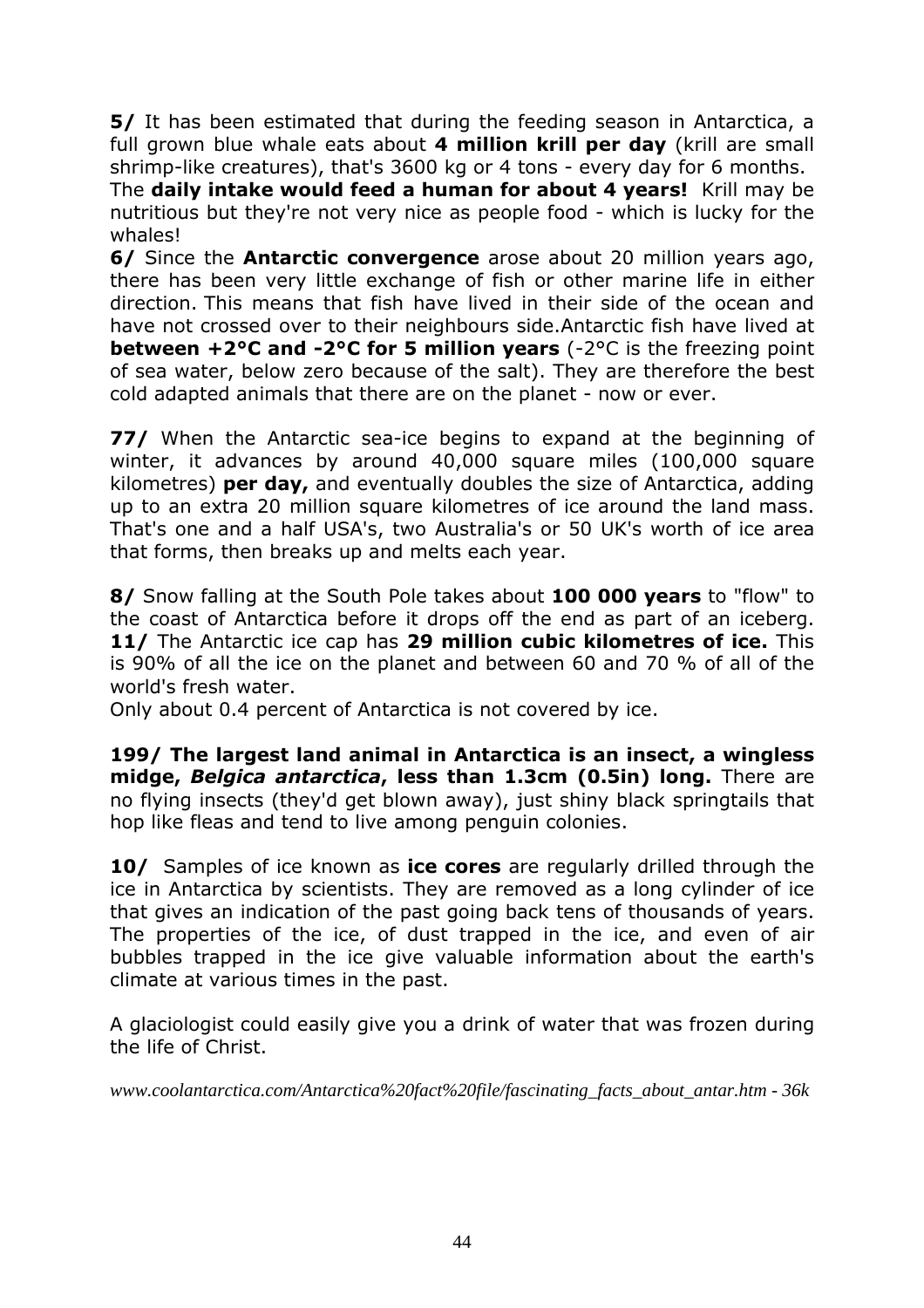#### grammar point

#### Past Perfect

[had + past participle]

Examples:

- You had studied English before you moved to New York.
- Had you studied English before you moved to New York?
- You had not studied English before you moved to New York.

#### USE 1 Completed Action Before Something in the Past



The Past Perfect expresses the idea that something occurred before another action in the past. It can also show that something happened before a specific time in the past.

Examples:

- I had never seen such a beautiful beach before I went to Kauai.
- I did not have any money because I had lost my wallet.
- Tony knew Istanbul so well because he had visited the city several times.
- Had Susan ever studied Thai before she moved to Thailand?
- She only understood the movie because she **had read** the book.
- Kristine had never been to an opera before last night.
- We were not able to get a hotel room because we had not booked in advance.
- A: Had you ever visited the U.S. before your trip in 2006? B: Yes, I had been to the U.S. once before.

#### USE 2 Duration Before Something in the Past (Non-Continuous Verbs)



With Non-Continuous Verbs and some non-continuous uses of Mixed Verbs, we use the Past Perfect to show that something started in the past and continued up until another action in the past.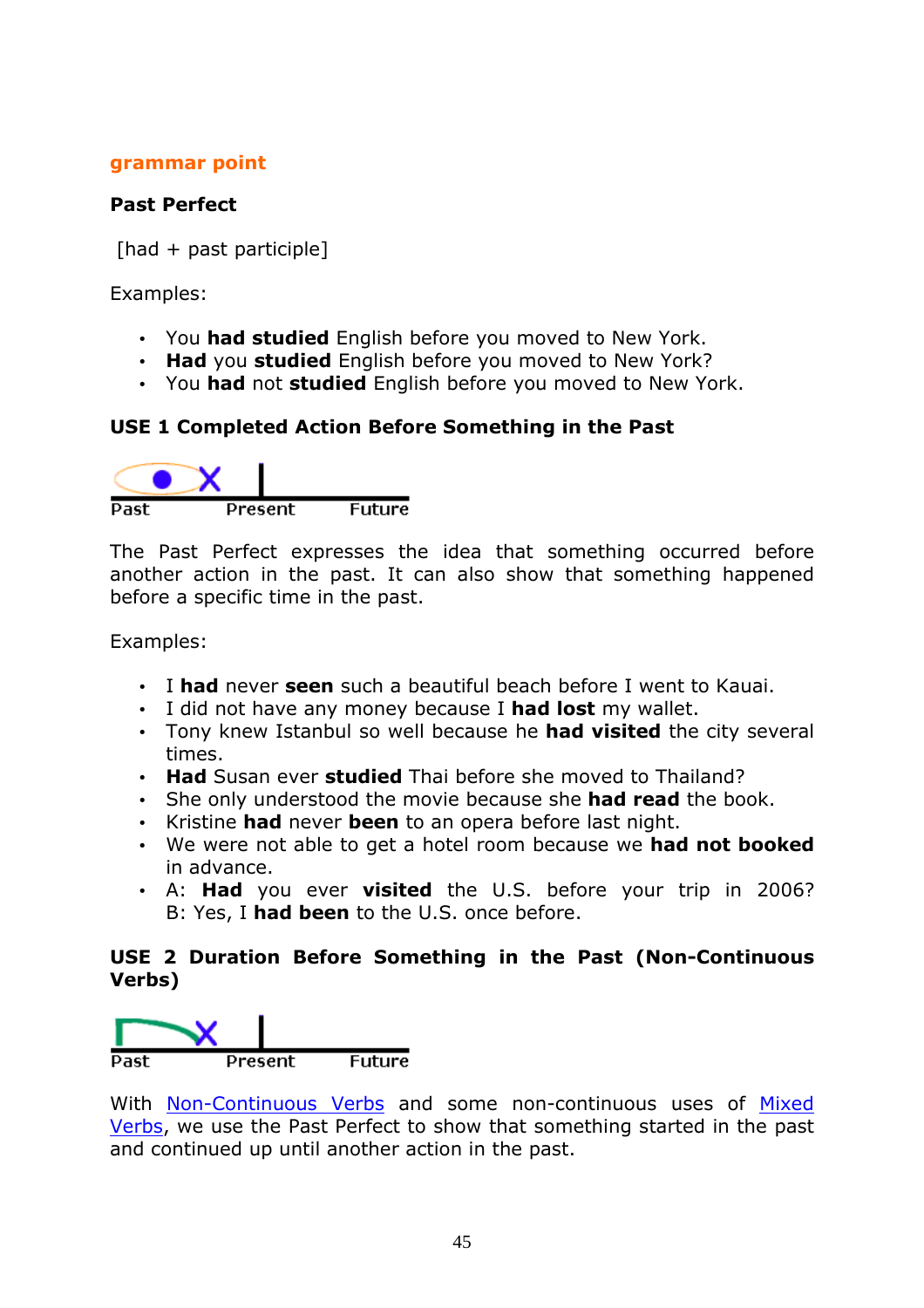Examples:

- We had had that car for ten years before it broke down.
- By the time Alex finished his studies, he had been in London for over eight years.
- They felt bad about selling the house because they had owned it for more than forty years.

Although the above use of Past Perfect is normally limited to Non-Continuous Verbs and non-continuous uses of Mixed Verbs, the words "live," "work," "teach," and "study" are sometimes used in this way even though they are NOT Non-Continuous Verbs.

# IMPORTANT Specific Times with the Past Perfect



Unlike with the Present Perfect, it is possible to use specific time words or phrases with the Past Perfect. Although this is possible, it is usually not necessary.

Example:

• She had visited her Japanese relatives once in 1993 before she moved in with them in 1996.

# MOREOVER

If the Past Perfect action did occur at a specific time, the Simple Past can be used instead of the Past Perfect when "before" or "after" is used in the sentence. The words "before" and "after" actually tell you what happens first, so the Past Perfect is optional. For this reason, both sentences below are correct.

Examples:

- She had visited her Japanese relatives once in 1993 before she moved in with them in 1996.
- She visited her Japanese relatives once in 1993 before she moved in with them in 1996.

# **HOWEVER**

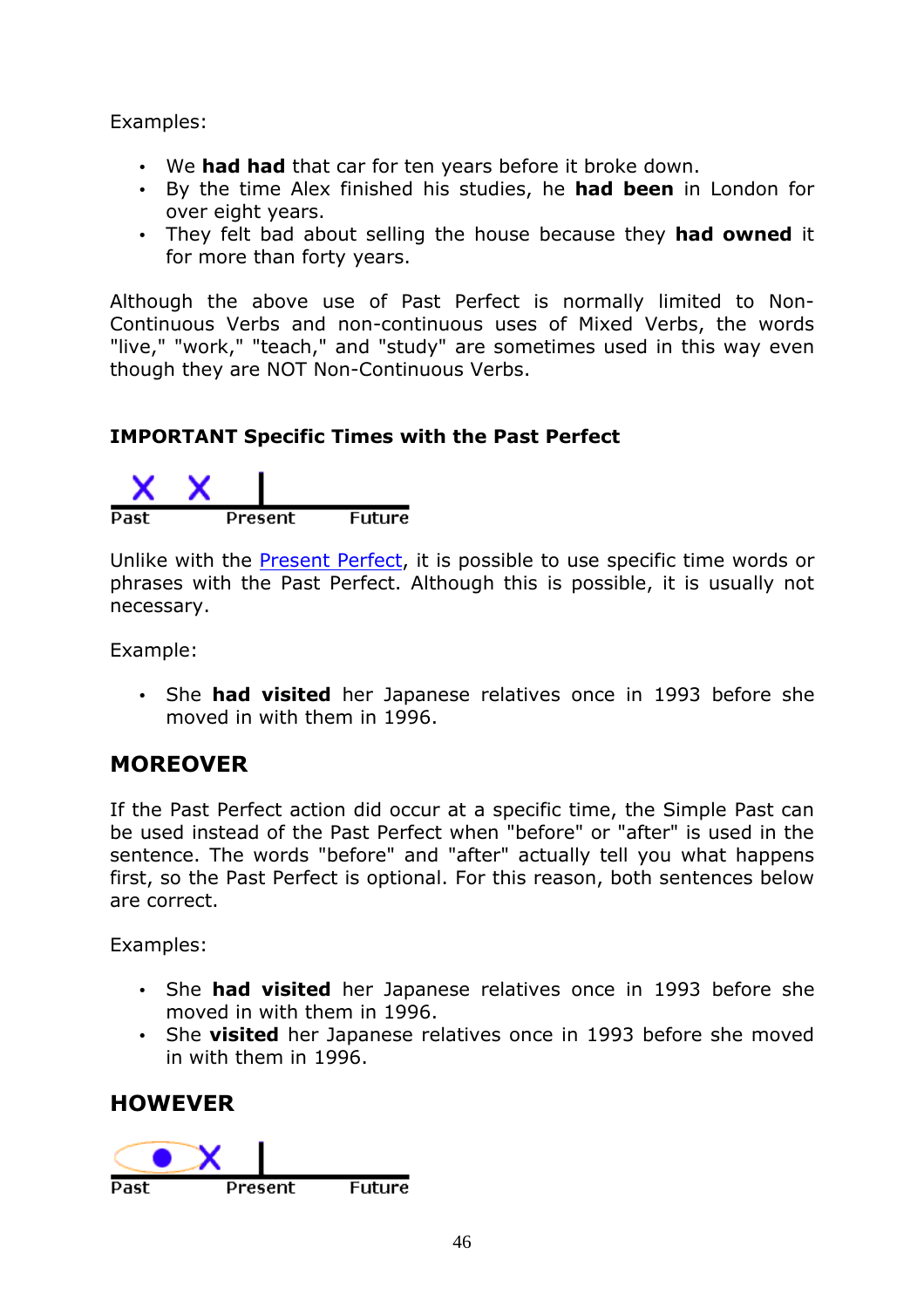If the Past Perfect is not referring to an action at a specific time, Past Perfect is not optional. Compare the examples below. Here Past Perfect is referring to a lack of experience rather than an action at a specific time. For this reason, Simple Past cannot be used.

Examples:

- She never saw a bear before she moved to Alaska. Not Correct
- She had never seen a bear before she moved to Alaska. Correct

http://www.englishpage.com/verbpage/pastperfect.html

### TASK 1

#### Try to fill in the following story with the correct form of tense. Past Perfect or Past Simple?

Cooking the books?

Old Mr Williams was very concerned. He and his wife were pensioners and he (spend)..... the whole morning looking for thier pension books. He (look).....everywhere but he (not be able).....to find them. Meanwhile, his wife (be).....busy. She (cook).....all orning. She (prepare).....a delicious meal. She (make).....soup, followed by a lovely pie, which she (bake).....in the oven. Mr Williams (always enjoy).....his food, but he clearly wasn't enjoying the lunch. "What's the mater, Tom?", his wife asked. Mr Williams (have to) confess that he (lost).....their pension books.  $\mu$ I know, Mrs Williams (say).....with a twinkle in her eye.  $\mu$ I've got them". "You've got them?"  $\mu$ , Yes – and guess where I (find).....them!" Mr Williams suddenly remembered. "In the oven! I (put).....them there for safekeeping." He (smile).....with relief as she (fish).....them out of her apron pocket.

Longman English Grammar Practice, L.G. Alexander, p. 133, ex.9.6D

#### Last Note  $\odot$

#### **You Need to Study More Geography If You Think...**

Andes is an after dinner mint

The Balkans are an alien people on Star Trek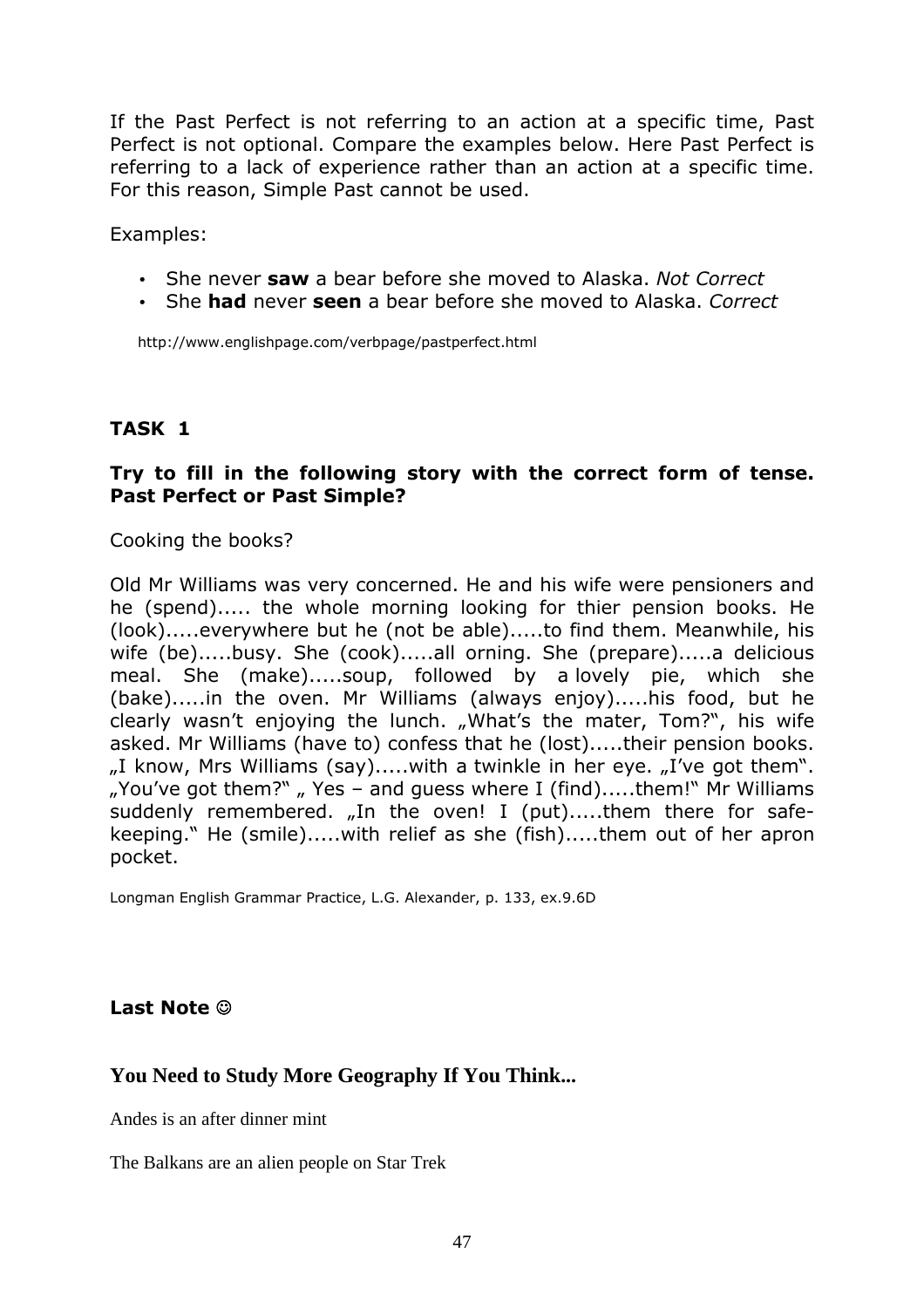The English Channel is a TV sitcom about Charles and Di The United Kingdom is a cultural theme park The Tropic of Cancer is a sunscreen lotion The \$10,000 Pyramid is in Egypt The Gaza Strip is a Middle Eastern folk dance The Ring of Fire is the center ring of Barnum and Bailey's Circus The Bermuda Triangle is a percussion instrument in a reggae band The Cumberland Gap gives out a pair of clogs with every set of jeans sold The International Dateline is a new cable TV network The Equator is a cartoon action figure The Continental Shelf is a specialty section of the supermarket An archipelago is a food stabilizer The Dust Bowl is Granny's old favorite dish A fault is what you find in other people A fjord is a Norwegian car A mantle is what goes over your fireplace Tide is a laundry detergent You can do a research paper to find out who killed the Dead Sea http://geography.about.com/library/misc/blhumor4.htm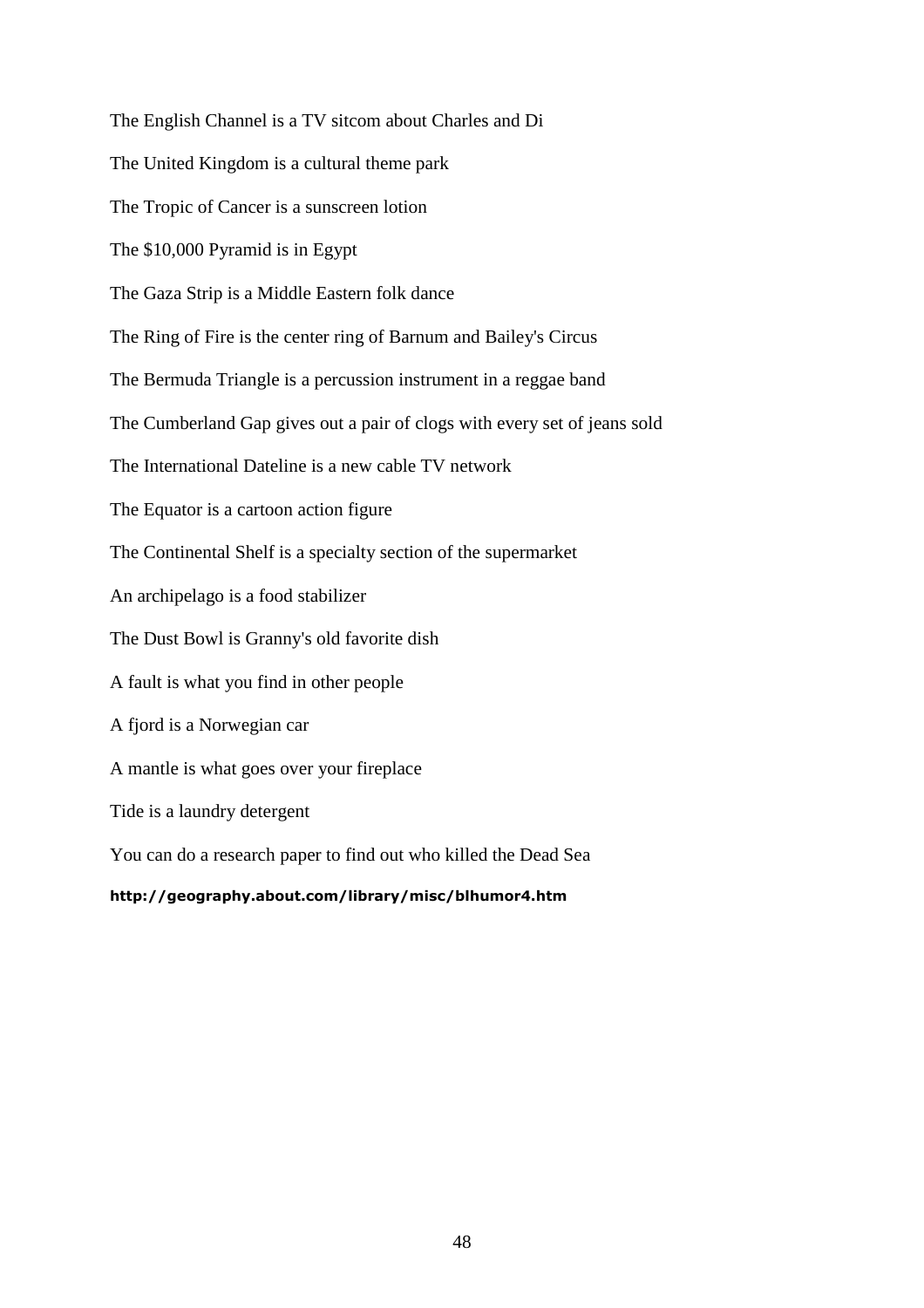# **Appendix**

# **Demonyms - Names of Nationalities**

This list provides the demonym (name given to people of a place) for each of the countries of the world.

| Country                        | Demonym                                  |
|--------------------------------|------------------------------------------|
| Afghanistan                    | Afghan                                   |
| Albania                        | Albanian                                 |
| Algeria                        | Algerian                                 |
| Andorra                        | Andorran                                 |
| Angola                         | Angolan                                  |
|                                | Antigua and Barbuda Antiguans, Barbudans |
| Argentina                      | Argentine                                |
| Armenia                        | Armenian                                 |
| Australia                      | Australian or Ozzie or Aussie            |
| Austria                        | Austrian                                 |
| Azerbaijan                     | Azerbaijani                              |
| The Bahamas                    | Bahamian                                 |
| Bahrain                        | Bahraini                                 |
| Bangladesh                     | Bangladeshi                              |
| <b>Barbados</b>                | <b>Barbadian or Bajuns</b>               |
| <b>Belarus</b>                 | Belarusian                               |
| Belgium                        | Belgian                                  |
| <b>Belize</b>                  | Belizean                                 |
| Benin                          | Beninese                                 |
| <b>Bhutan</b>                  | <b>Bhutanese</b>                         |
| Bolivia                        | Bolivian                                 |
| Bosnia<br>and<br>Herzegovina   | Bosnian, Herzegovinian                   |
| Botswana                       | Motswana (singular), Batswana (plural)   |
| <b>Brazil</b>                  | <b>Brazilian</b>                         |
| <b>Brunei</b>                  | <b>Bruneian</b>                          |
| Bulgaria                       | Bulgarian                                |
| <b>Burkina Faso</b>            | <b>Burkinabe</b>                         |
| Burundi                        | <b>Burundian</b>                         |
| Cambodia                       | Cambodian                                |
| Cameroon                       | Cameroonian                              |
| Canada                         | Canadian                                 |
| Cape Verde                     | Cape Verdian or Cape Verdean             |
| Central<br>African<br>Republic | Central African                          |
| Chad                           | Chadian                                  |
| Chile                          | Chilean                                  |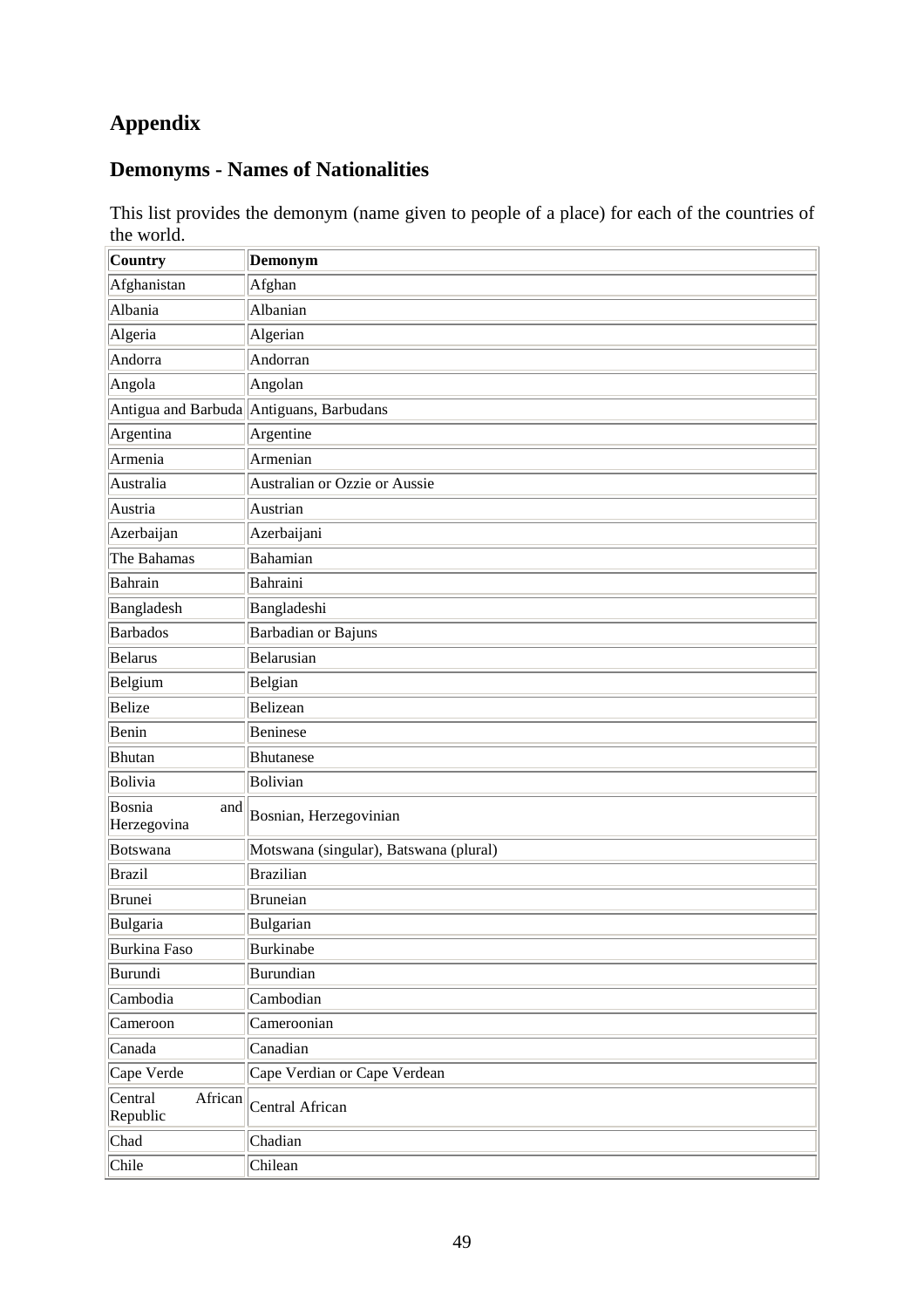| China                                   | Chinese                             |
|-----------------------------------------|-------------------------------------|
| Colombia                                | Colombian                           |
| Comoros                                 | Comoran                             |
| Congo, Republic of<br>the               | Congolese                           |
| Congo,<br>Democratic<br>Republic of the | Congolese                           |
| Costa Rica                              | Costa Rican                         |
| Cote d'Ivoire                           | Ivorian                             |
| Croatia                                 | Croat                               |
| Cuba                                    | Cuban                               |
| $C$ yprus                               | Cypriot                             |
| <b>Czech Republic</b>                   | Czech                               |
| Denmark                                 | Dane                                |
| Djibouti                                | Djibouti                            |
| Dominica                                | Dominican                           |
| Dominican Republic                      | Dominican                           |
| East Timor                              | East Timorese                       |
| Ecuador                                 | Ecuadorean                          |
| Egypt                                   | Egyptian                            |
| El Salvador                             | Salvadoran                          |
| Equatorial Guinea                       | Equatorial Guinean or Equatoguinean |
| Eritrea                                 | Eritrean                            |
| Estonia                                 | Estonian                            |
| Ethiopia                                | Ethiopian                           |
| Fiji                                    | Fijian                              |
| Finland                                 | Finn                                |
| France                                  | Frenchman or Frenchwoman            |
| Gabon                                   | Gabonese                            |
| The Gambia                              | Gambian                             |
| Georgia                                 | Georgian                            |
| Germany                                 | German                              |
| Ghana                                   | Ghanaian                            |
| Greece                                  | Greek                               |
| Grenada                                 | Grenadian or Grenadan               |
| Guatemala                               | Guatemalan                          |
| Guinea                                  | Guinean                             |
| Guinea-Bissau                           | Guinea-Bissauan                     |
| Guyana                                  | Guyanese                            |
| Haiti                                   | Haitian                             |
| Honduras                                | Honduran                            |
| Hungary                                 | Hungarian                           |
| Iceland                                 | Icelander                           |
| India                                   | Indian                              |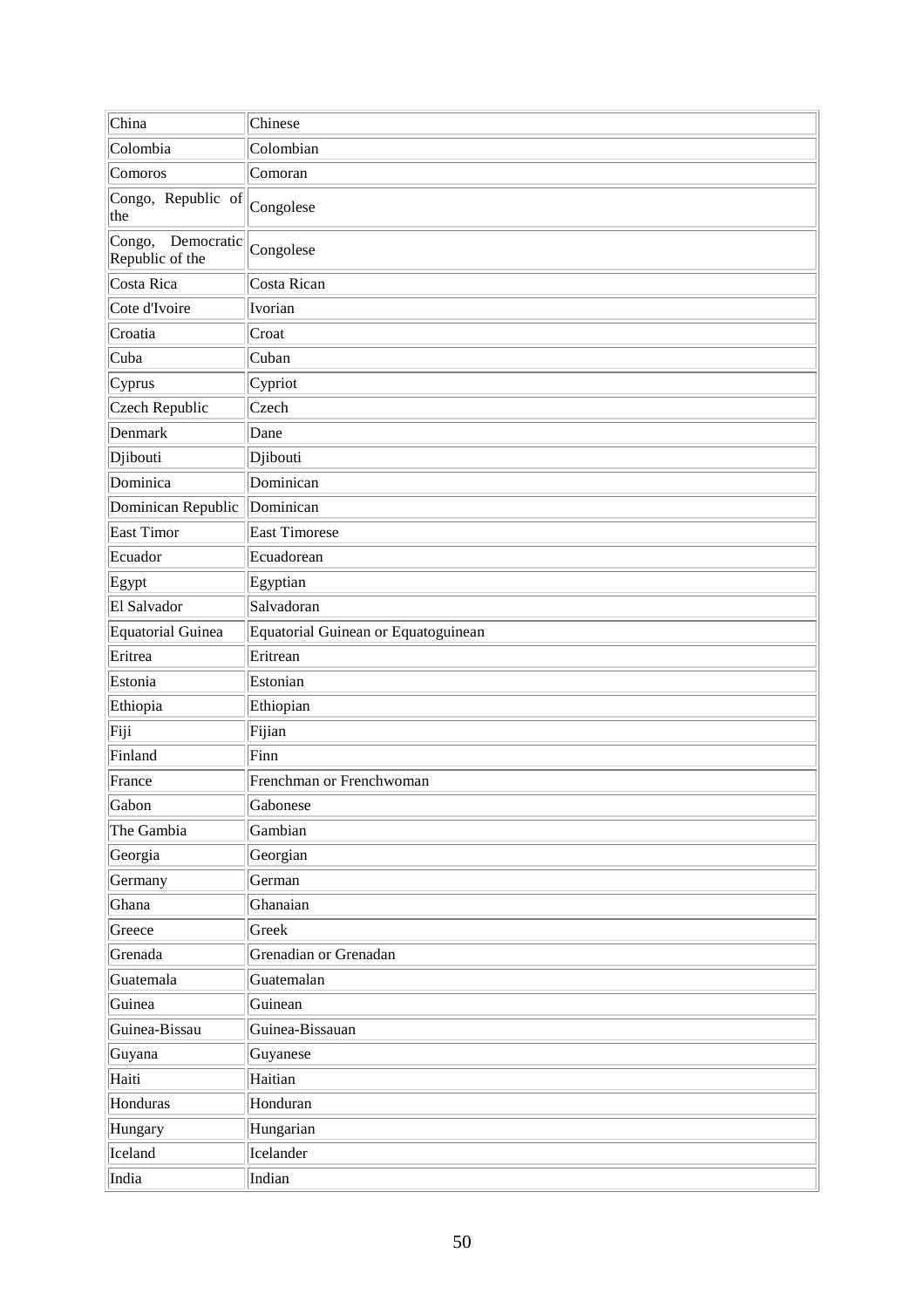| Indonesia                         | Indonesian                                   |
|-----------------------------------|----------------------------------------------|
| Iran                              | Iranian                                      |
| Iraq                              | Iraqi                                        |
| Ireland                           | Irishman or Irishwoman or Irish (collective) |
| Israel                            | Israeli                                      |
| Italy                             | Italian                                      |
| Jamaica                           | Jamaican                                     |
| Japan                             | Japanese                                     |
| Jordan                            | Jordanian                                    |
| Kazakhstan                        | Kazakhstani                                  |
| Kenya                             | Kenyan                                       |
| Kiribati                          | I-Kiribati                                   |
| Korea, North                      | North Korean                                 |
| Korea, South                      | South Korean                                 |
| Kuwait                            | Kuwaiti                                      |
| Kyrgyz Republic                   | Kyrgyz or Kirghiz                            |
| Laos                              | Lao or Laotian                               |
| Latvia                            | Latvian                                      |
| Lebanon                           | Lebanese                                     |
| Lesotho                           | Mosotho (plural Basotho)                     |
| Liberia                           | Liberian                                     |
| Libya                             | Libyan                                       |
| Liechtenstein                     | Liechtensteiner                              |
| Lithuania                         | Lithuanian                                   |
| Luxembourg                        | Luxembourger                                 |
| Macedonia                         | Macedonian                                   |
| Madagascar                        | Malagasy                                     |
| Malawi                            | Malawian                                     |
| Malaysia                          | Malaysian                                    |
| Maldives                          | Maldivan                                     |
| Mali                              | Malian                                       |
| Malta                             | Maltese                                      |
| Marshall Islands                  | Marshallese                                  |
| Mauritania                        | Mauritanian                                  |
| Mauritius                         | Mauritian                                    |
| Mexico                            | Mexican                                      |
| Federated States of<br>Micronesia | Micronesian                                  |
| Moldova                           | Moldovan                                     |
| Monaco                            | Monegasque or Monacan                        |
| Mongolia                          | Mongolian                                    |
| Morocco                           | Moroccan                                     |
| Mozambique                        | Mozambican                                   |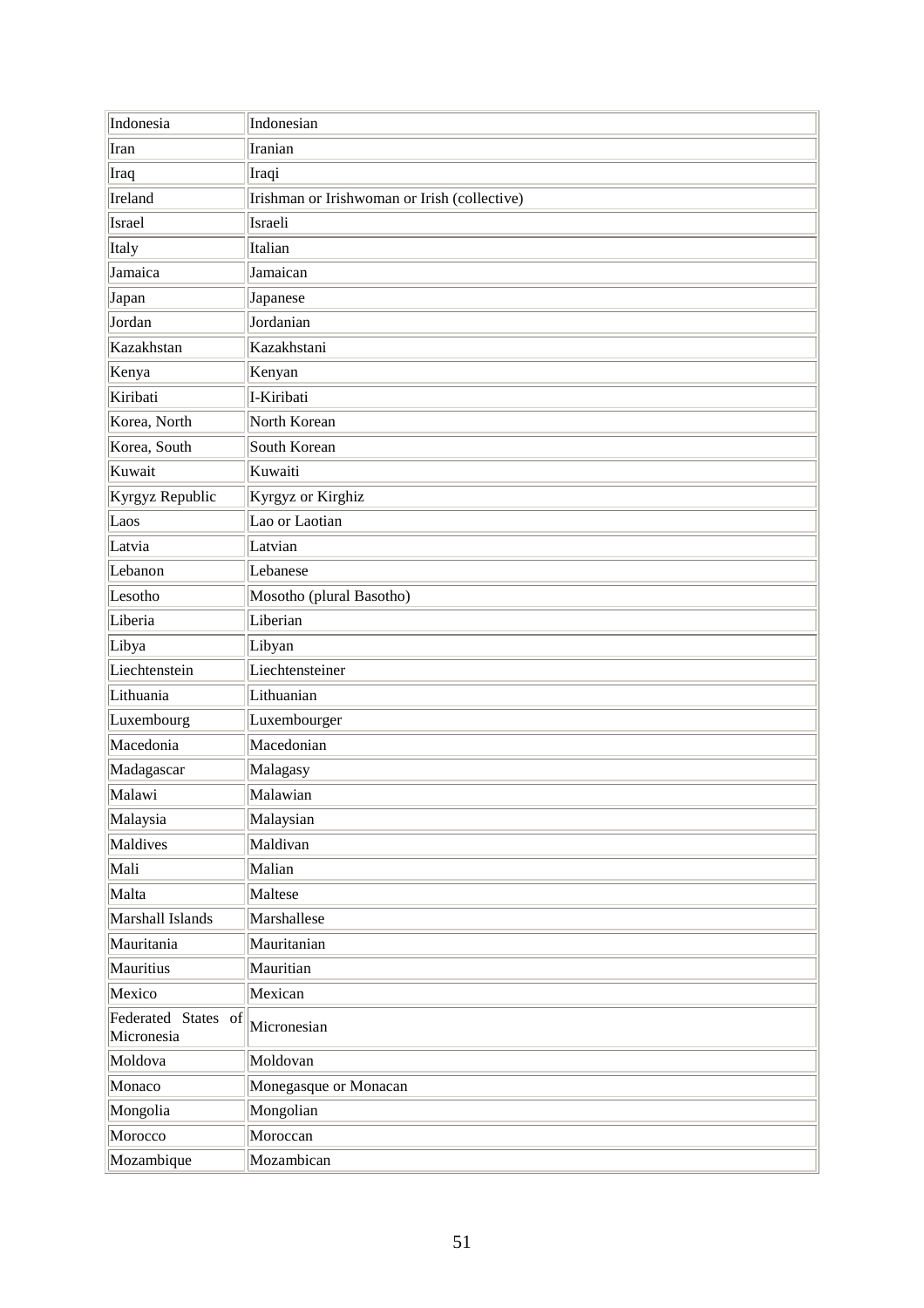| Myanmar (Burma)                            | <b>Burmese or Myanmarese</b>                                        |
|--------------------------------------------|---------------------------------------------------------------------|
| Namibia                                    | Namibian                                                            |
| Nauru                                      | Nauruan                                                             |
| Nepal                                      | Nepalese                                                            |
| Netherlands                                | Netherlander, Dutchman, Dutchwoman, Hollander or Dutch (collective) |
| New Zealand                                | New Zealander or Kiwi                                               |
| Nicaragua                                  | Nicaraguan                                                          |
| Niger                                      | Nigerien                                                            |
| Nigeria                                    | Nigerian                                                            |
| Norway                                     | Norwegian                                                           |
| Oman                                       | Omani                                                               |
| Pakistan                                   | Pakistani                                                           |
| Palau                                      | Palauan                                                             |
| Panama                                     | Panamanian                                                          |
| Papua New Guinea                           | Papua New Guinean                                                   |
| Paraguay                                   | Paraguayan                                                          |
| Peru                                       | Peruvian                                                            |
| Philippines                                | Filipino                                                            |
| Poland                                     | Pole                                                                |
| Portugal                                   | Portuguese                                                          |
| Qatar                                      | Qatari                                                              |
| Romania                                    | Romanian                                                            |
| Russia                                     | Russian                                                             |
| Rwanda                                     | Rwandan                                                             |
| Saint Kitts and Nevis Kittian and Nevisian |                                                                     |
| Saint Lucia                                | Saint Lucian                                                        |
| Samoa                                      | Samoan                                                              |
| San Marino                                 | Sammarinese or San Marinese                                         |
| Sao<br>Tome<br>and<br>Principe             | Sao Tomean                                                          |
| Saudi Arabia                               | Saudi or Saudi Arabian                                              |
| Senegal                                    | Senegalese                                                          |
| Serbia<br>and<br>Montenegro                | Serbian or Montenegrin                                              |
| Seychelles                                 | Seychellois                                                         |
| Sierra Leone                               | Sierra Leonean                                                      |
| Singapore                                  | Singaporean                                                         |
| Slovakia                                   | Slovak                                                              |
| Slovenia                                   | Slovene                                                             |
| Solomon Islands                            | Solomon Islander                                                    |
| Somalia                                    | Somali                                                              |
| South Africa                               | South African                                                       |
| Spain                                      | Spaniard                                                            |
| Sri Lanka                                  | Sri Lankan                                                          |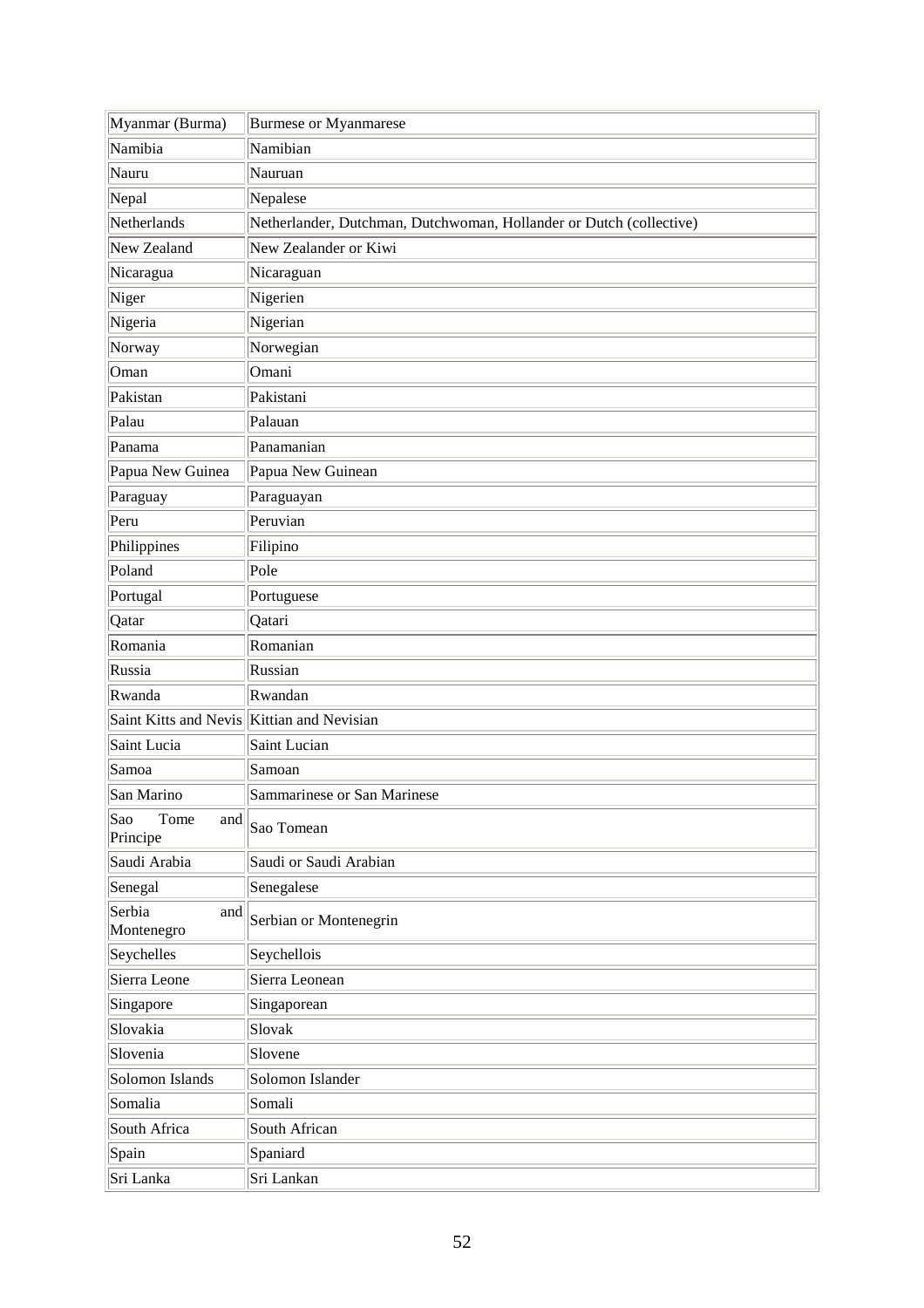| Sudan                      | Sudanese                                                                                                                                                                                                                                |
|----------------------------|-----------------------------------------------------------------------------------------------------------------------------------------------------------------------------------------------------------------------------------------|
| Suriname                   | Surinamer                                                                                                                                                                                                                               |
| Swaziland                  | Swazi                                                                                                                                                                                                                                   |
| Sweden                     | Swede                                                                                                                                                                                                                                   |
| Switzerland                | Swiss                                                                                                                                                                                                                                   |
| Syria                      | Syrian                                                                                                                                                                                                                                  |
| Taiwan                     | Taiwanese                                                                                                                                                                                                                               |
| Tajikistan                 | Tajik or Tadzhik                                                                                                                                                                                                                        |
| Tanzania                   | Tanzanian                                                                                                                                                                                                                               |
| Thailand                   | Thai                                                                                                                                                                                                                                    |
| Togo                       | Togolese                                                                                                                                                                                                                                |
| Tonga                      | Tongan                                                                                                                                                                                                                                  |
| Trinidad and Tobago        | Trinidadian or Tobagonian                                                                                                                                                                                                               |
| Tunisia                    | Tunisian                                                                                                                                                                                                                                |
| Turkey                     | Turk                                                                                                                                                                                                                                    |
| Turkmenistan               | Turkmen(s)                                                                                                                                                                                                                              |
| Tuvalu                     | Tuvaluan                                                                                                                                                                                                                                |
| Uganda                     | Ugandan                                                                                                                                                                                                                                 |
| Ukraine                    | Ukrainian                                                                                                                                                                                                                               |
| United<br>Arab<br>Emirates | Emirian                                                                                                                                                                                                                                 |
| United Kingdom             | Briton or British (collective) (or Englishman or Englishwoman) (or Scot or Scotsman or<br>Scotswoman) (or Welshman or Welshwoman) (or Northern Irishman or Northern<br>Irishwoman or Irish [collective] or Northern Irish [collective]) |
| <b>United States</b>       | American                                                                                                                                                                                                                                |
| Uruguay                    | Uruguayan                                                                                                                                                                                                                               |
| Uzbekistan                 | Uzbek or Uzbekistani                                                                                                                                                                                                                    |
| Vanuatu                    | Ni-Vanuatu                                                                                                                                                                                                                              |
| Vatican City (Holy<br>See) | none                                                                                                                                                                                                                                    |
| Venezuela                  | Venezuelan                                                                                                                                                                                                                              |
| Vietnam                    | Vietnamese                                                                                                                                                                                                                              |
| Yemen                      | Yemeni or Yemenite                                                                                                                                                                                                                      |
| Zambia                     | Zambian                                                                                                                                                                                                                                 |
| Zimbabwe                   | Zimbabwean                                                                                                                                                                                                                              |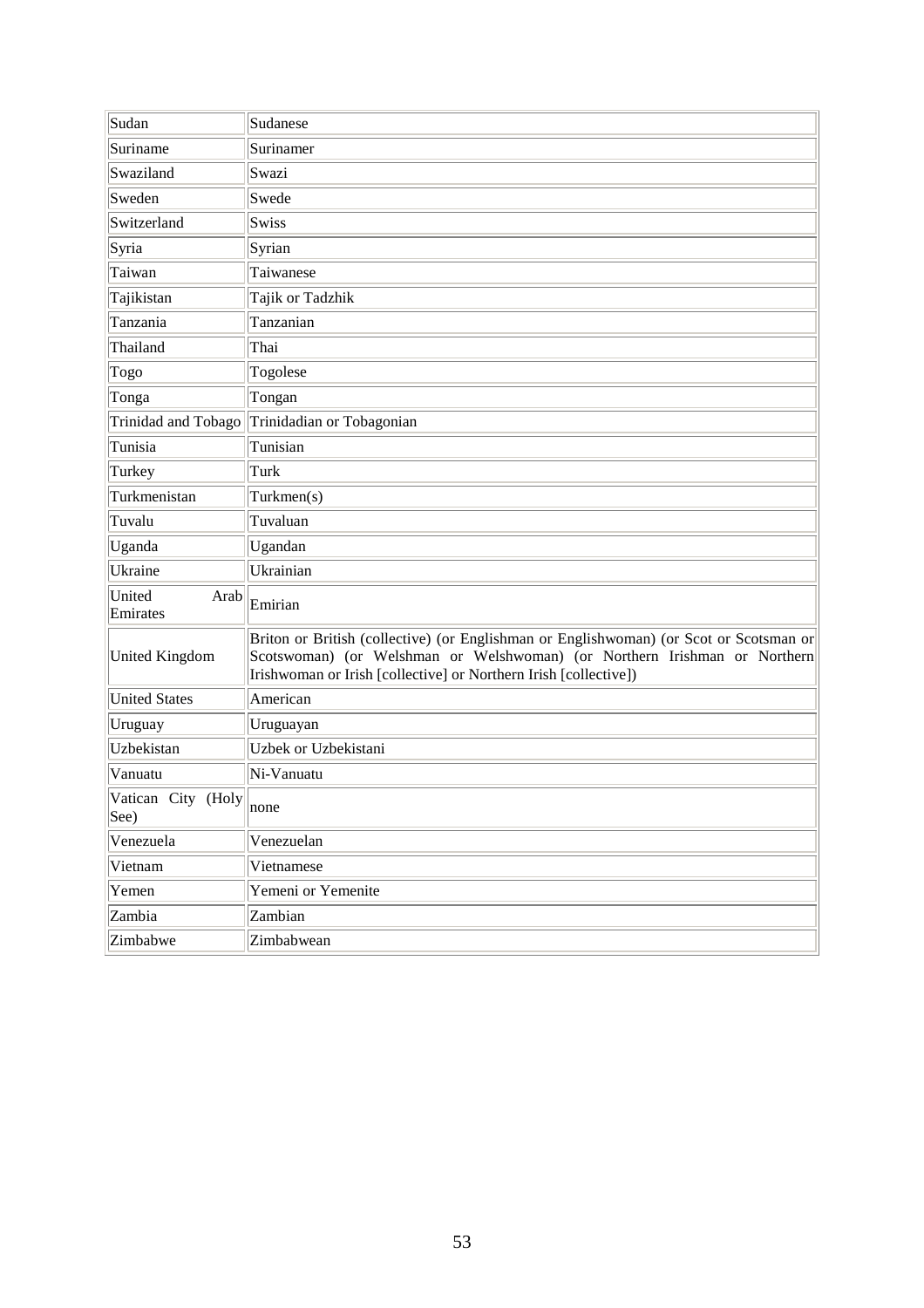# **Some Useful Latin Words**

Latin raises its ancient hand in scientific English. Here are some of the more commonly used Latin words.

| ad hoc                         | for the special purpose or end                       |
|--------------------------------|------------------------------------------------------|
| anno Domini<br>(A.D.)          | in the year of our Lord; a date after Christ         |
| ante                           |                                                      |
| meridiem                       |                                                      |
| (a.m.)                         | before noon                                          |
| post                           | after noon                                           |
| meridiem                       |                                                      |
| (p.m.)                         |                                                      |
| circa (ca.)                    | about; used especially in approximate dates          |
| et alia (et al.)               | and others; and elsewhere                            |
| et cetera<br>$(\textit{etc.})$ | and others; and so forth; and so on                  |
| exempli                        |                                                      |
| gratia $(e.g.)$                | for example; such as                                 |
| ibidem (ibid.)                 | in the aformentioned place                           |
| idem                           | the same as previously given                         |
| $id$ est $(i.e.)$              | that is                                              |
| in situ                        | a. in place or position; undisturbed                 |
|                                | b. in a localized state or condition                 |
| ex situ                        | the opposite of <i>in situ</i>                       |
| opere citato                   | in the work cited (In other words, op. cit. means    |
| (op. cit.)                     | that you don't know the page number.)                |
|                                | thus; so. Used to indicate that a surprising word in |
| sic                            | the text is not a mistake or is quoted verbatim.     |
| vice versa                     | conversely; in reverse order from that stated        |
| vide                           | see                                                  |
| vide ante                      | see before                                           |
| vide infra                     | see below                                            |
| vide post                      | see after                                            |
| vide supra                     | see above                                            |
| videlicet (viz.)               | that is to say; namely                               |